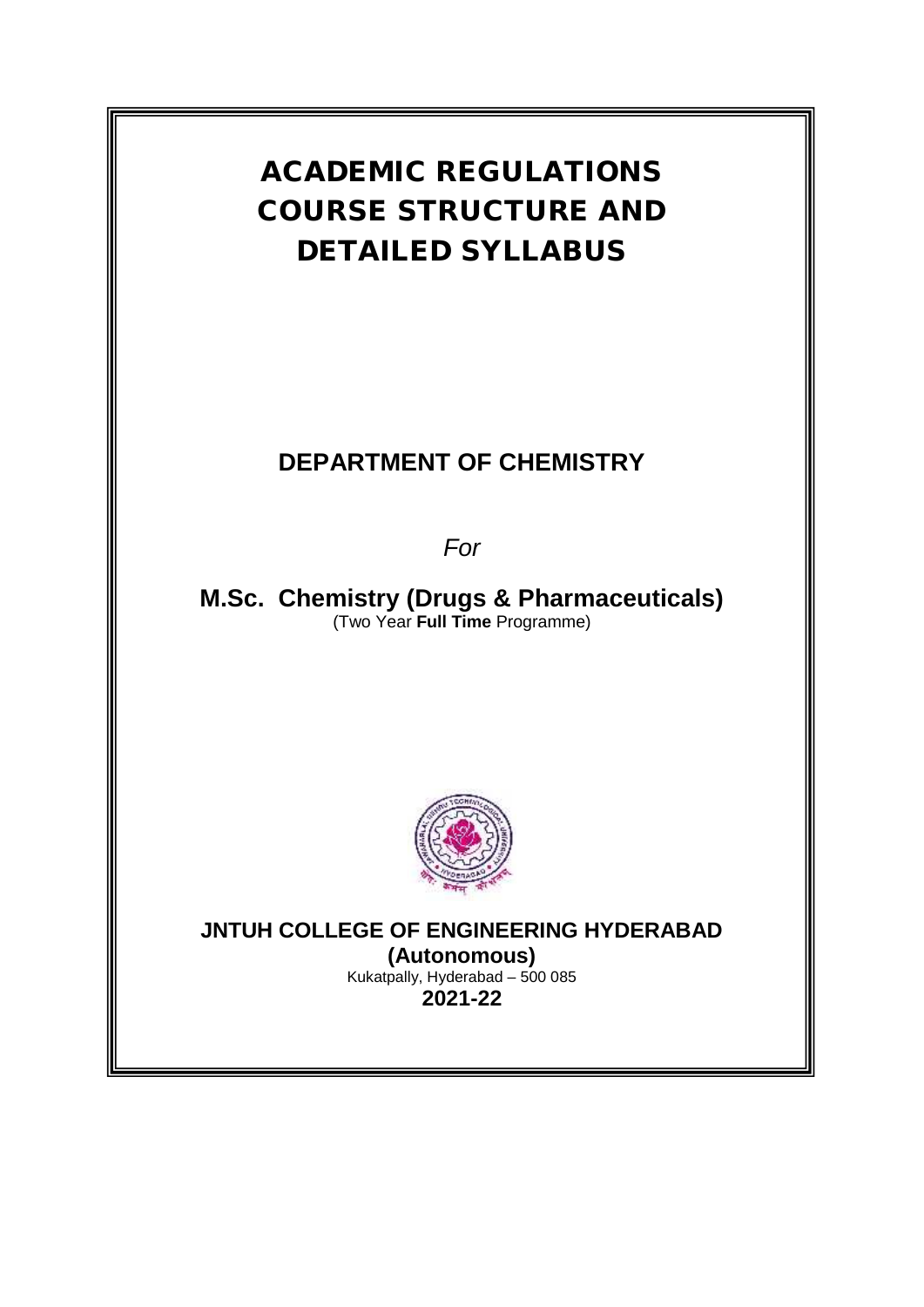

#### **JAWAHARLAL NEHRU TECHNOLOGICAL UNIVERSITY HYDERABAD COLLEGE OF ENGINEERING HYDERABAD (AUTONOMOUS) Kukatpally, Hyderabad – 500 085**

# **ACADEMIC REGULATIONS 2021**

Under choice based credit system (CBCS) M.Sc (Regular/Full Time) Program (Effective for the students admitted into the I year from the Academic Year 2021-22 and onwards)

# **1.0 Post-Graduate Degree Program in M.Sc. (PGP in M.Sc.):**

JNTUH offers 2 Year (4 Semesters) full-time Master **of Science** (M.Sc.) Degree Programs, under Choice Based Credit System (CBCS) at its Constituent Autonomous College - JNTUH College of Engineering Hyderabad with effect from the Academic Year 2021-22 onwards.

# **2.0 Eligibility for Admission:**

- 2.1 Admissions to the PGPs shall be made subject to the eligibility, qualifications, and specializations prescribed by JNTUH College of Engineering Hyderabad, J NT University Hyderabad, for each Specialization under each M.Sc. The program, from time to time.
- 2.2 Admission to the PGP shall be made based on the 'common postgraduate entrance test' (CPGET), a state-level entrance test conducted by Telangana state council for higher education or Entrance Test conducted by the Jawaharlal Nehru Technological University Hyderabad or based on any other order of merit approved by the University, subject to reservations as prescribed by the Government from time to time.
- 2.3 The medium of instructions for all PGP s in M.Sc will be in ENGLISH only.

# **3.0 M.Sc. Program Structure:**

- 3.1 The M.Sc. Program in Mathematics, Physics, and Chemistry of JNTUH-CEH are of Semester Pattern, with 4 Semesters constituting 2 Academic Years. Each Academic Year having TWO Semesters (First/Odd and Second/Even Semesters). Each Semester shall be of 22 Weeks duration (inclusive of Examinations), with a minimum of 90 Instructional Days per Semester.
- 3.2 UGC / AICTE specified Definitions/ Descriptions are adopted appropriately for various terms and abbreviations used in these PGPs in M.Sc - Academic Regulations.

#### 3.2.1 **Semester Scheme:**

Each Semester having - 'Continuous Internal Evaluation (CIE)' and 'Semester End Examination (SEE)'. Choice Based Credit System (CBCS) and Credit Based Semester System (CBSS) as denoted are taken as 'references' for the present set of Regulations. The terms 'SUBJECT' or 'COURSE' imply the same meaning here, and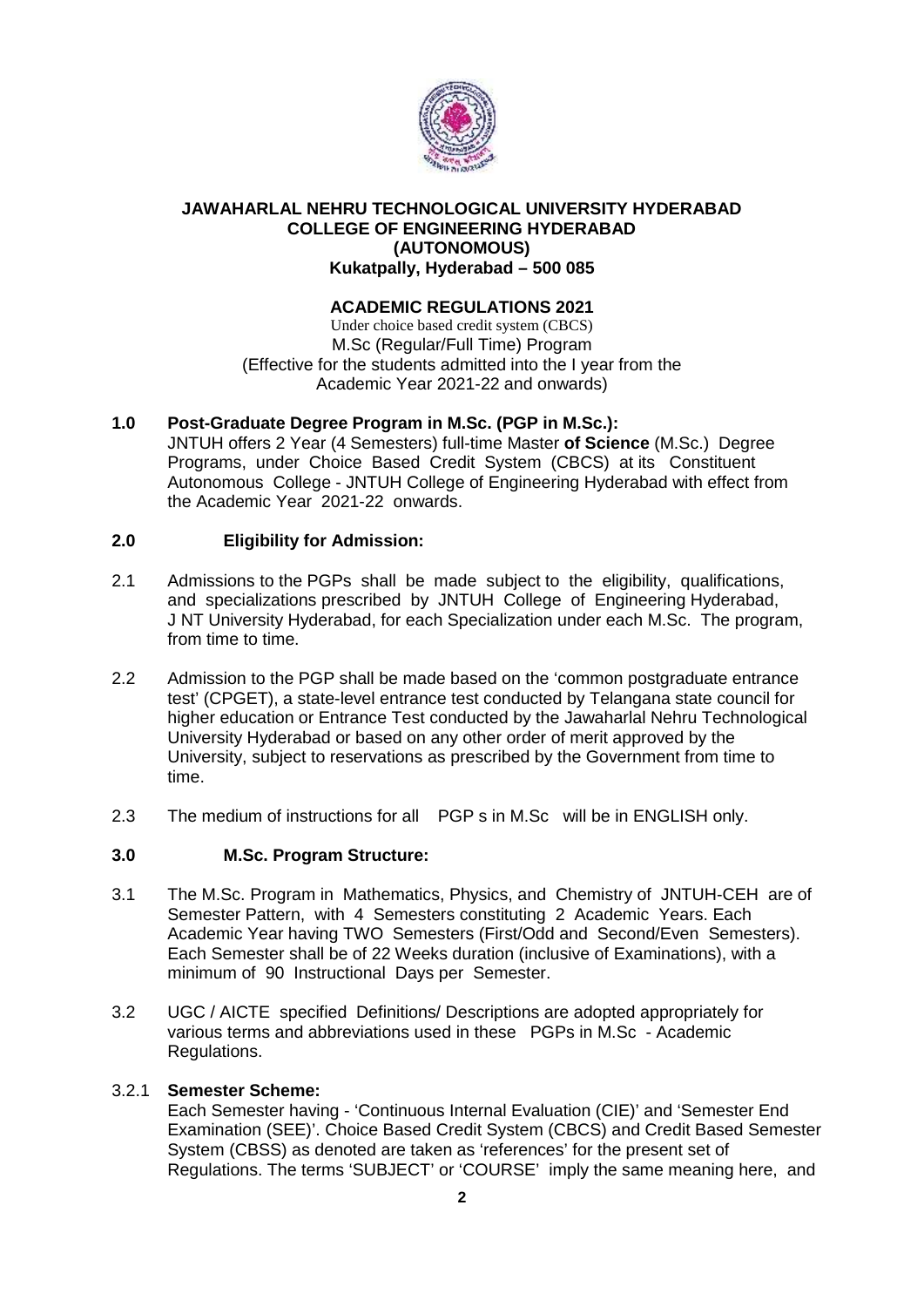refer to 'Theory Subject', or 'Lab Course', or 'Design/ Drawing Subject', or 'Seminar', or 'Comprehensive Viva', or 'Project', as the case may be.

#### 3.2.2 **Credit Courses:**

All Subjects (or Courses) are to be registered by a student in a Semester to earn Credits. Credits shall be assigned to each Subject/ Course in a Lecture Periods: Tutorial Periods: Practicals Periods: Credits(an L: T: P: C ) Structure, based on the following general pattern.

### 3.2.3 **Course Nomenclature:**

The curriculum nomenclature or Course structure grouping for M.Sc Degree Program is as listed below

Each subject is assigned certain number of credits as specified below.

| <b>Theory Subjects</b>    | 4 Periods / Week                             | 3/4 Credits |                            |
|---------------------------|----------------------------------------------|-------------|----------------------------|
| <b>Practical subjects</b> | 6 Periods / Week                             | 2 Credits   |                            |
| <b>Practical subjects</b> | 8 Periods / Week                             | 3 Credits   |                            |
| Seminar<br>Project        | 2 Periods / Week                             |             | 1 Credit<br>3 or 4 Credits |
|                           | (Each period will be of 50 minutes duration) |             |                            |

#### **4.0 Course Work:**

- 4.1 A Student, after securing admission, shall pursue and complete the M.Sc PGP in a minimum period of 2 Academic Years (4 Semesters), and within a maximum period of 4 Academic Years (starting from the Date of Commencement of I Year).
- 4.2 Each student shall Register for and Secure the specified number of credits required for the completion of the PGP and Award of the M.Sc Degree in the respective Branch with the chosen Specialization.
- 4.3 I and II years are structured to provide typically 22 Credits (22 C) in each of the I , II III Semesters, and the IV Semester comprises 24 Credits (24 C), totaling 90 Credits (90 C) for the entire M.Sc Program.

#### **5.0 Course Registration:**

5.1 A 'Faculty Advisor' shall be assigned to each M.Sc Program with respective Specialization, who will advise the Students about the M.Sc Program Specialization, its Course Structure and Curriculum, Choice/ Option for Subjects/ Courses, based on his competence, progress, pre-requisites, and interest.

#### **6.0 Attendance Requirements:**

6.1 A Student shall be eligible to appear for the Semester End Examination (SEE) of any Subject if he acquires a minimum of 75% of attendance in that Subject for that Semester.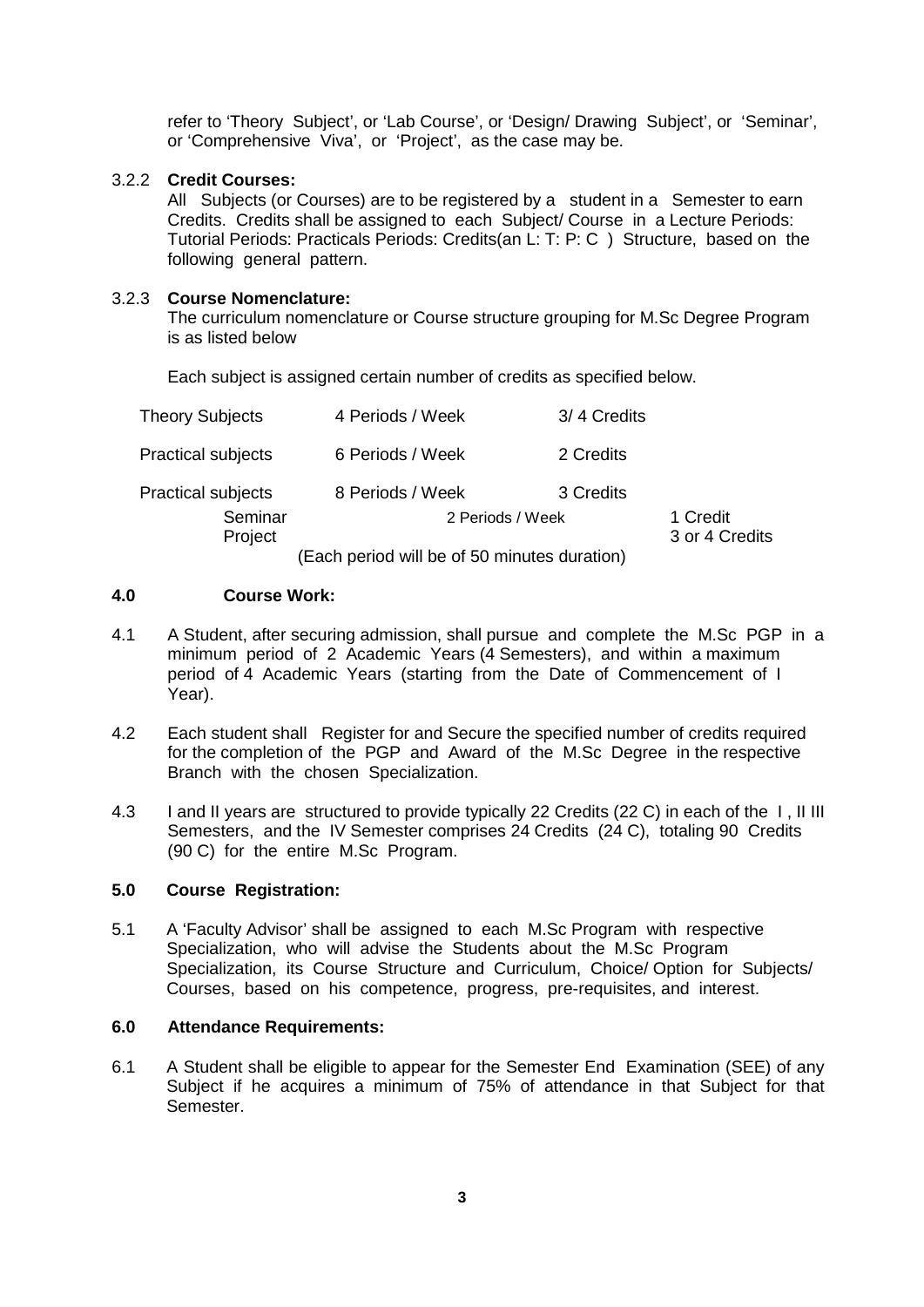- 6.2 A Student's Seminar Report and Seminar Presentation shall be eligible for evaluation, only if he ensures a minimum of 75% of his attendance in Seminar Presentation Classes during that Semester.
- 6.3 Condoning of shortage of attendance up to 10% (65% and above, and below 75%) in each Subject or Seminar of a Semester may be granted by the College Academic Council on genuine and valid grounds, based on the Student's representation with supporting evidence.
- 6.4 A stipulated fee per Subject/Seminar shall be payable towards condoning of shortage of attendance.
- 6.5 Shortage of Attendance below 65% in any Subject/Seminar shall in NO case be condoned.
- 6.6 A Student, whose shortage of attendance is not condoned in any Subject(s) or Seminar in any Semester, is considered as 'Detained in that Subject(s)/ Seminar', and is not eligible to take End Examination(s) of such Subject(s) (and in case of Seminars, his/her Seminar Report or Presentation are not eligible for evaluation) in that Semester; and he has to seek Re-registration for those Subject(s)/Seminar in subsequent Semesters, and attend the same as and when offered.

#### **7.0 Academic Requirements:**

The following Academic Requirements have to be satisfied, in addition to the Attendance Requirements mentioned in Item No. 6**.**

- 7.1 A Student shall be deemed to have satisfied the Academic Requirements and earned the Credits allotted to each Subject/ Course, if (i) he/she secures not less than 40% Marks (28 out of 70 Marks) in the Semester end Examination, and (ii) a minimum 50% of the sum of the marks in CIE (Continuous Internal Evaluation) and SEE (Semester End Examination) both taken together; in terms of Letter Grades, this implies securing B Grade or above in that Subject.
- 7.2 A Student shall be deemed to have satisfied the Academic Requirements and earned the Credits allotted to - Seminar, and Comprehensive Viva-voce, if he/she secures not less than 50% of the total Marks to be awarded for each. The Student would be treated as failed, if he/she - (i) does not attend the Comprehensive Viva-voce as per the schedule given, or (ii) does not present the Seminar as required, or (ii) secures less than 50% of Marks ( < 50 Marks) in Seminar/ Comprehensive Viva-voce evaluations. She/ he may reappear for comprehensive viva where it is scheduled again; For seminar, he has to reappear in the next subsequent Semesters, as and when scheduled.
- 7.3 A Student shall register for all Subjects covering 90 Credits as specified and listed in the Course Structure for the chosen PGP Specialization, put up all the Attendance and Academic requirements for securing 90 Credits obtaining a minimum of B Grade or above in each Subject, and 'earn all 90 Credits securing  $SGPA \geq 5.0$  (in each Semester) and final CGPA (ie., CGPA at the end of PGP)  $\geq$  5.0, to successfully complete the PGP in M.Sc.
- 7.4 Marks and Letter Grades obtained in all those Subjects covering the above specified 90 Credits alone shall be considered for the calculation of final CGPA, which shall be indicated in the Grade Card of IV semester in II Year r.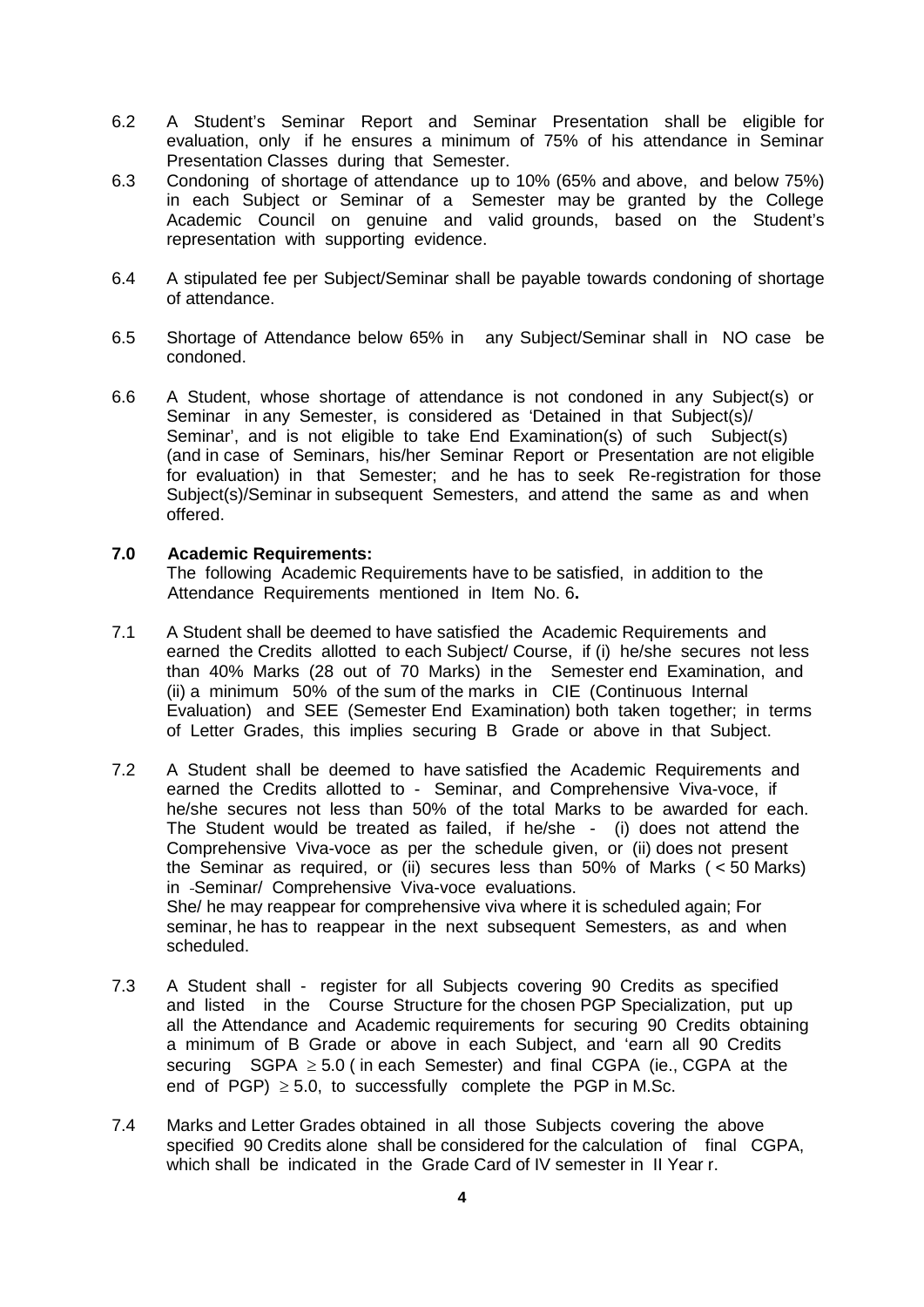- 7.5 Students who fail to earn 90 Credits as per the specified Course Structure, and as indicated above, within 4 Academic Years from the Date of Commencement of their I Year, shall forfeit their seats in M.Sc Program and their admissions shall stand cancelled.
- 7.6 When a Student is detained due to shortage of attendance in any Subject(s)/Seminar in any Semester, no Grade Allotment will be done for such Subject(s)/Seminar, and SGPA/ CGPA calculations of that Semester will not include the performance evaluations of such Subject(s)/Seminar in which he/she got detained. However, he becomes eligible for re-registration of such Subject(s)/Seminar (in which he got detained) in the subsequent Semester(s), as and when next offered, with the Academic Regulations of the Batch into which he gets readmitted, by paying the stipulated fees per Subject. In all these re-registration cases, the Student shall have to secure a fresh set of Internal Marks (CIE) and End Semester Examination Marks (SEE) for performance evaluation in such Subject(s), and subsequent SGPA/ CGPA calculations.
- 7.7 A Student eligible to appear in the End Semester Examination in any Subject, but absent at it or failed (failing to secure B Grade or above), may reappear for that Subject at the supplementary examination as and when conducted. In such cases, his/her Internal Marks (CIE) assessed earlier for that Subject/ Course will be carried over, and added to the marks to be obtained in the supplementary examination, for evaluating his performance in that Subject.

#### **8.0 Evaluation - Distribution and Weightage of Marks:**

- 8.1 The performance of a Student in each Semester shall be evaluated Subject-wise (irrespective of Credits assigned) with a maximum of 100 Marks for Theory, Practical and 50 marks for Seminar.
- 8.2 a) For Theory Subjects, Continuous Internal Evaluation (CIE ) Marks shall comprise of - Mid-Term Examination Marks (for 25 Marks), and Assignment Marks (for 5 Marks) for total of 30 marks. b) During the Semester, there shall be 2 Mid-Term examinations. Each Mid-Term examination shall be for 25 Marks (with 120 minutes duration). The better performance out of these two Mid-Term Examinations shall be considered for the award of 25 Marks. Based on the performance of the student in submitting the assignments , he/she will be awarded marks evaluated for 5 marks .This is to be done prior to the conduct of each Mid examination.
- 8.3 For Practical Subjects, there shall be a Continuous Internal Evaluation (CIE) during the Semester for 30 Internal Marks, and 70 Marks are assigned for Lab./Practicals End Semester Examination (SEE). Out of the 30 Marks for Internals, day-to-day work assessment in the laboratory shall be evaluated for 20 Marks; and the performance in an internal Lab./Practical Test shall be evaluated for 10 marks. The SEE for Lab./ Practicals shall be conducted at the end of the Semester by the concerned Lab. Teacher and another faculty member of the same Department as assigned by the Head of the Department.
- 8.4 There shall be a Seminar Presentation in I Semester II Semester and III Semester. For the Seminar, the Student shall collect the information on a specialized topic, and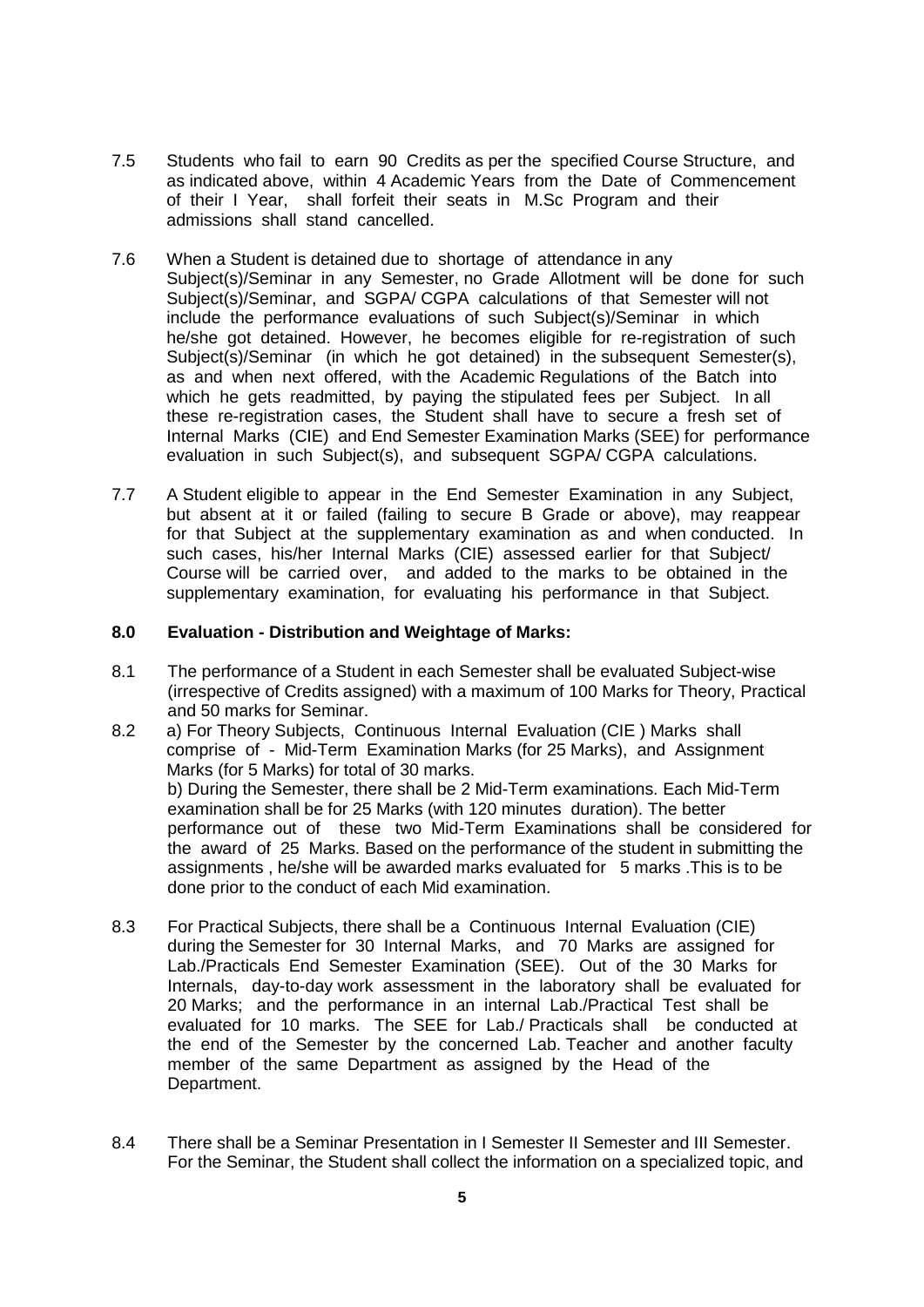submit to the Department which shall be evaluated by a Departmental committee consisting of the Head of the Department and two faculty members both appointed by HOD at the time of Seminar Presentation. The Seminar Presentation shall be evaluated for 50 Marks. There shall be no SEE or External Examination for Seminar.

- 8.5 a) Every PGP Student shall be required to execute his/her M.Sc Project, under the guidance of the Supervisor assigned to him/her by the Head of Department. The PGP Project shall start immediately after the completion of the II Year I Semester, and shall continue through II Year II Semester. The Student shall carry out the literature survey, select an appropriate topic and submit a Project Proposal within 2 weeks (immediately after his II Year I Semester End Examinations), for approval by the Project Review Committee (PRC). The PRC shall be constituted by the Head of Department, and shall consist of the Head of Department, Project Supervisor, and a Senior Faculty Member of the Department both appointed by HOD. The Student shall submit his/ her Project Work Proposal to the PRC, on whose approval he can 'REGISTER for the PG Project'. Every Student must compulsorily register for his/her M.Sc Project Work, within the 2 weeks of time-frame as specified above. After Registration, the Student shall carry out his work, and continually submit 'a fortnightly progress report' to his/her Supervisor throughout the Project period. The PRC will monitor the progress of the Project Work Presentation and submission of M.Sc Project Work Report/ Dissertation.
	- b) The PRC shall evaluate the entire performance of the Student and declare the Project Report as 'Satisfactory' or 'Unsatisfactory'.
- 8.6 a) In cases, where the Board declared the Project Work Performance as 'unsatisfactory', the Student is deemed to have failed in the Project Viva voce Examination, and he/she has to reappear for the Viva-voce Examination as per the Board recommendations. If he/she fails in the second Viva-voce Examination also, he will not be considered eligible for the Award of the Degree, unless he/she is asked to revise and resubmit his/her Project Work by the Board within a specified time period.

#### **9.0 Re-Admission / Re-Registration:**

#### 9.1 **Re-Admission for Discontinued Students:**

Students, who have discontinued the M.Sc Degree Program due to any reasons what so ever, may be considered for 'Readmission' into the same Degree Program (with same specialization) with the Academic Regulations of the Batch into which he/she gets readmitted, with prior permission from the concerned authorities, subject to Item 4.1.

#### **9.2 Re-Registration for Detained Students:**

When any Student is detained in a Subject (s)/ Seminar due to shortage of attendance in any Semester, he/she may be permitted to re-register for the same Subject in the 'same category' (Core or Elective Group) or equivalent Subject if the same Subject is not available, as suggested by the Board of Studies of that Department, as when offered in the sub-sequent Semester(s), with the Academic Regulations of the Batch into which he/she seeks re-registration , with prior permission from the concerned authorities, subject to Item 4.1.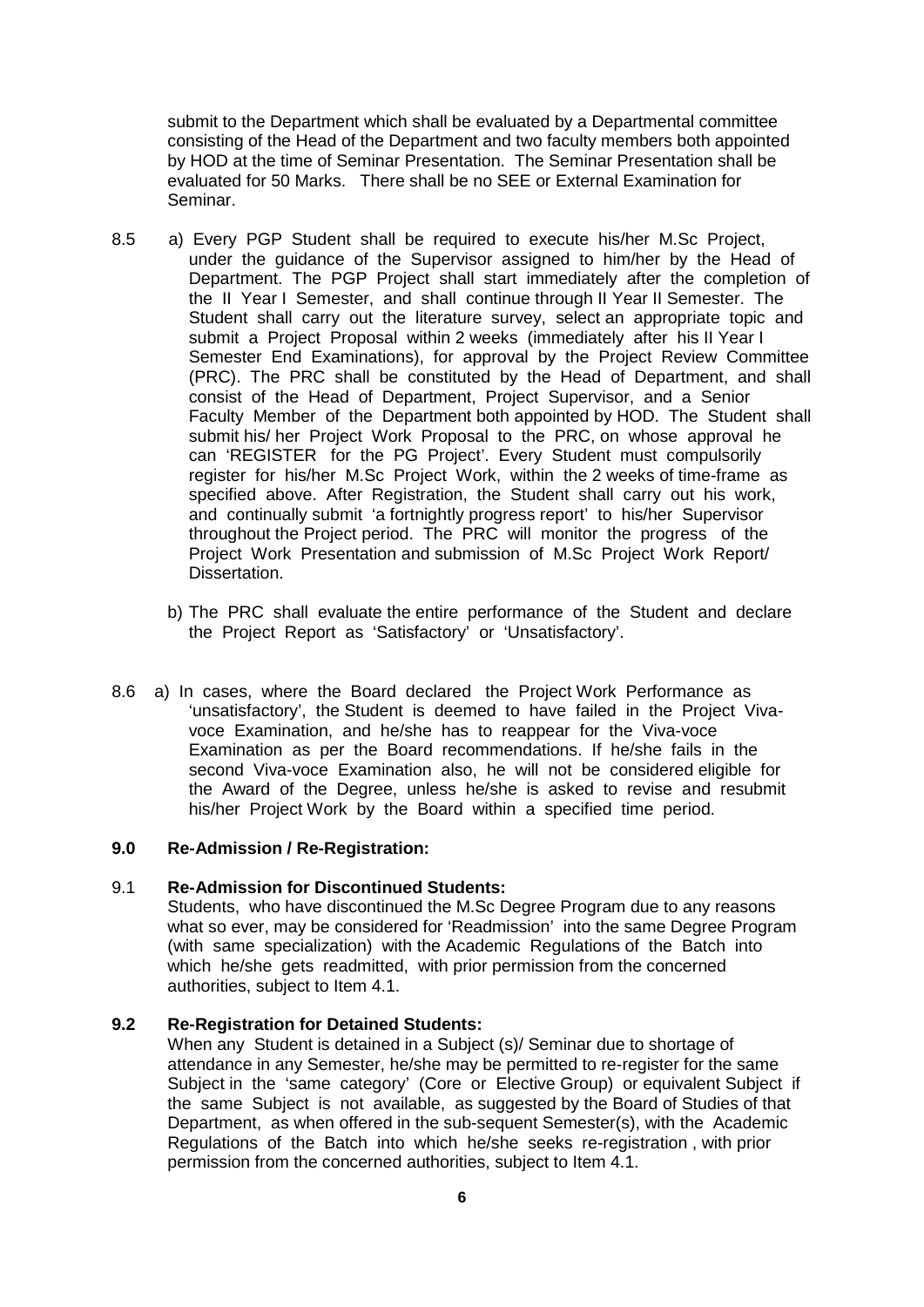# **10.0 Grading Procedure:**

- 10.1 Marks will be awarded to indicate the performance of each student in each Theory Subject, or Lab/Practicals, or Seminar, or Project, etc., based on the % marks obtained in CIE + SEE (Continuous Internal Evaluation + Semester End Examination, both taken together) as specified in Item 6 above, and a corresponding Letter Grade shall be given.
- 10.2 As a measure of the student's performance, a 10-point Absolute Grading System using the following Letter Grades (UGC Guidelines) and corresponding percentage of marks shall be followed:

| % of Marks Secured (Class<br><i>Intervals</i> ) | Letter Grade (UGC<br>Guidelines) | Grade Points |
|-------------------------------------------------|----------------------------------|--------------|
| 90% and above $(2, 90\% , 100\%)$               | O (Outstanding)                  | 10           |
| Below 90% but not less than 80%                 | $A^+$ (Excellent)                | 9            |
| $( \geq 80\% , \leq 90\%)$                      |                                  |              |
| Below 80% but not less than 70%                 | A (Very Good)                    | 8            |
| $( \geq 70\% , \leq 80\%)$                      |                                  |              |
| Below 70% but not less than 60%                 | $B^+$ (Good)                     | 7            |
| $( \geq 60\% , \ < 70\%)$                       |                                  |              |
| Below 60% but not less than 50%                 | B (Average)                      | 6            |
| $( \geq 50\% , \leq 60\%)$                      |                                  |              |
| Below 50% but not less than 40%                 | C (pass)                         | 5            |
| $( \geq 40\% , \ < 50\%)$                       |                                  |              |
| Below 40 $($ < 40%)                             | F (fail                          | 0            |
| <b>Absent</b>                                   | Ab                               | 0            |

- 10.3 A student obtaining F Grade in any Subject shall be considered 'failed' and is be required to reappear as 'Supplementary Candidate' in the Semester End Examination (SEE), as and when offered. In such cases, his/her Internal Marks (CIE Marks) in those Subjects will remain the same as those he obtained earlier.
- 10.4 A Letter Grade does not imply any specific % of Marks.
- 10.5 A student earns Grade Point (GP) in each Subject/ Course, on the basis of the Letter Grade obtained by him/her in that Subject/ Course (excluding Mandatory non-credit Courses). Then the corresponding 'Credit Points' (CP) are computed by multiplying the Grade Point with Credits for that particular Subject/ Course.

# **Credit Points (CP) = Grade Point (GP) x Credits …. For a Course**

10.6 The Semester Grade Point Average (SGPA) is calculated by dividing the Sum of Credit Points ( $\Sigma$ CP) secured from ALL Subjects registered in a Semester, by the Total Number of Credits registered during that Semester. SGPA is rounded off to TWO Decimal Places. SGPA is thus computed as

# **SGPA = {**  $\sum_{i=1}^{N}$  **C<sub>i</sub> G<sub>i</sub>**</sub> } / {  $\sum_{i=1}^{N}$  **C<sub>i</sub>** } ... For each Semester,

where 'i' is the Subject indicator index (takes into account all Subjects in a Semester), 'N' is the no. of Subjects 'REGISTERED' for the Semester (as specifically required and listed under the Course Structure of the parent Department), C<sub>i</sub> is the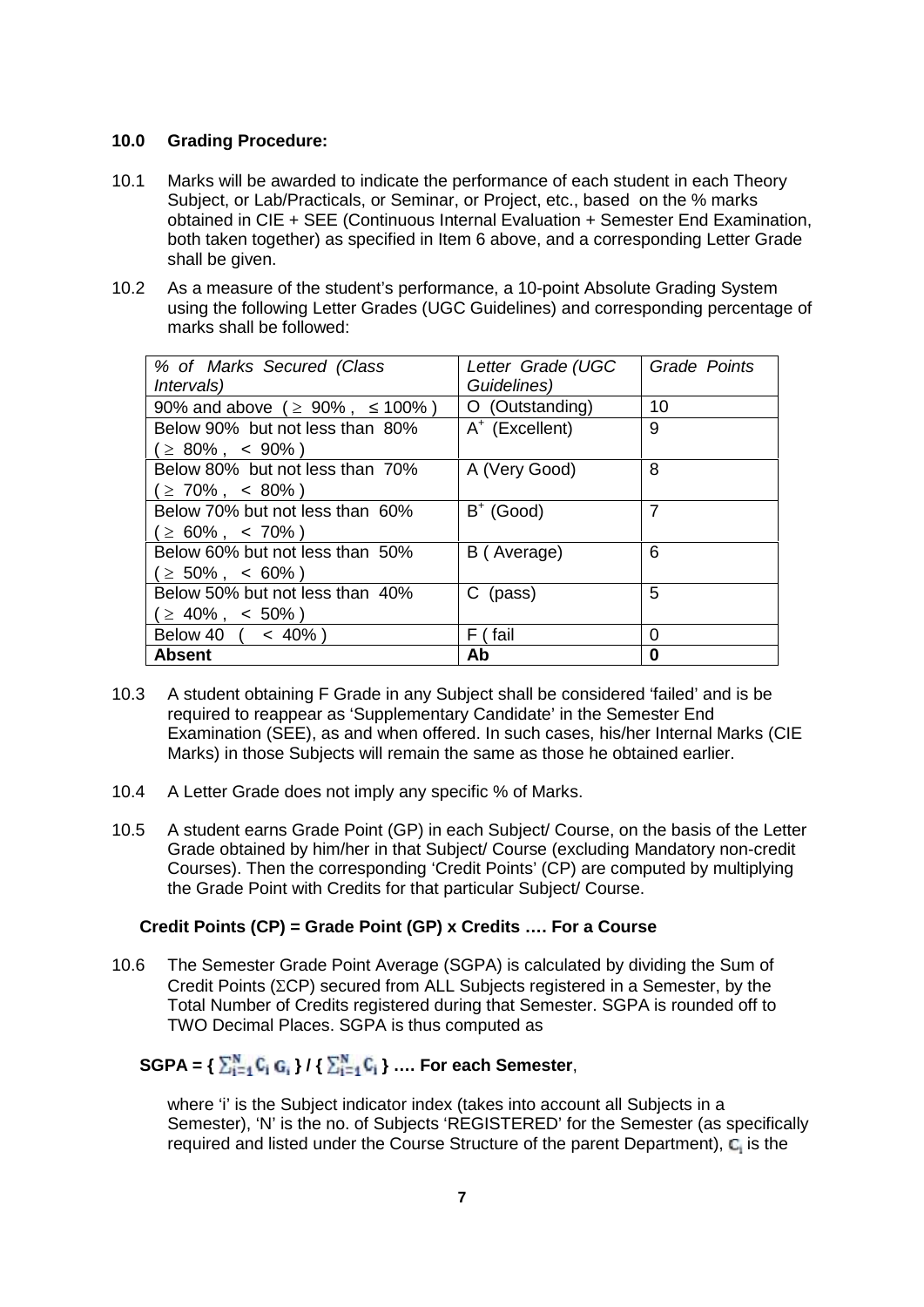no. of Credits allotted to the i<sup>th</sup> Subject, and G<sub>i</sub> represents the Grade Points (GP) corresponding to the Letter Grade awarded for that i<sup>th</sup> Subject.

10.7 The Cumulative Grade Point Average (CGPA) is a measure of the overall cumulative performance of a student over all Semesters considered for registration. The CGPA is the ratio of the Total Credit Points secured by a student in ALL registered Courses in ALL Semesters, and the Total Number of Credits registered in ALL the Semesters. CGPA is rounded off to TWO Decimal Places. CGPA is thus computed from the I Year first semester onwards, at the end of each Semester, as per the formula

# $CGPA = \{ \sum_{i=1}^{M} C_i | G_i \} / \{ \sum_{i=1}^{M} C_i \} ...$  for all S Semesters registered (ie., upto and **inclusive of S Semesters, S 1 )**,

where 'M' is the TOTAL no. of Subjects (as specifically required and listed under the Course Structure of the parent Department) the Student has 'REGISTERED' from the 1<sup>st</sup> Semester onwards upto and inclusive of the Semester S (obviously M > N), 'j' is the Subject indicator index (takes into account all Subjects from 1 to S Semesters), C is the no. of Credits allotted to the  $j<sup>th</sup>$  Subject, and  $G_i$  represents the Grade Points (GP) corresponding to the Letter Grade awarded for that  $j<sup>th</sup>$  Subject. After registration and completion of I Year I Semester however, the SGPA of that Semester itself may be taken as the CGPA, as there are no cumulative effects.

- 10.8 For Merit Ranking or Comparison Purposes or any other listing, ONLY the 'ROUNDED OFF' values of the CGPAs will be used.
- 10.9 For Calculations listed in Item 10.5 10.8, performance in failed Subjects/ Courses (securing F Grade) will also be taken into account, and the Credits of such Subjects/ Courses will also be included in the multiplications and summations. However, Mandatory Courses will not be taken into consideration.

# 10.10 **Passing Standards :**

- 10.10.1 A student shall be declared successful or 'passed' in a Semester, only when he/she gets a SGPA  $\geq$  5.00 (at the end of that particular Semester); and a student shall be declared successful or 'passed' in the entire PGP, only when gets a CGPA  $\geq$  5.00; subject to the condition that he/ she secures a GP  $\geq$  6 (B) Grade or above) in every registered Subject/ Course in each Semester (during the entire PGP) for the Degree Award, as required.
- 10.10.2 After the completion of each Semester, a Grade Card or Grade Sheet (or Transcript) shall be issued to all the Registered Students of that Semester, indicating the Letter Grades and Credits earned. It will show the details of the Courses Registered (Course Code, Title, No. of Credits, Grade Earned etc.), Credits earned, SGPA, and CGPA.

# **11.0 Declaration of Results:**

- 11.1 Computation of SGPA and CGPA are done using the procedure listed in 10.5  $-10.8.$
- 11.2 For Final % of Marks equivalent to the computed CGPA, the following formula may be used ..

**% of Marks = (CGPA – 0.5) x 10**

**12.0 Award of Degree and Class:**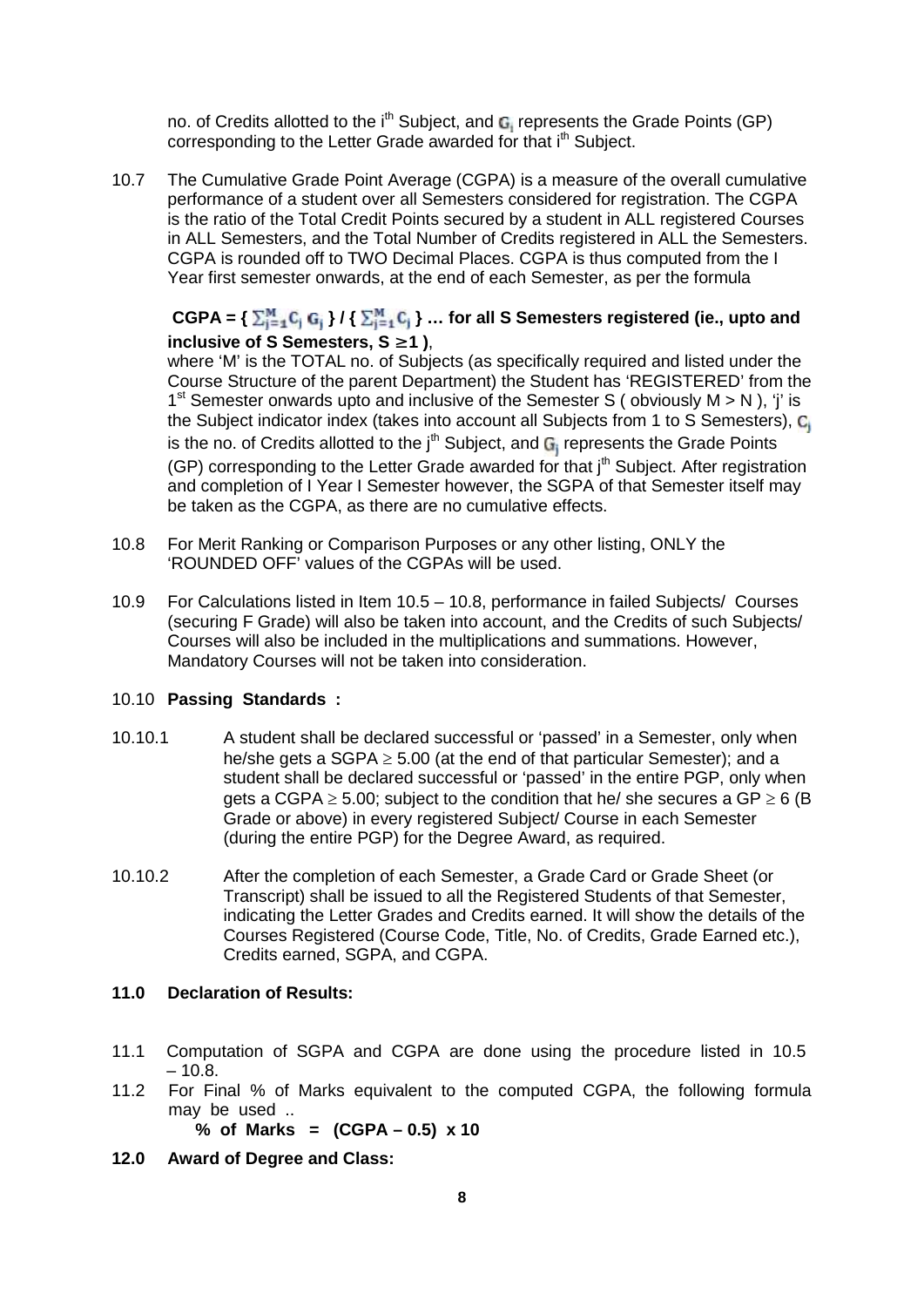12.1 A Student who registers for all the specified Subjects/ Courses as listed in the Course Structure, satisfies all the Course Requirements, and passes the examinations prescribed in the entire PG Programme (PGP), and secures the required number of **90** Credits (with  $GP \ge 6.0$ ), shall be declared to have 'QUALIFIED' for the award of the M.Sc Degree in the chosen specialization as he/ she admitted.

# 12.2 **Award of Class**

After a student has satisfied the requirements prescribed for the completion of the program andis eligible for the award of M. Tech. Degree, he/she shall be placed in one of the following four classes based on the % CGPA:

| <b>Class Awarded</b>                | <b>CGPA</b>         |
|-------------------------------------|---------------------|
| <b>First Class with Distinction</b> | 7.75                |
| <b>First Class</b>                  | 6.75 $CGPA < 7.75$  |
| Second Class                        | 5.75 $CGPA < 6.75$  |
| Pass Class                          | $5.0$ CGPA $< 5.75$ |

12.3 A student with final CGPA (at the end of the PGP) < 5.00 will not be eligible for the Award of Degree.

# **13.0 Withholding of Results:**

13.1 If a Student has not paid fees to University/ College at any stage, or has pending dues against his name due to any reason whatsoever, or if any case of indiscipline is pending against him/her, the result of the Student may be withheld, and he/she will not be allowed to go into the next higher Semester. The Award or issue of the Degree may also be withheld in such cases.

# **14.0 Transitory Regulations:**

14.1 A Student - who has discontinued for any reason, or who has been detained for want of attendance as specified, or who has failed after having undergone PGP, may be considered eligible for readmission to the same PGP with same set of Subjects/ Courses (or equivalent Subjects/ Courses as the case may be), and same Professional Electives (or from same set/category of Electives or equivalents as suggested), as and when they are offered (within the timeframe of 4 years from the Date of Commencement of his/her I Year I Semester).

# **15.0 Student Transfers:**

- 15.1 There shall be no Branch/ Specialization transfers after the completion of Admission Process.
- 15.2 There shall be no transfer among the Constituent Colleges and Units of Jawaharlal Nehru Technological University Hyderabad.

| 16. | <b>MALPRACTICES RULES:</b> |  |
|-----|----------------------------|--|
|-----|----------------------------|--|

| <b>Nature of Malpractices</b> | <b>Punishment</b> |
|-------------------------------|-------------------|
| If the candidate:             |                   |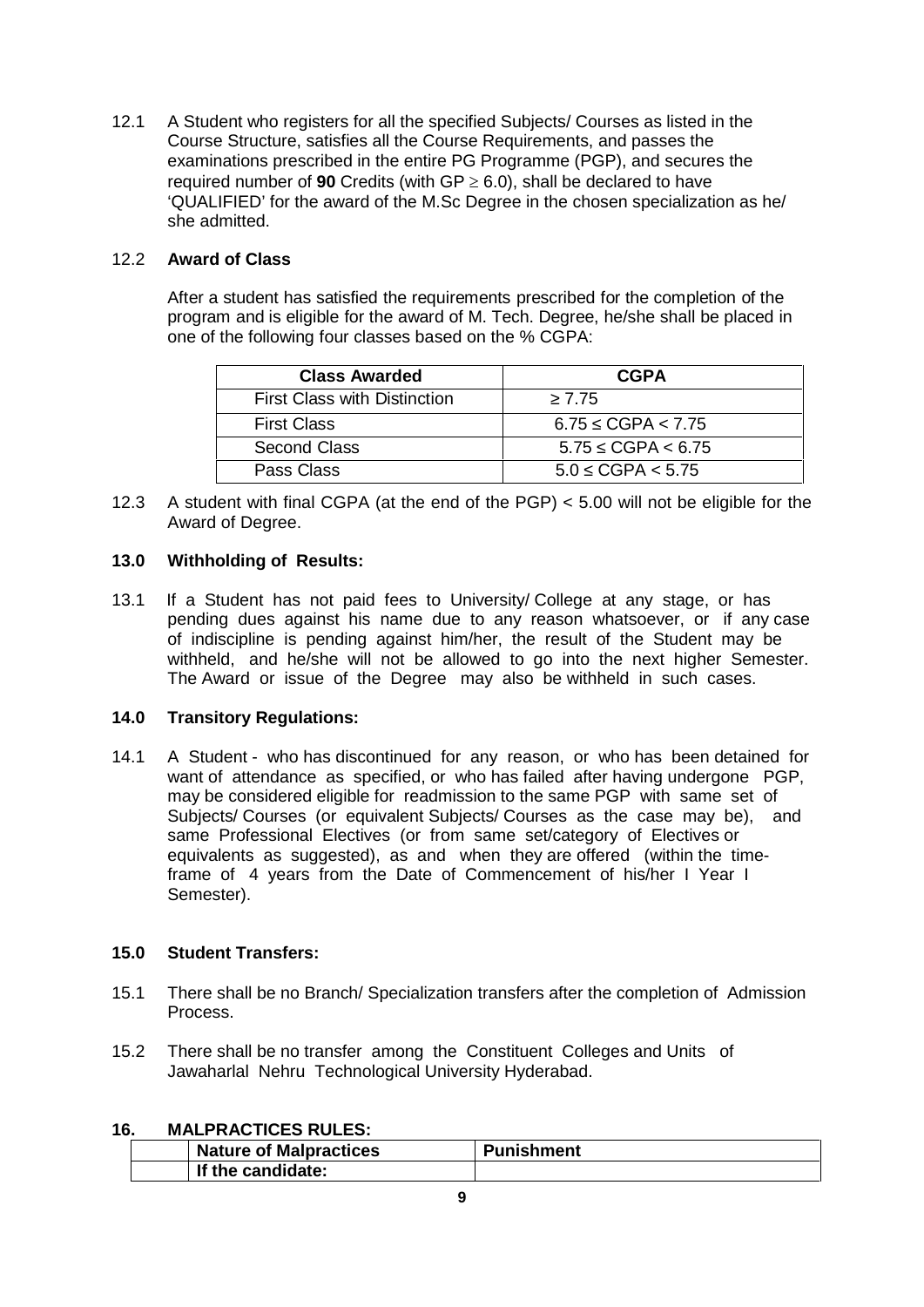| 1(a)             | Possesses or keeps accessible in<br>examination hall, any paper, note<br>book, programmable calculators,<br>Cell phones, pager, palm<br>computers or any other form of<br>material concerned with or related<br>to the subject of the examination<br>(theory or practical) in which he/<br>she is appearing but has not made<br>use of (material shall include any<br>marks on the body of the candidate<br>which can be used as an aid in the<br>subject of the examination) | Expulsion from the examination hall and<br>cancellation of the performance in that<br>subject only.                                                                                                                                                                                                                                                                                                                                                                                                                                                                                                                                                                                                                                                                                                                                      |
|------------------|-------------------------------------------------------------------------------------------------------------------------------------------------------------------------------------------------------------------------------------------------------------------------------------------------------------------------------------------------------------------------------------------------------------------------------------------------------------------------------|------------------------------------------------------------------------------------------------------------------------------------------------------------------------------------------------------------------------------------------------------------------------------------------------------------------------------------------------------------------------------------------------------------------------------------------------------------------------------------------------------------------------------------------------------------------------------------------------------------------------------------------------------------------------------------------------------------------------------------------------------------------------------------------------------------------------------------------|
| 1 <sub>(b)</sub> | Gives assistance or guidance or<br>receives it from any other<br>candidate orally or by any other<br>body language methods or<br>communicates through cell<br>phones with any candidate or<br>persons in or outside the exam hall<br>in respect of any matter.                                                                                                                                                                                                                | Expulsion from the examination hall and<br>cancellation of the performance in that<br>subject only of all the candidates involved.<br>In case of an outsider, he will be handed<br>over to the police and a case is registered<br>against him.                                                                                                                                                                                                                                                                                                                                                                                                                                                                                                                                                                                           |
| $\overline{2}$   | Has copied in the examination hall<br>from any paper, book,<br>programmable calculators, palm<br>computers or any other form of<br>material relevant to the subject of<br>the examination (theory or<br>practical) in which the candidate is<br>appearing.                                                                                                                                                                                                                    | Expulsion from the examination hall and<br>cancellation of the performance in that<br>subject and all other subjects the candidate<br>has already appeared including practical<br>examinations and project work and shall<br>not be permitted to appear for the<br>remaining examinations of the subjects of<br>that Semester/year.<br>The Hall Ticket of the candidate is to be<br>cancelled.                                                                                                                                                                                                                                                                                                                                                                                                                                           |
| 3                | Impersonates any other candidate<br>in connection with the examination.                                                                                                                                                                                                                                                                                                                                                                                                       | The candidate who has impersonated shall<br>be expelled from examination hall. The<br>candidate is also debarred and forfeits the<br>seat. The performance of the original<br>candidate who has been impersonated,<br>shall be cancelled in all the subjects of the<br>examination (including practicals and<br>project work) already appeared and shall<br>not be allowed to appear for examinations<br>of the remaining subjects of that<br>semester/year. The candidate is also<br>debarred for two consecutive semesters<br>from class work and all examinations. The<br>continuation of the course by the candidate<br>is subject to the academic regulations in<br>connection with forfeiture of seat. If the<br>imposter is an outsider, he/she will be<br>handed over to the police and a case is<br>registered against him/her. |
| 4                | Smuggles in the Answer book or                                                                                                                                                                                                                                                                                                                                                                                                                                                | Expulsion from the examination hall and                                                                                                                                                                                                                                                                                                                                                                                                                                                                                                                                                                                                                                                                                                                                                                                                  |
|                  | additional sheet or takes out or<br>arranges to send out the question                                                                                                                                                                                                                                                                                                                                                                                                         | cancellation of performance in that subject<br>and all the other subjects the candidate                                                                                                                                                                                                                                                                                                                                                                                                                                                                                                                                                                                                                                                                                                                                                  |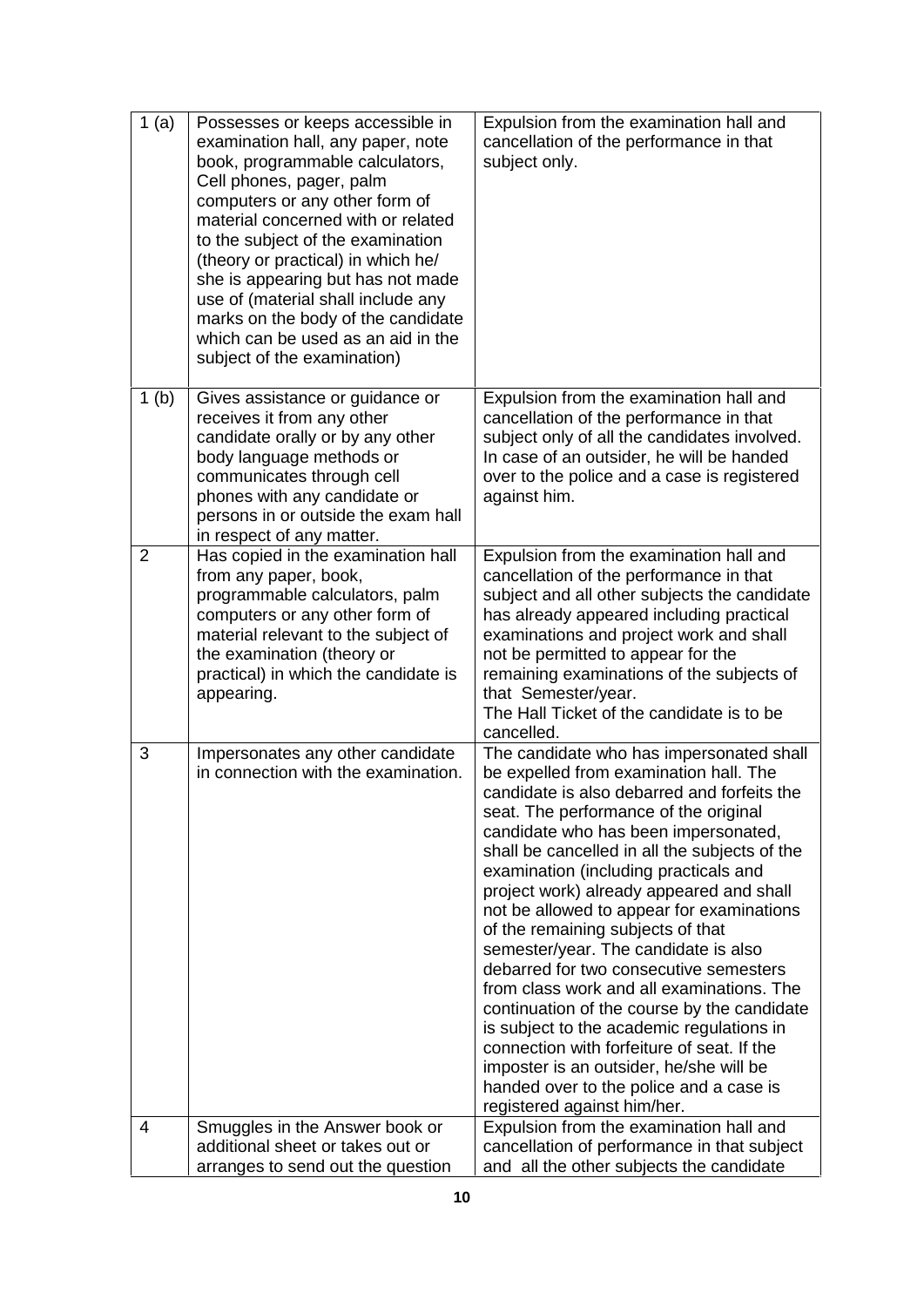| 5              | paper during the examination or<br>answer book or additional sheet,<br>during or after the examination.<br>Uses objectionable, abusive or<br>offensive language in the answer<br>paper or in letters to the examiners<br>or writes to the examiner<br>requesting him to award pass                                                                                                                                                                                                                                                                                                                                                                                                                                                                                                                                                                                                                                                                                                                                                                                                          | has already appeared including practical<br>examinations and project work and shall<br>not be permitted for the remaining<br>examinations of the subjects of that<br>semester/year. The candidate is also<br>debarred for two consecutive semesters<br>from class work and all examinations. The<br>continuation of the course by the candidate<br>is subject to the academic regulations in<br>connection with forfeiture of seat.<br>Cancellation of the performance in that<br>subject.                                   |
|----------------|---------------------------------------------------------------------------------------------------------------------------------------------------------------------------------------------------------------------------------------------------------------------------------------------------------------------------------------------------------------------------------------------------------------------------------------------------------------------------------------------------------------------------------------------------------------------------------------------------------------------------------------------------------------------------------------------------------------------------------------------------------------------------------------------------------------------------------------------------------------------------------------------------------------------------------------------------------------------------------------------------------------------------------------------------------------------------------------------|------------------------------------------------------------------------------------------------------------------------------------------------------------------------------------------------------------------------------------------------------------------------------------------------------------------------------------------------------------------------------------------------------------------------------------------------------------------------------------------------------------------------------|
| 6              | marks.<br>Refuses to obey the orders of the<br>Chief Superintendent / Assistant -<br>Superintendent / any officer on duty<br>or misbehaves or creates<br>disturbance of any kind in and<br>around the examination hall or<br>organizes a walk out or instigates<br>others to walk out, or threatens the<br>officer-in charge or any person on<br>duty in or outside the examination<br>hall of any injury to his/her person<br>or to any of his/her relations<br>whether by words, either spoken or<br>written or by signs or by visible<br>representation, assaults the officer-<br>in-charge, or any person on duty in<br>or outside the examination hall or<br>any of his/her relations, or indulges<br>in any other act of misconduct or<br>mischief which result in damage to<br>or destruction of property in the<br>examination hall or any part of the<br>College campus or engages in any<br>other act which in the opinion of the<br>officer on duty amounts to use of<br>unfair means or misconduct or has<br>the tendency to disrupt the orderly<br>conduct of the examination. | In case of students of the college, they<br>shall be expelled from examination halls<br>and cancellation of their performance in<br>that subject and all other subjects the<br>candidate(s) has (have) already appeared<br>and shall not be permitted to appear for the<br>remaining examinations of the subjects of<br>that semester/year. The candidates also<br>are debarred and forfeit their seats. In case<br>of outsiders, they will be handed over to<br>the police and a police case is registered<br>against them. |
| $\overline{7}$ | Leaves the exam hall taking away<br>answer script or intentionally tears<br>of the script or any part thereof<br>inside or outside the examination<br>hall.                                                                                                                                                                                                                                                                                                                                                                                                                                                                                                                                                                                                                                                                                                                                                                                                                                                                                                                                 | Expulsion from the examination hall and<br>cancellation of performance in that subject<br>and all the other subjects the candidate<br>has already appeared including practical<br>examinations and project work and shall<br>not be permitted for the remaining<br>examinations of the subjects of that<br>semester/year. The candidate is also<br>debarred for two consecutive semesters<br>from class work and all examinations. The                                                                                       |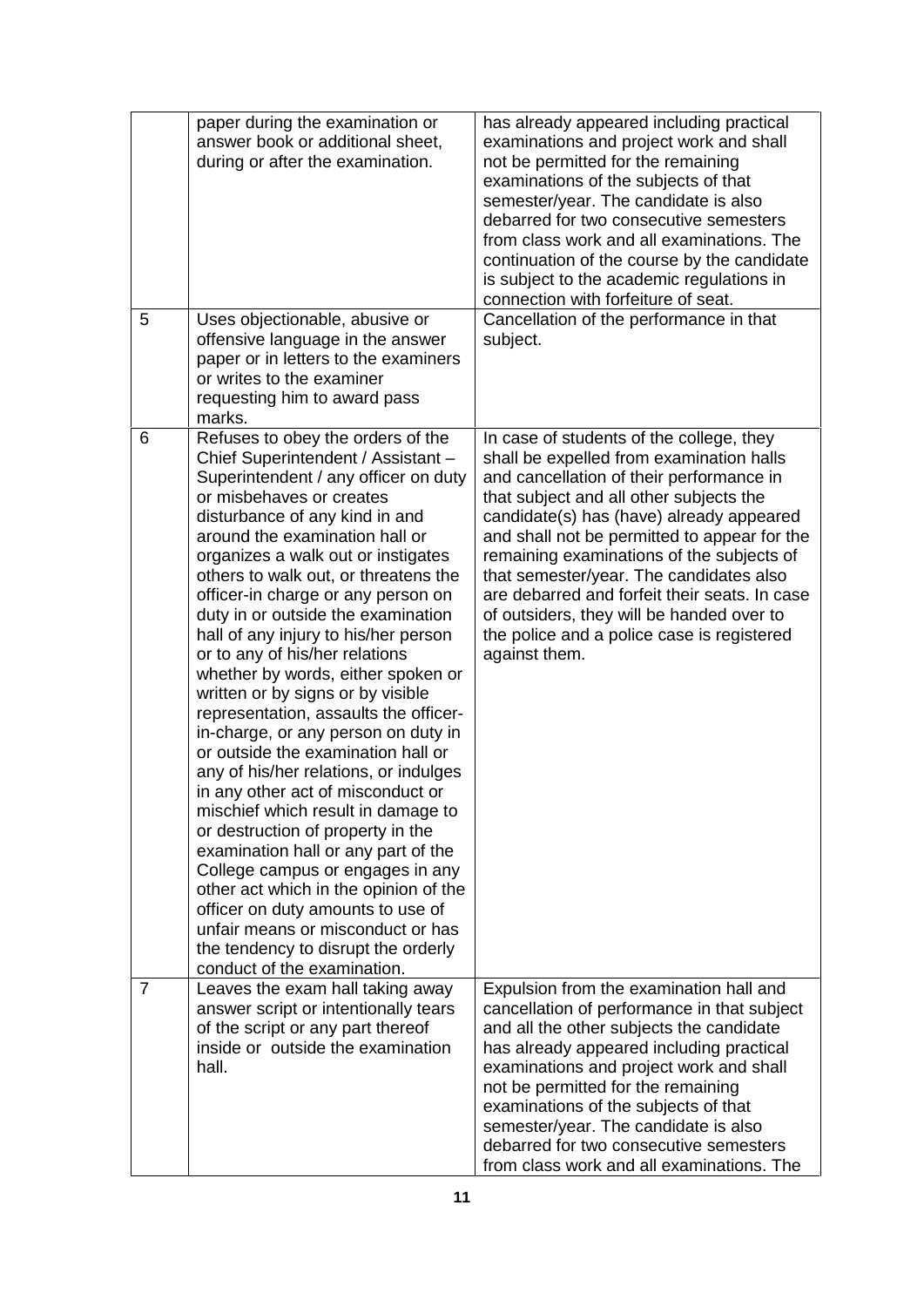|    |                                                                                                                                                                                                                          | continuation of the course by the candidate<br>is subject to the academic regulations in<br>connection with forfeiture of seat.                                                                                                                                                                                                                                                                                                                                                                                                                      |
|----|--------------------------------------------------------------------------------------------------------------------------------------------------------------------------------------------------------------------------|------------------------------------------------------------------------------------------------------------------------------------------------------------------------------------------------------------------------------------------------------------------------------------------------------------------------------------------------------------------------------------------------------------------------------------------------------------------------------------------------------------------------------------------------------|
| 8  | Possess any lethal weapon or<br>firearm in the examination hall.                                                                                                                                                         | Expulsion from the examination hall and<br>cancellation of the performance in that<br>subject and all other subjects the candidate<br>has already appeared including practical<br>examinations and project work and shall<br>not be permitted for the remaining<br>examinations of the subjects of that<br>semester/year. The candidate is also<br>debarred and forfeits the seat.                                                                                                                                                                   |
| 9  | If student of the college, who is not<br>a candidate for the particular<br>examination or any person not<br>connected with the college indulges<br>in any malpractice or improper<br>conduct mentioned in clause 6 to 8. | Student of the colleges expulsion from the<br>examination hall and cancellation of the<br>performance in that subject and all other<br>subjects the candidate has already<br>appeared including practical examinations<br>and project work and shall not be permitted<br>for the remaining examinations of the<br>subjects of that semester/year. The<br>candidate is also debarred and forfeits the<br>seat. Person(s) who do not belong to the<br>College will be handed over to police and,<br>a 8police case will be registered against<br>them. |
| 10 | Comes in a drunken condition to<br>the examination hall.                                                                                                                                                                 | Expulsion from the examination hall and<br>cancellation of the performance in that<br>subject and all other subjects the candidate<br>has already appeared including practical<br>examinations and project work and shall<br>not be permitted for the remaining<br>examinations of the subjects of that<br>semester/year.                                                                                                                                                                                                                            |
| 11 | Copying detected on the basis of<br>internal evidence, such as, during<br>valuation or during special scrutiny.                                                                                                          | Cancellation of the performance in that<br>subject and all other subjects the candidate<br>has appeared including practical<br>examinations and project work of that<br>semester / year examinations.                                                                                                                                                                                                                                                                                                                                                |
| 12 | If any malpractice is detected which<br>is not covered in the above clauses<br>1 to 11 shall be reported to the<br>College / University for further<br>action to award suitable<br>punishment.                           |                                                                                                                                                                                                                                                                                                                                                                                                                                                                                                                                                      |

# **17. GENERAL:**

- **Credit**: A unit by which the course work is measured. It determines the number of hours of instructions required per week. One credit is equivalent to one hour of teaching (lecture or tutorial) or two hours of practical work/field work per week.
- **Credit Point:** It is the product of grade point and number of credits for a course.
- The Academic Regulations should be read as a whole for the purpose of any interpretation.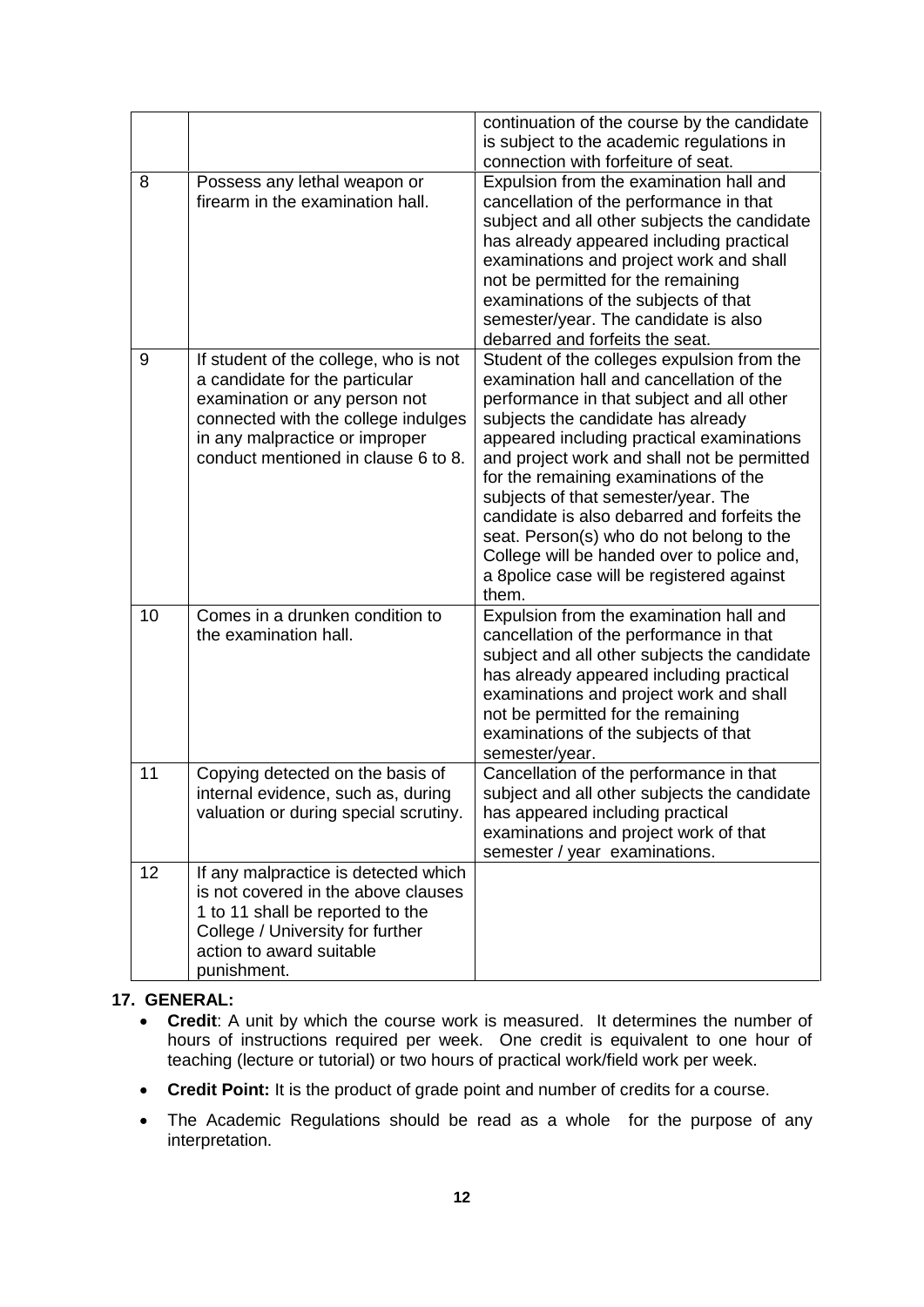- The University/College reserves the right of altering the Academic Regulations and/or Syllabus/Course Structure, as and when necessary. The modifications or amendments may be applicable to all the candidates on rolls, as specified by the University/College.
- Wherever the words 'he' or 'him' or 'his' occur in the above regulations, they will also include 'she' or 'her' or 'hers'.
- Wherever the word 'Subject' occurs in the above regulations, it implies the 'Theory Subject', 'Practical Subject' or 'Lab.' and 'Seminar'.
- In case of any ambiguity or doubt in the interpretations of the above regulations, the decision of the Vice-Chancellor will be final.

# **JNTUH COLLEGE OF ENGINEERING, HYDERABAD M.Sc. Chemistry (Drugs & Pharmaceuticals) (Full Time) w.e.f 2021-22**

**First Semester**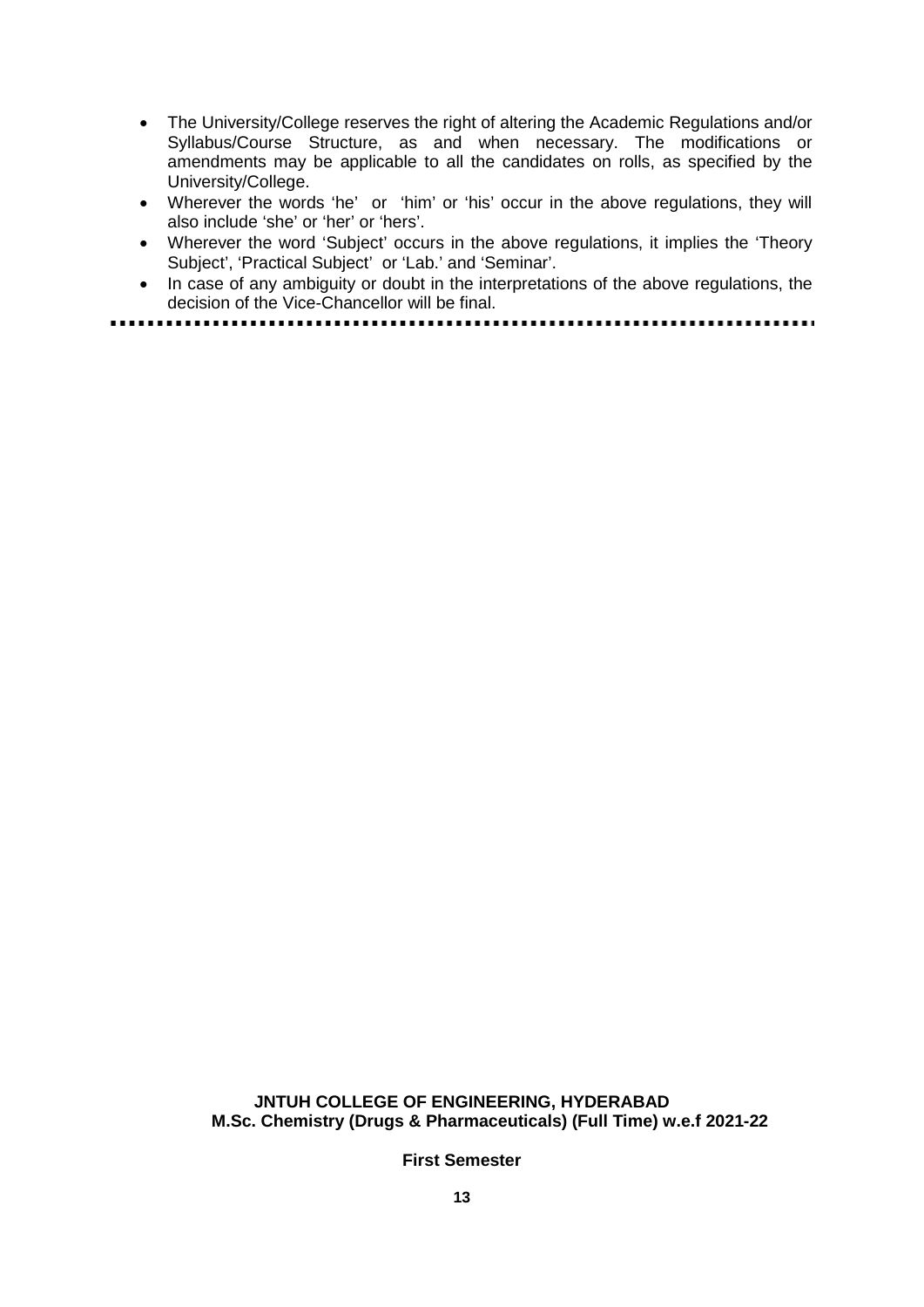| S.No.          | Code              | <b>Subject</b>                     |                | P              | <b>Credits</b> |
|----------------|-------------------|------------------------------------|----------------|----------------|----------------|
| 1              | <b>DPS 21 101</b> | <b>Physical Chemistry</b>          | 4              | $\Omega$       | 4              |
| $\mathcal{P}$  | <b>DPS 21 102</b> | <b>Inorganic Chemistry</b>         | $\overline{4}$ | $\Omega$       | 4              |
| 3              | <b>DPS 21 103</b> | Organic Chemistry - I              | $\overline{4}$ | $\Omega$       | $\overline{4}$ |
| 4              | DPS 21 104(i)     | Elective - I: Applied Chemistry    | $\overline{4}$ | $\Omega$       | 3              |
|                | DPS 21 104(ii)    | Elective - II: Chemistry of Energy |                |                |                |
|                |                   | materials                          |                |                |                |
| 5              | <b>DPS 21 L11</b> | <b>Physical Chemistry Lab</b>      | $\Omega$       | 6              | 2              |
| 6              | <b>DPS 21 L12</b> | Inorganic Chemistry Lab            | $\Omega$       | 6              | $\overline{2}$ |
| $\overline{7}$ | <b>DPS 21 L13</b> | <b>Organic Chemistry Lab</b>       | $\Omega$       | 6              | $\overline{2}$ |
| 8              |                   | Seminar                            | $\overline{2}$ | $\overline{0}$ | 1              |
|                |                   | <b>Total Credits</b>               |                |                | 22             |

#### **Second Semester**

| S.No.          | Code              | <b>Subject</b>                     | L              | P              | <b>Credits</b> |  |
|----------------|-------------------|------------------------------------|----------------|----------------|----------------|--|
| 1              | <b>DPS 21 201</b> | Analytical Techniques &            | 4              | $\Omega$       | 4              |  |
|                |                   | Instrumentation methods            |                |                |                |  |
| $\overline{2}$ | <b>DPS 21 202</b> | Organic Chemistry - II             | 4              | $\Omega$       | $\overline{4}$ |  |
| 3              | <b>DPS 21 203</b> | Bioinorganic and Organometallic    | 4              | $\Omega$       | 4              |  |
|                |                   | Chemistry                          |                |                |                |  |
| $\overline{4}$ | DPS 21 204(i)     | Elective - I: Green Chemistry      | 4              | $\Omega$       | 3              |  |
|                | DPS 21 204(ii)    | Elective - II: Chemistry of        |                |                |                |  |
|                |                   | <b>Materials</b>                   |                |                |                |  |
| 5              | <b>DPS 21 L21</b> | <b>Physical Chemistry Lab - II</b> | $\Omega$       | 6              | 2              |  |
| 6              | <b>DPS 21 L22</b> | Inorganic Chemistry Lab - II       | $\Omega$       | 6              | $\overline{2}$ |  |
| $\overline{7}$ | <b>DPS 21 L23</b> | Organic Chemistry Lab - II         | $\Omega$       | 6              | 2              |  |
| 8              |                   | Seminar                            | $\overline{2}$ | $\overline{0}$ | 1              |  |
|                |                   | <b>Total Credits</b>               |                |                | 22             |  |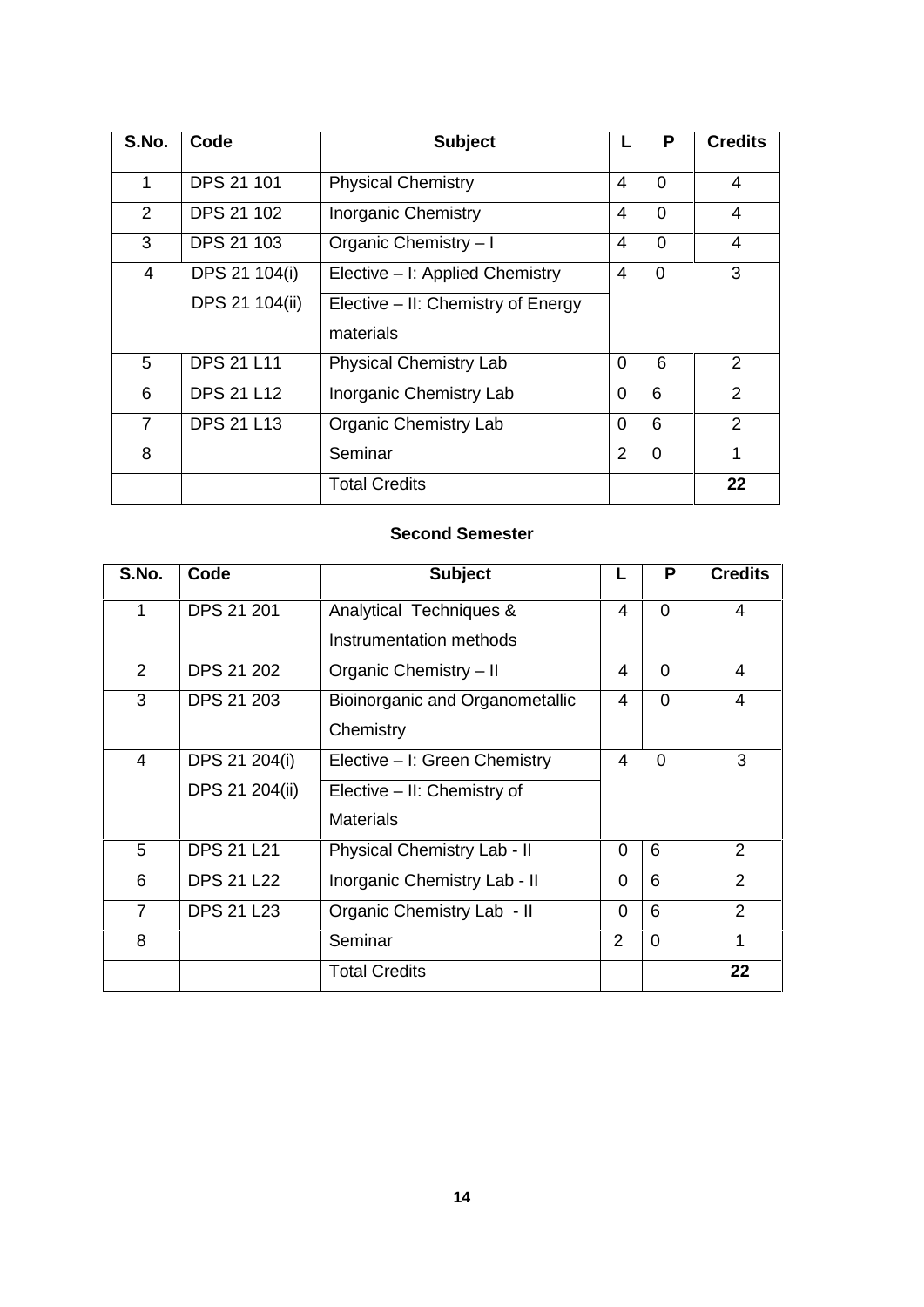# **Third Semester**

| S.N            | Code              | <b>Subject</b>                        |          | P              | <b>Credits</b> |
|----------------|-------------------|---------------------------------------|----------|----------------|----------------|
| о.             |                   |                                       |          |                |                |
| 1              | DPS 21 301        | <b>Organic Synthesis</b>              | 4        | $\Omega$       | 4              |
| $\overline{2}$ | <b>DPS 21 302</b> | Photochemistry & Pericyclic           | 4        | $\overline{0}$ | 4              |
|                |                   | <b>Reactions</b>                      |          |                |                |
| 3              | DPS 21 303        | <b>Organic Spectroscopy</b>           | 4        | $\Omega$       | 4              |
| 4              | DPS 21 304 (i)    | Elective – I: Principles of Medicinal | 4        | $\overline{0}$ | 3              |
|                | DPS 21 304 (ii)   | Chemistry                             |          |                |                |
|                |                   | Elective - I: Bioorganic Chemistry    |          |                |                |
| 5              | <b>DPS 21 L31</b> | <b>Biological Analysis Lab</b>        | $\Omega$ | 6              | $\overline{2}$ |
| 6              | <b>DPS 21 L32</b> | Instrumental Methods of Analysis &    | $\Omega$ | 6              | $\overline{2}$ |
|                |                   | <b>Computational Chemistry Lab</b>    |          |                |                |
| $\overline{7}$ | <b>DPS 21 L33</b> | Multi-Step Syntheses Lab              | $\Omega$ | 6              | $\overline{2}$ |
| 8              |                   | Seminar                               | 2        | $\overline{0}$ | 1              |
|                |                   | <b>Total Credits</b>                  |          |                | 22             |

# **Fourth Semester**

| S.N            | Code              | <b>Subject</b>                                                                        | L              | P              | <b>Credits</b> |
|----------------|-------------------|---------------------------------------------------------------------------------------|----------------|----------------|----------------|
| О.             |                   |                                                                                       |                |                |                |
| 1              | <b>DPS 21 401</b> | Drug Design & Advanced Medicinal<br>Chemistry                                         | 4              | $\Omega$       | 4              |
| 2              | <b>DPS 21 402</b> | Chemistry of Natural Products,<br>Antivirals & Antibiotics                            | 4              | $\Omega$       | 4              |
| 3              | <b>DPS 21 403</b> | Molecular Modeling & Computer<br>Aided Drug Design                                    | 4              | $\Omega$       | $\overline{4}$ |
| $\overline{4}$ | DPS 21 404 (i)    | Elective – I: Chemistry of Synthetic<br>Drugs & Pharmaceutical<br><b>Formulations</b> | $\overline{4}$ | $\overline{0}$ | 4              |
|                | DPS 21 404 (ii)   | Elective – I: Regulatory guidelines in<br><b>Pharmaceutical Manufacturing</b>         |                |                |                |
| 5              | <b>DPS 21 L41</b> | Drug Analysis & Green Chemistry<br>Lab                                                | $\Omega$       | 6              | 2              |
| 6              | <b>DPS 21 L42</b> | Spectroscopy Lab                                                                      | $\Omega$       | 6              | 2              |
| $\overline{7}$ | <b>DPS 21 P40</b> | Project                                                                               | $\Omega$       | 6              | 4              |
|                |                   | <b>Total Credits</b>                                                                  |                |                | 24             |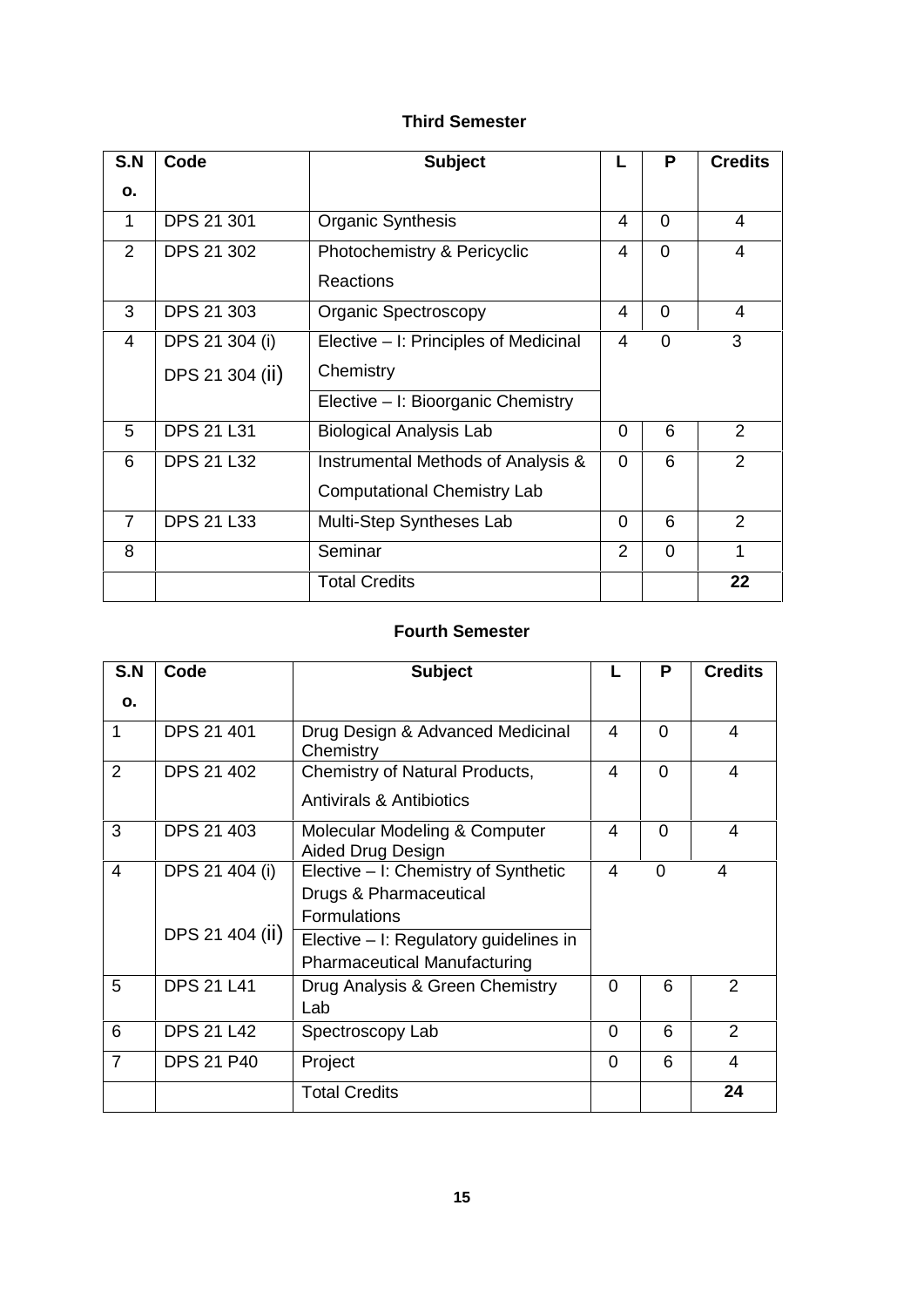# **PHYSICAL CHEMISTRY (DPS 21 201)**

### **Course objectives:**

- 1. To understand the concepts of thermodynamics, entropy and their applications.
- 2. To impart knowledge and importance of laws of photochemistry and nernst distribution law.
- 3. To acquire knowledge on quantum chemical description of chemical bonding.
- 4. To study the various factors which affect the rate of a chemical reaction such as concentration, temperature, solvent, catalyst etc,. and theories of chemical kinectics.
- 5. To impart the knowledge on Homogeneous and Heterogeneous catalysis, Michaelis Menten mechanism and adsorption theories.
- 6. Gain Knowledge in Prediction & verification of Experimental results.

### **Course Outcomes:** The students will acquire knowledge of

- 1. Laws of thermodynamics, Gibbs-Duhem and Gibbs -Helmholtz equations.
- 2. Photochemical and distribution laws, Schrodinger equation for a particle in a box and quantum chemical description.
- 3. Chemical kinetics, study of fast reactions and effect of structure on reactivity- Linear free energy relationship.
- 4. Characteristics and theories of catalysis and adsorption.

# **Unit-1: Thermodynamics**

Introduction, Concepts involved in first, second and third law of thermodynamic, Thermodynamic equation of state, Concept of entropy, entropy change in reversible and irreversible processes. Entropy changes in an ideal gas. Entropy change with temperature, pressure and volume. Entropy change in phase transformation. Maxwell relations, Free energy and entropy of mixing, Partial molar quantities, Gibbs-Duhem equation. Helmholtz and Gibbs free energies (A and G). Criteria for reversible and irreversible processes in terms of A &G. Physical significance of A & G. Gibbs -Helmholtz equation.

# **Unit-2 : Photochemistry & Distribution law**

**Photochemistry**: Laws of Photochemistry- Lambert-Beer's law, Grotthus – Draper law, Stark-Einstein's law of photochemical equivalence. Quantum Yield – Quantum yield determination, photochemical reactions-high and low quantum yield reactions, Joblonski diagram – Fluorescence, Phosphorescence, Internal conversion, inter system crossing ,delayed fluorescence. Chemiluminescence.

**Distribution law:** Nernst distribution law - Deviation of distribution law due to molecular complexity (Hit & Trial method & logarithmic method) - Applications of distribution law.

#### **Unit-3: Quantum Mechanics**

Introduction, Black body radiation – Planck's concept of quantization – Planck's equation, average energy of an oscillator ( derivation not required). Wave particle duality and Uncertainity principle. Postulates of quantum mechanics. Schrodinger wave equation for hydrogen atom. Physical significance of wave function, Eigen functions ,Eigen values and quantum mechanical operators. Normalisation, Orthogonality and degeneracy. Particle in a box – one dimensional and three dimensional.

# **Unit-4: Chemical Kinetics**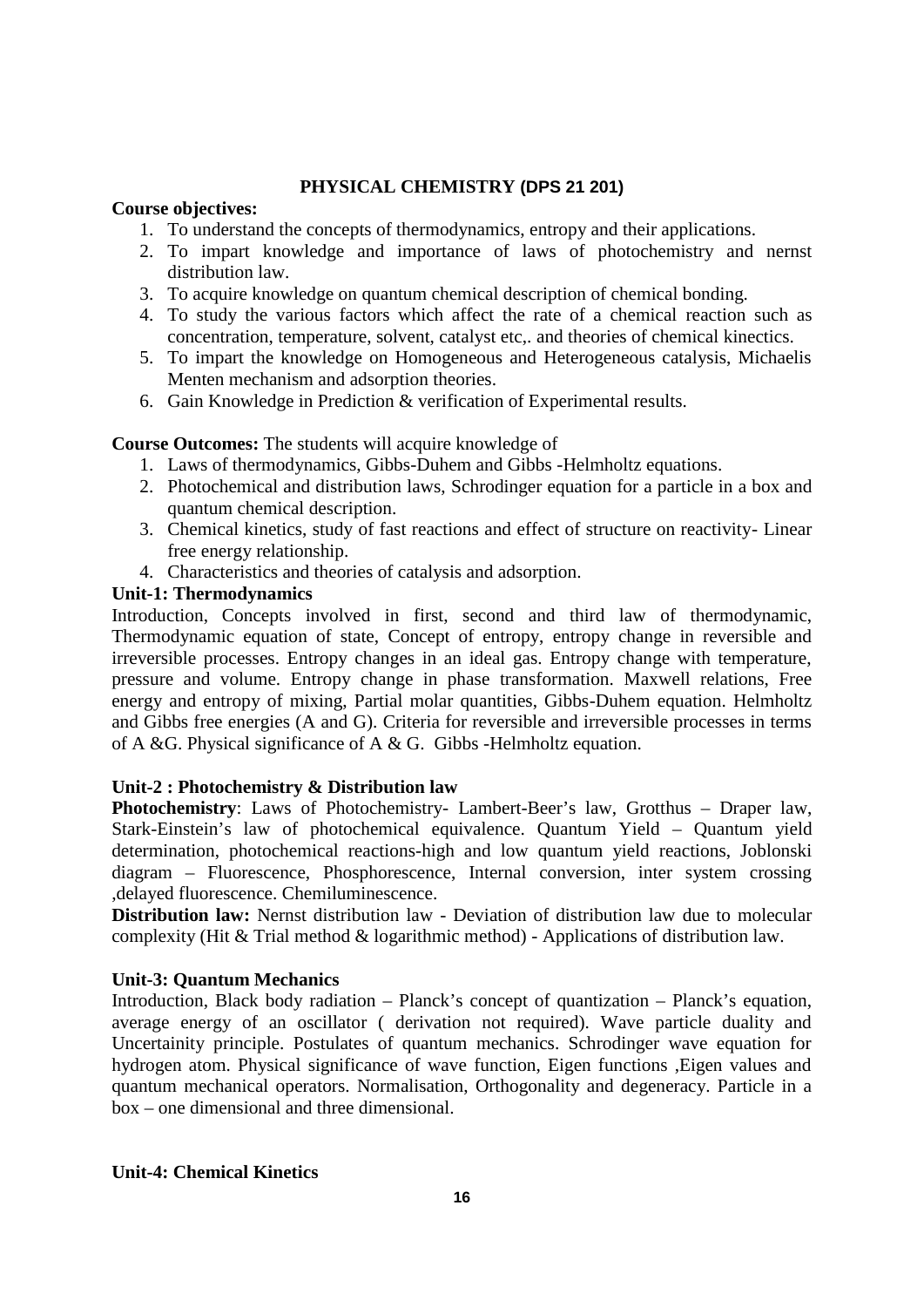Chemical Kinetics : Introduction, Rate, order and molecularity, factors influencing rate of reaction, Kinetic equations of zero, first, second, third and nth order reactions, Theories of reaction rates: Collision theory, steric factor. Transition state theory, Activated complex. Activation parameters and their significance. Unimolecular reactions and Lindamann's theory. Complex reactions- Opposing reactions, parallel reactions and consecutive reactions (all first order type). Chain reactions-general characteristics, steady state treatment. Example-  $H_2-Br_2$ ,  $H_2-O_2$ .

#### **Unit-5: Catalysis & Surface chemistry**

Characteristics of catalysis, types of catalysis: Homogeneous and Heterogeneous catalysis, Acid-base catalysis, Catalytic coefficient, Acidity functions. Enzyme catalysis: Characteristics of enzyme catalysis, factors affecting the rate of an enzyme reaction - Michaelis Menten mechanism.

**Surface Chemistry:** Concept of adsorption, factors influencing adsorption. Adsorption isotherms – Freundlich, Langmuir, B.E.T theory of adsorption equation. Determination of surface area using B.E.T. method. Adsorption of gases on solids – Physisorption and chemisorption, Adsorption from solutions: Positive adsorption, negative adsorption, electrostatic adsorption, Gibbs adsorption. Applications of adsorption.

# **Recommended Books:**

- 1. "*Advanced Physical Chemistry*", Gurudeep Raj; Goel Publishing House, Meerut  $(24<sup>th</sup>$  Edition, 1999).
- 2. "*Physical Chemistry*", Samuel Glasstone and D. Lewis; Mc Millan India Ltd., New Delhi (2<sup>nd</sup> Edition, 1984).
- 3. "*Physical Chemistry*", Peter Atkins and J.D.Paula; ELBS, Low Price Edition (7th Edition, 2002).
- 4. "*Chemical Kinetics*", K.J.Laidler; Tata Mc Graw- Hill Publishing Company Ltd, New Delhi  $(2<sup>nd</sup> Edition, 1984)$ .
- 5. "*Principles of Physical Chemistry*", Maron and Prutton; Oxford and IBH Publishing Co Pvt Ltd., New Delhi and Calcutta  $(4<sup>th</sup> Edition, 1966)$ .
- 6. "*Catalysis- Principles and Applications*", B.Vishwanathan, S.Sivasanker; Narosa Publications, New Delhi (2002).
- 7. "*Essentials of Physical Chemistry*", Bahl, Tuli and Arun bahl; S. Chand and Company Ltd. New Delhi **(**Revised Edition, 2009).
- 8. "*Physical Chemistry*", Gordon M Barrow, Tata Mc Graw- Hill Publishing Company Ltd, New Delhi  $(5^{th}$  Edition, 2008).
- 9. "*Physical Chemistry*", Thomas Engel & Philip Reid, Pearson Education.
- 10. "*Physical Chemistry*", David W. Ball, Thomson Brooks/Cole, (1<sup>st</sup> Edition, 2007)

\* \* \* \* \*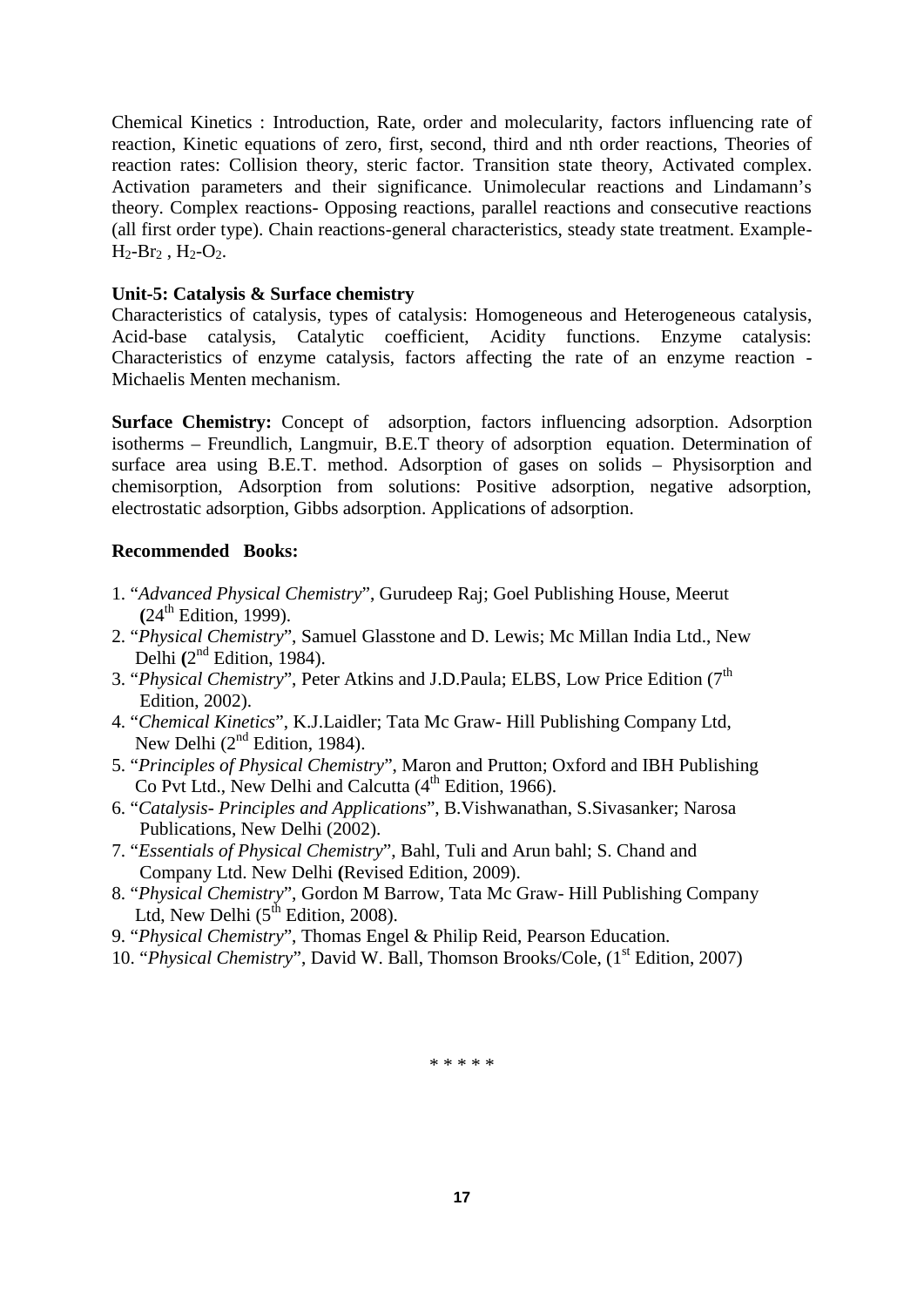# **INORGANIC CHEMISTRY (DPS 21 102)**

# **Course objectives:**

- 1. To understand the concepts of Bonding in metal complexes, crystal field splitting and Magnetic properties of transition metal complexes.
- 2. To impart knowledge of Formation and Stability of Metal Complexes in Solution.
- 3. To acquire knowledge on Reaction mechanisms of Metal complexes and types of substitution reactions.
- 4. To study the Free ion Configurations, Terms and States including Inter –electron repulsion Parameters and Spin –Orbital coupling parameters.
- 5. To impart the knowledge on Symmetry of molecules, Symmetry Operations Symmetry Elements and Molecular Point Groups.

**Course Outcomes:** The students will acquire knowledge of

- 1. Bonding in metal complexes, crystal field splitting and Magnetic properties of transition metal complexes
- 2. Formation and Stability of Metal Complexes in Solution
- 3. Reaction mechanisms of Metal complexes and types of substitution reactions
- 4. Free ion Configurations, Terms and States including Inter –electron repulsion Parameters and Spin –Orbital coupling parameters.
- 5. Symmetry of molecules, Symmetry Operations Symmetry Elements and Molecular Point Groups.

# **Unit-1: Bonding in metal complexes**

Crystal field theory(CFT)-Salient features – Splitting of d-orbitals in Linear, Trigonal planar, Trigonal bipyrimidal, Square planar, Tetrahedral, Octahedral and Tetragonally distorted octahedral geometries - Jahn-Tellar theorem. Factors influencing the magnitude of crystal field splitting in octahedral complexes – Nature of metal ions, nature of ligands – Spectrochemical series and geometry. Calculation of Crystal field stabilization energies (CFSE) in four and six coordinated complexes. Uses of CFSE values in stabilization of Oxidation states, geometry of complexes and heats of hydration of Transition metal ions. Magnetic properties of transition metal (octahedral) complexes - Calculation of magnetic moments using Spin-only formula.

# **Unit-2: Formation and Stability of Metal Complexes in Solution**

Thermodynamic stability, Kinetic Stability – Binary metal complexes**:** Step-wise and overall formation or stability constants and their interrelationship. Ternary complexes: Step wise and simultaneous equilibria; Factors influencing the stability of complexes – Ligand effects: Basicity, chelate effect and steric factors. Metal ion effects: Ionic potential, Crystal field effects and natural order and effective nuclear charge. Determination of stability constants of metal complexes by P<sup>H</sup>-metric and Spectrophotometric methods (Principle only).

# **Unit-3: Reaction mechanisms of Metal complexes**

Energy profile of a reaction – Transition state or Activated complex – Types of substitution reactions –  $S_E \& S_N$ . Ligand substitution reactions in octahedral complexes: Aquation or acid hydrolysis reactions – Factors affecting acid hydrolysis, Base hydrolysis: Conjugate base mechanism, Evidences in favour of  $S_N^ICB$  mechanism. Substitution reactions without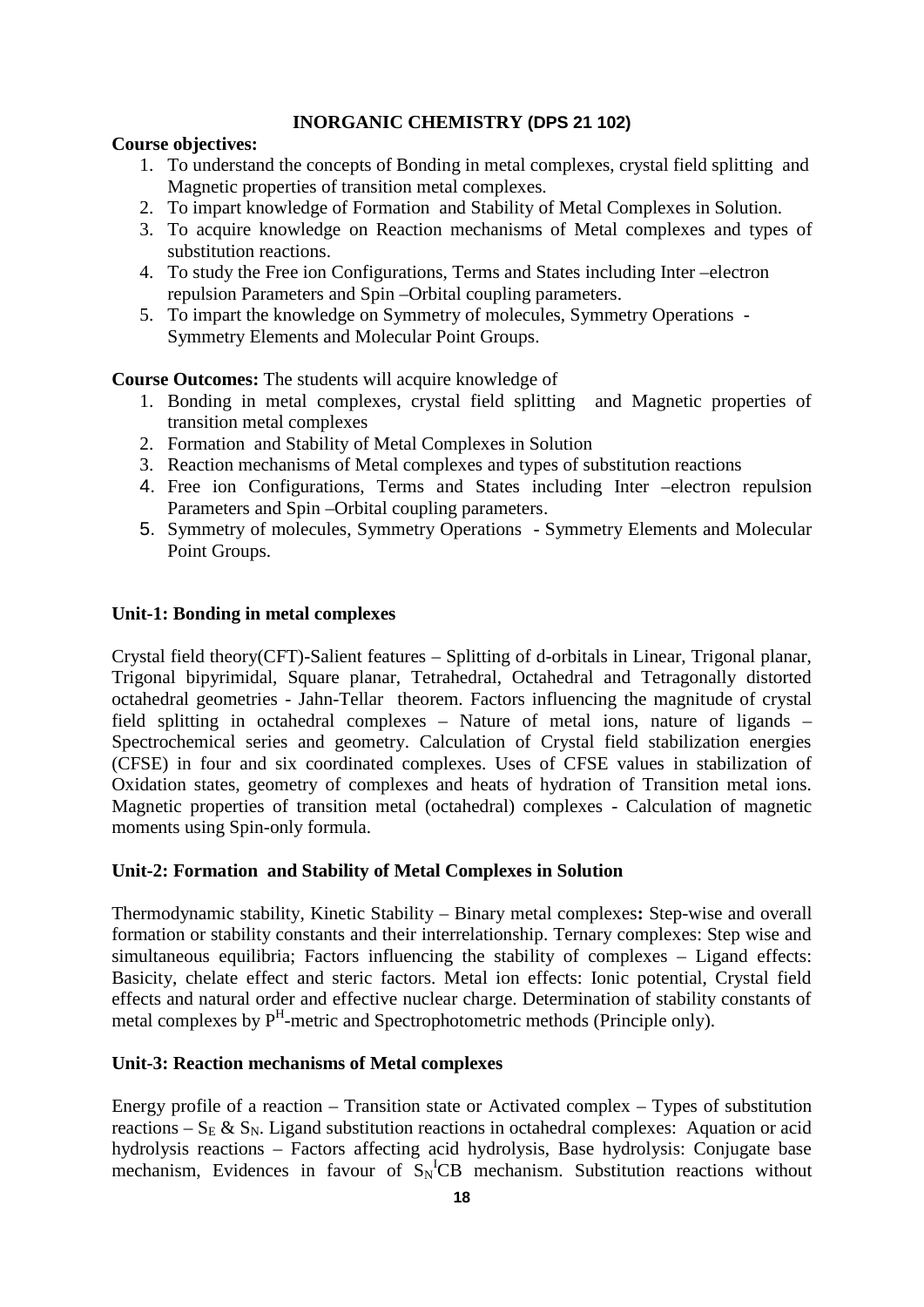breaking metal-ligand bond. Ligand substitution reactions in square planar complexes: mechanism –trans effect, polarization and pi-bonding theories, Applications of trans effect in the synthesis of Pt(II) complexes.Redox or electron transfer reactions: inner sphere and outer sphere mechanisms.

# **Unit-4: Free ion Configurations, Terms and States**

Free ion terms and Energy levels: Configurations, Terms, States and Microstates- Formula for the calculation of microstates  $p^n$  and  $d^n$  configurations; L-S (Russel-Saunders) coupling scheme, J-J coupling scheme –Determination of terms for various  $p<sup>n</sup>$  and  $d<sup>n</sup>$  configurations of metal ions. Hole formalism –Energy Ordering of terms (Hund's rule) Inter –electron repulsion Parameters (Racah parameters) - Spin –Orbital coupling parameters. Effect of weak cubic crystal fields on S, P, D and F terms – Orgel diagrams for  $d^1 \& d^2$  configurations.

### **Unit-5: Symmetry of molecules**

Concept of Symmetry in Chemistry- Symmetry Operations - Symmetry Elements : Rotational Axis of Symmetry and types of Rotational Axis. Plane of Symmetry and types of planes. Improper Rotational Axis of Symmetry, Inversion center and Identity element. Molecular Point Groups**:** Definition, Properties and Notation of Point Groups, Classification of Molecules into  $C_1, C_3, C_1, C_n, C_n, C_n$ , C<sub>v</sub> and other point groups – Exercises in Molecular Point Groups –Symmetry criteria for Optical activity.

### **References:**

- 1. Symmetry and Group theory in Chemistry, Mark Ladd, Marwood Publishers, London (2000).
- 2. Molecular Symmetry and Group Theory, Robert L.Carter, John Wiley & Son (1998).
- 3. Symmetry and Spectroscopy of Molecules. K.Veera Reddy, New Age International (P) Limited (1999).
- 4. Advanced Inorganic Chemistry. F.A.Cotton, G.Wilkinson, C.A.Murillo and M.Bochmann, 6 th Edition, Wiley Interscience, N.Y (1999
- 5. Inorganic Chemistry, J.E. Huheey, K.A.Keiter and R.L.Keiter 4 th Edition Harper Cottens College Publications (1993).
- 6. Inorganic Chemistry, Keith F.Purcell and John C.Kotz, Holt-Saunders International Editions, London (1977).
- 7. Selected topics in Inorganic chemistry", W.U.Malik, G.D.Tuli &Madan, S.Chand &Co., Delhi (2002).
- 8. Mechanism of Inorganic reactions", M.L.Tobe and J.Burgess, Addison Wesley Longmann,(1999).
- 9. Metal ions in Reaction Mechanisms", K.Veera Reddy, Galgotia Publications (P) Ltd.
- 10. Introduction to Ligand fields, B N Figgis, Wiley Eastern Ltd, New Delhi.

\* \* \* \* \*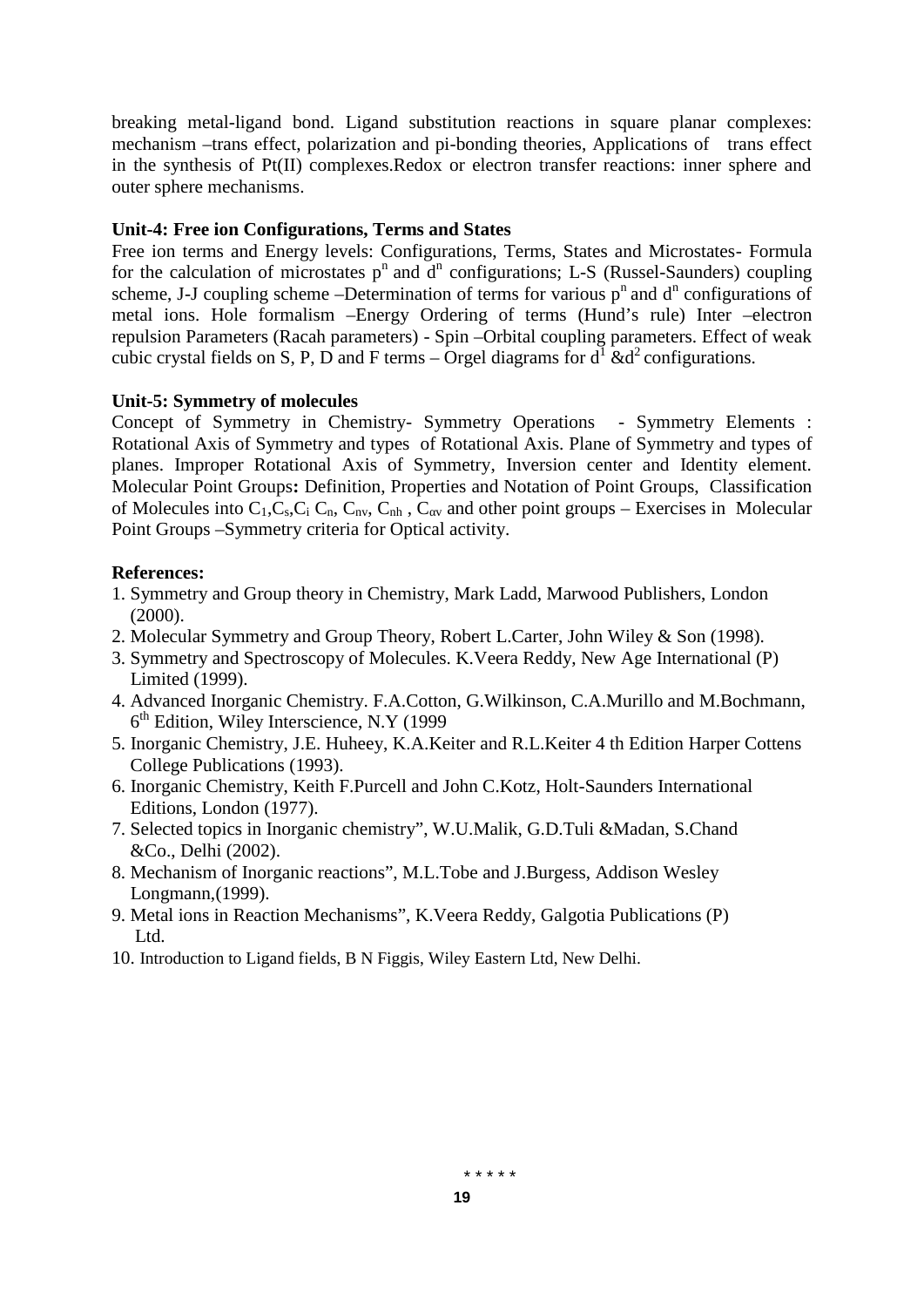# **ORGANIC CHEMISTRY-I (DPS 21 103)**

# **Objectives:**

- 1. To bring adaptability to the concepts of chemistry and to acquire the required skills.
- 2. To impart the knowledge of stereochemistry and synthetic aspects useful for understanding reaction pathways.
- 3. Acquire the knowledge about chirality, elements of symmetry and optical isomerism along with the concept of aromaticity and Huckel 's  $(4n+2 \text{ rule})$ .
- 4. Introduction to types of organic reactions and reactive intermediates, thermodynamic and kinetic studies of reaction mechanism.

# **Outcomes:**

- 1. The student learns the basic principles and concepts of stereochemistry and reaction mechanism from this course.
- 2. He also gets enough knowledge of aromaticity, reaction intermediates and addition to carbon, carbon multiple bonds.
- 3. The concepts of pathways to study the reaction mechanism are learnt.
- 4. The student learns the clear concepts of thermodynamics and kinetics of reaction mechanism.

# **Unit-1: Stereochemistry (Optical Isomerism, Geometrical & Conformational Isomerism):**

Introduction, significance and classification of isomers into structural and stereo isomers Molecular representations: Wedge, Fischer, Newman and Saw-horse formulae, their description and interconversions. Optical Isomerism – Elements of Symmetry & Chirality: Symmetry operations (Cn & Sn). Relative and Absolute configurations- Resolution of Racemic mixtures; stereospecific, stereoselective, regiospecific and regeoselective reactions - Cram's rule - Optical Isomerism of Nitrogen compounds - Concept of dynamic enantiomerism; Cis-Trans isomerism; E-Z configuration - Interconversion of geometrical isomers and determination of their configuration; Geometrical isomerism of nitrogen compounds - Conformational Isomerism of acyclic systems like ethane and n-butane and cyclic systems like cyclohexane-mono and di substituted cyclohexanes. Introduction to stereochemistry of biphenyl, allenes, spiro compounds.

# **Unit-2: Aromaticity-I (Benzenoidal & Non-Benzenoidal Aromatic hydrocarbons):**

Aromaticity - Huckel's  $(4n+2\pi)$  electron rule) and its limitations - Classification of cyclic conjugated hydrocarbons as alternant and non- alternant, Benzenoidal hydrocarbons- Aromatic properties and general methods of synthesis of Naphthalene, Phenanthrene and Anthracene. Homo-aromatic and Anti-aromatic systems. General methods of synthesis and properties of Non-Benzenoid aromatic compounds - Cyclopropenium salts, Cyclopentadienyl salts, Cycloheptatrienyl cation, Tropinone, Tropolone, Ferrocene and Azulenes.

# **Unit-3: Reactive Intermediates:**

Introduction to Classical and Non-Classical cabocations; Generation, Structure, Stability, detection and Reactivity of Carbonium ions and Carbanions; carbenes, free radicals, nitrenes and arynes; Synthesis of Acetoacetic ester & Malonic esters.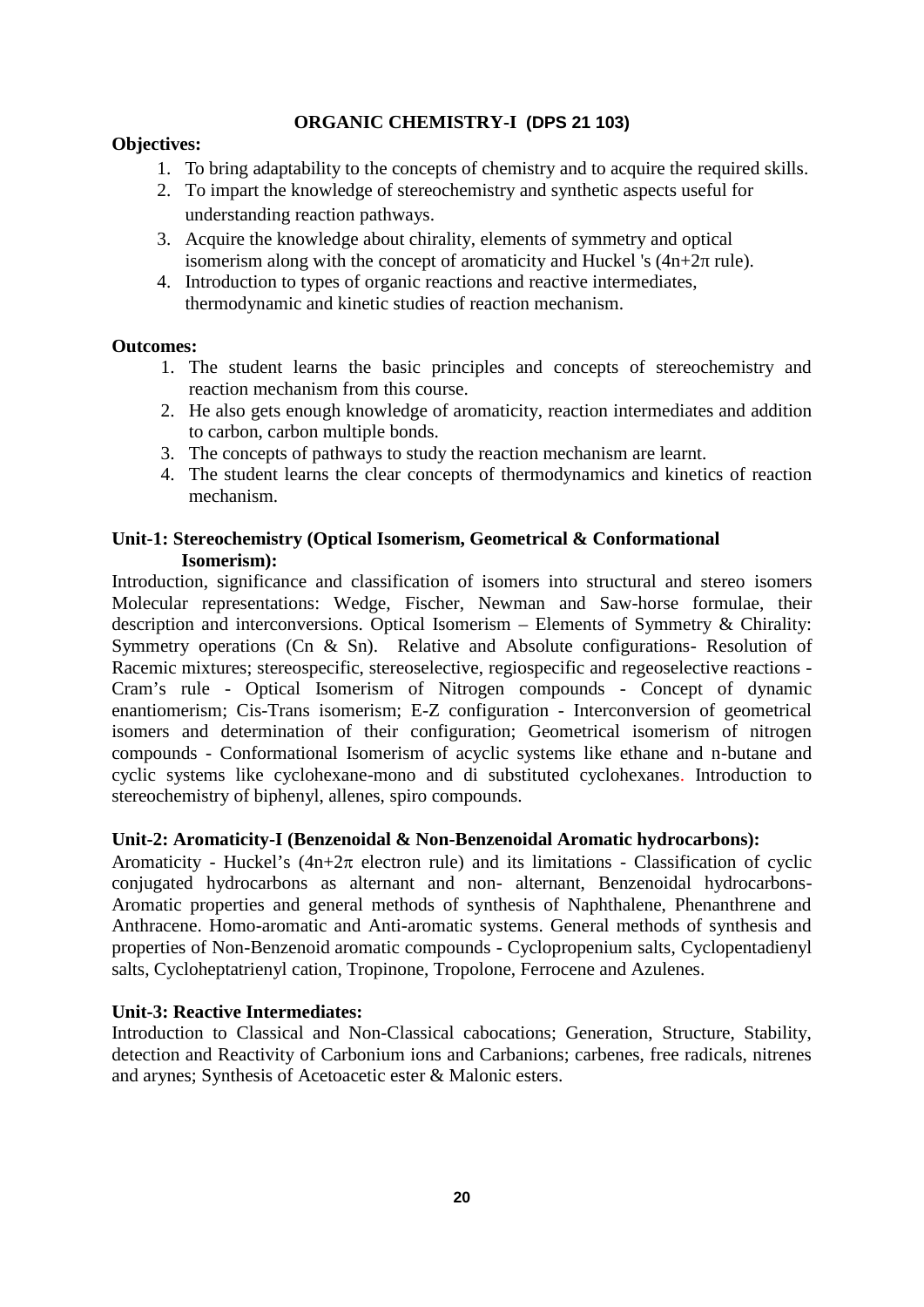### **Unit-4: Study of Organic Reaction Mechanisms:**

Introduction, significance and general methods of study of mechanisms of Organic Reactions, Kinetic and non-kinetic methods; Use of isotopes; Cross-over experiments; Intermediate trapping; evidence based on stereochemistry.

### **Unit-5: Physical Organic Chemistry:**

Thermodynamics and Kinetics - Acids and Bases; HSAB principle; Kinetic versus Thermodynamic control, Hammett equation; Linear free energy relationships, Hammond's postulates.

### **Recommended Books**:

- 1) "*Stereochemistry of Carbon Compounds*" by Ernest L.Eliel, Tata-Mc Graw Hill Co., New Delhi (1975). Indian Education in 2003.
- 2) "*Stereochemistry - Conformation and Mechanism*", by P.S. Kalsi, Wiley Eastern Ltd., New Delhi, Hyd. (1991).
- 3) "*Carbocyclic Non-Benzenoid Aromatic Compounds*", by Douglas Lloyd, Elsevier Publishing Company, Amsterdam, London, New York (1966).
- 4) "*Advanced Organic Chemistry*", by Jerry March, John Wiley & Sons, New York, London. (2001).
- 5) "*Organic Chemistry*", by R.T.Morison and R.N.Boyd, Allyn & Bacon Inc., (printed in Singapore) (2001).
- 6) "*University Chemistry*", Vols II & III by C.P.Murthy, S.F.Mehidi Ali and P.K. Dubey, New Age International (P) Ltd., New Delhi, Hyderabad (1996).
- 7) "*Organic Chemistry*", Vol.I, by S.M.Mukherji, S.P. Singh and H.P. Kapoor, Wiley Eastern Ltd., New Delhi, Hyderabad. (1985).
- 8) "*Organic Chemistry*", by Paula Yurkanis Bruice, Pearson Education (Singapore) Pvt. Ltd., Delhi (2001).
- 9) "*Organic Reaction Mechanisms*", by Raj K. Bansal, Tata-Mc Graw Hill Co., New Delhi (1998).
- 10) "*A Guide-book to Mechanism in Organic Chemistry*", by Peter Sykes Orient Longmans Ltd., New Delhi (1976).
- 11) "*Mechanism and Theory in Organic Chemistry*", by T.H.Lowry and K.S. Richardson, Harper & Row Publishers, London (1988).
- 12) "*Organic Stereo-Chemistry*" by Henri Kagan, Edward Arnold Publishers, London (1979).
- 13) "*Advanced Organic Chemistry*" by Arun Bhal & B.S. Bhal, S. Chan Company Pvt. Ltd. New Delhi.
- 14) "*Organic Chemistry*" by Janice G. Smith, Tata McGraw Hill Company Ltd., 2nd Edition, 2008.
- 15) "Organic Chemistry" by Stanley H Pine, Tata McGraw Hill Company Ltd., 5<sup>th</sup> Edition, 2008.
- 16) "*Introduction to Organic Chemistry*" by Jhon Mc Murry, Cengage Pvt. Ltd. New Delhi, 2008.
- 17) Text book of organic chemistry by Carey & Sundberg.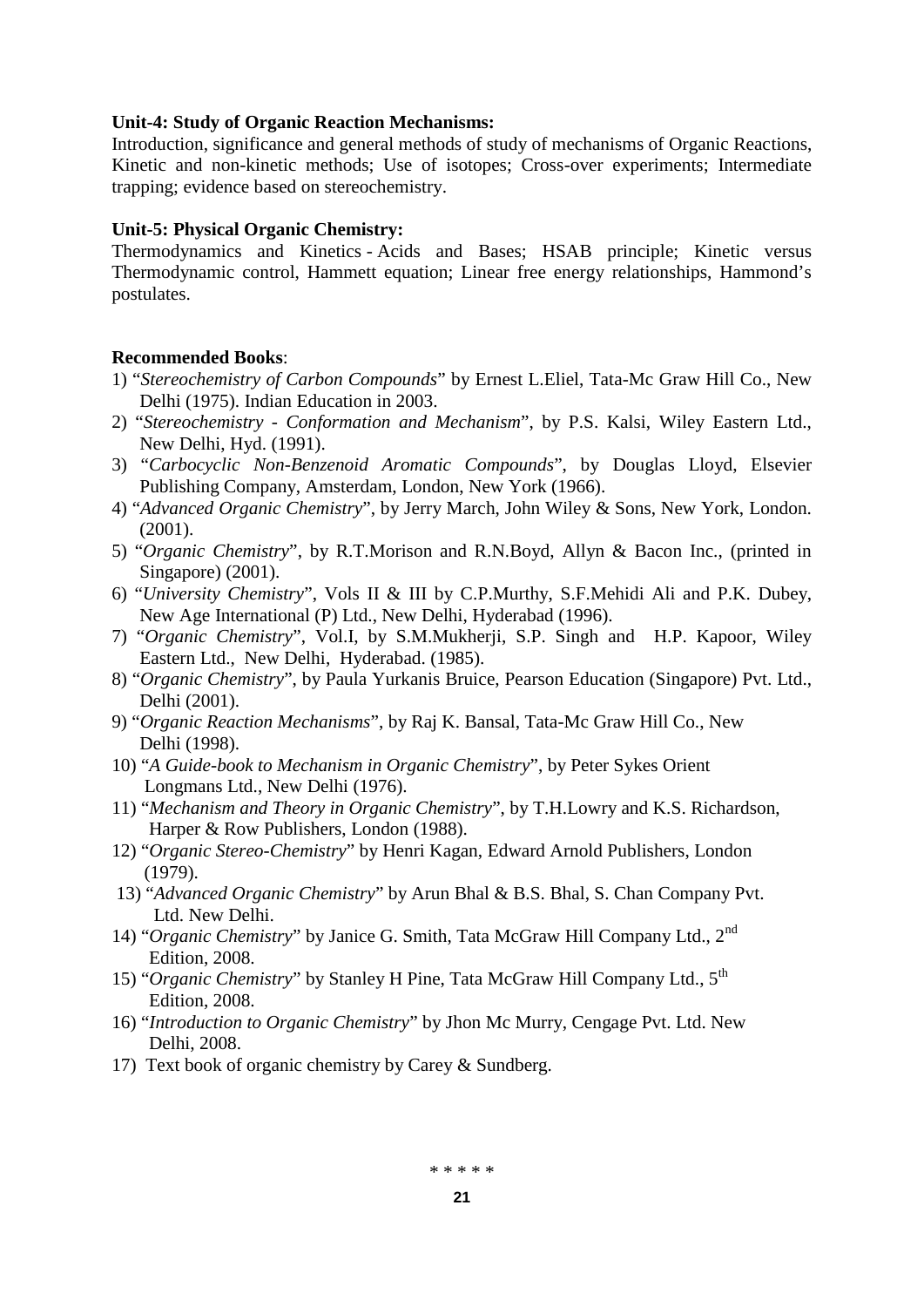### **ELECTIVE – I: APPLIED CHEMSTRY (DPS 21 104 (i))**

# **OBJECTIVES:**

- 1. To bring adaptability to the concepts of water technology which is essential for desing and maintan the instruments.
- 2. To acquire the knowledge of electrochemistry and corrosion which are essential for the Engineers in industry.
- 3. To gain the knowledge on existing and future upcoming polymers used in device fabrication.
- 4. To acquire the skills pertaining to energy sources and batteries which are highly helpful in designing.
- 5. To impart basic knowledge on materials and their properties and applications for material analysis.

**OUTCOMES**: The basic concepts included in this course will help the student to gain:

- 1. Differentiate hard and soft water, solve the related problems on water purification and its significance in industry and daily life.
- 2. Understand the principles, concepts of electrochemistry and causes of corrosion, its consequences and methods to minimize corrosion to improve industrial designs.
- 3. The knowledge of theories of polymerisation, conducting and biodegradable polymers.
- 4. The knowledge of the properties, separation techniques of natural gas, coal and crude oil along with potential applications and role of petrochemicals in national economy.
- 5. The knowledge of engineering materials such as Portland Cement, white cement, concrete and lubricants etc.

# **Unit-1: Water and its treatment:**

Introduction – hardness of water – Causes of hardness . Types of hardness: temporary and permanent. Expression and units of hardness. Estimation of hardness of water by complexometric method. Potable water and its specifications. Steps involved in treatment of water – Disinfection of water by chlorination and ozonization. Boiler troubles - Scale, Sludge, Priming, Foaming and Caustic embrittlement. Treatment of boiler feed water by Calgon conditioning, Phosphate conditioning and Colloidal conditioning. External treatment of water- Ion exchange process. Desalination of water – Reverse osmosis. Numerical problems.

#### **Unit-2: Electrochemistry and corrosion:**

**Electrochemistry:** Electrochemical cells – Cell, Electrode, electrode potential, standard electrode potential, Nernst equation-derivation and significance- Electrochemical series and its applications. Construction and functioning of Calomel, Quinhydrone and glass electrode. Determination of pH of a solution by using quinhydrone and glass electrode. Numerical problems. Potentiometric titrations. Batteries – Primary (Lithium cell) and secondary batteries (Lead – acid storage battery and Lithium ion battery).

**Corrosion:** Causes and effects of corrosion – Theories of chemical and electrochemical corrosion – mechanism of electrochemical corrosion. Galvanic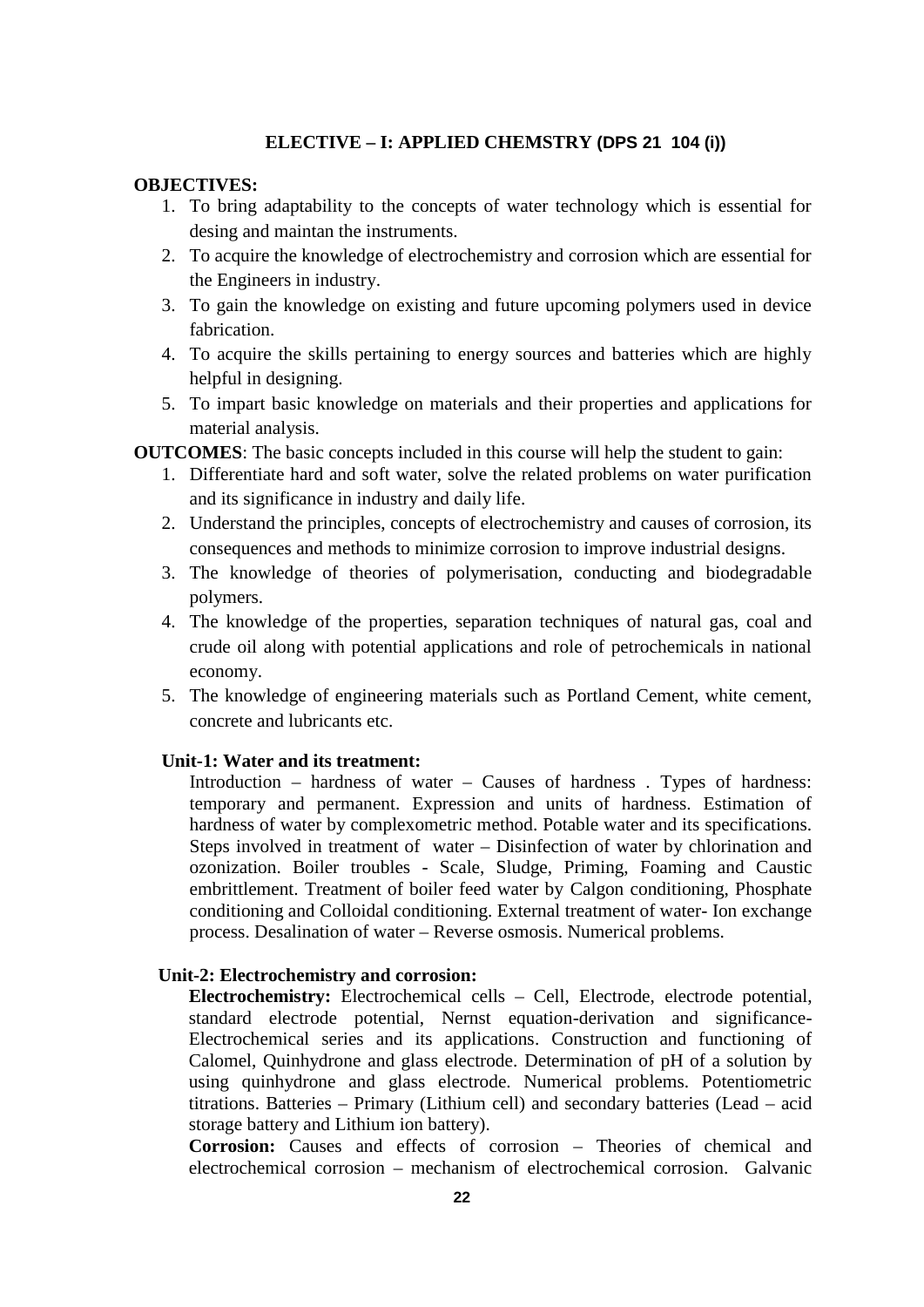corrosion, Concentration cell corrosion- water-line and pitting corrosion. Factors affecting rate of corrosion, Corrosion control methods- Cathodic protection – Sacrificial anodic protection and impressed current cathodic methods. Surface coatings – metallic coatings –Methods of coating- Hot dipping, cementation, electroplating electroless plating.

#### **Unit – 3: Polymeric materials :**

Polymers: Definition, Monomer, functionality and degree of polymerisation. Classification – Types of Polymerisation -Addition & Condensation – Mechanisms of free radical addition Polymerisation. Plastics: Definition, characristics- Compounding and fabrication- Methods of Moulding- Thermoplastics and Thermosets – Preparation, properties and applications– PVC, Teflon and Bakelite. Fibres : Definition, Characteristics. Preparation, Properties and applications of Terylene, Nylon 6:6. Elastomers : Definition and characteristics. Natural rubber structure, processing of latex, Vulcanisation. Preparation, properties and applications of BuNa-S and Butyl rubber.Conducting Polymers- Definition, Classification. Mechanism of conduction in Polyacetylene and polyaniline.Biodegradable polymers- Concept, Applicaions and advantages of biodegradable polymers.

#### **Unit – 4: Energy sources:**

Fuels : Definition, classification with examples. Calorific value. Characteristics of good fuel. Coal: Types- Analysis of coal- proximate analysis. Petroleum- Refining- Fractional distillation- composition, properties and uses of petrol, diesel and kerosene. Cracking-types, Moving bed catalytic cracking. Knocking- Octane and Cetane rating, Composition, characteristics and uses of LPG, CNG. Biodiesel- Transesterification. Advantages. Hydrogen fuel- Production, storage, advantages and limitations. Combustion- Definition, Calculation of air required for the combustion of fuel.

#### **Unit-5: Engineering Materials:**

Portland cement: Composition and constituents. Setting and hardening of cement, special cements- properties and uses of High alumina cement, White cement and water proof cement. RCC, Decay of Concrete. Refractories: Classification, Properties-Refractoriness, RUL, Chemical inertness and porocity. Characteristics of a good refractory. Engineering Applications. Failure of a refractory. Lubricants : Classification- Mechanism of Lubrication, Properties- Viscosity, Acid value, Flash & Fire point, Cloud & Pour pint.

#### **Text Book:**

1. Engineering Chemistry – PC Jain and M Jain – DhanpathRai and Sons, New Delhi.

#### **Reference Books:**

- 1. Text book of Engineering Chemistry by Ramadevi, VenktaRamana Reddy & Prshanth Rath, Cengage learning publications.
- 2. A text book of Engineering Chemistry by Thirumala Chary, Laxminarayana, Shashikala. Pearson Publications.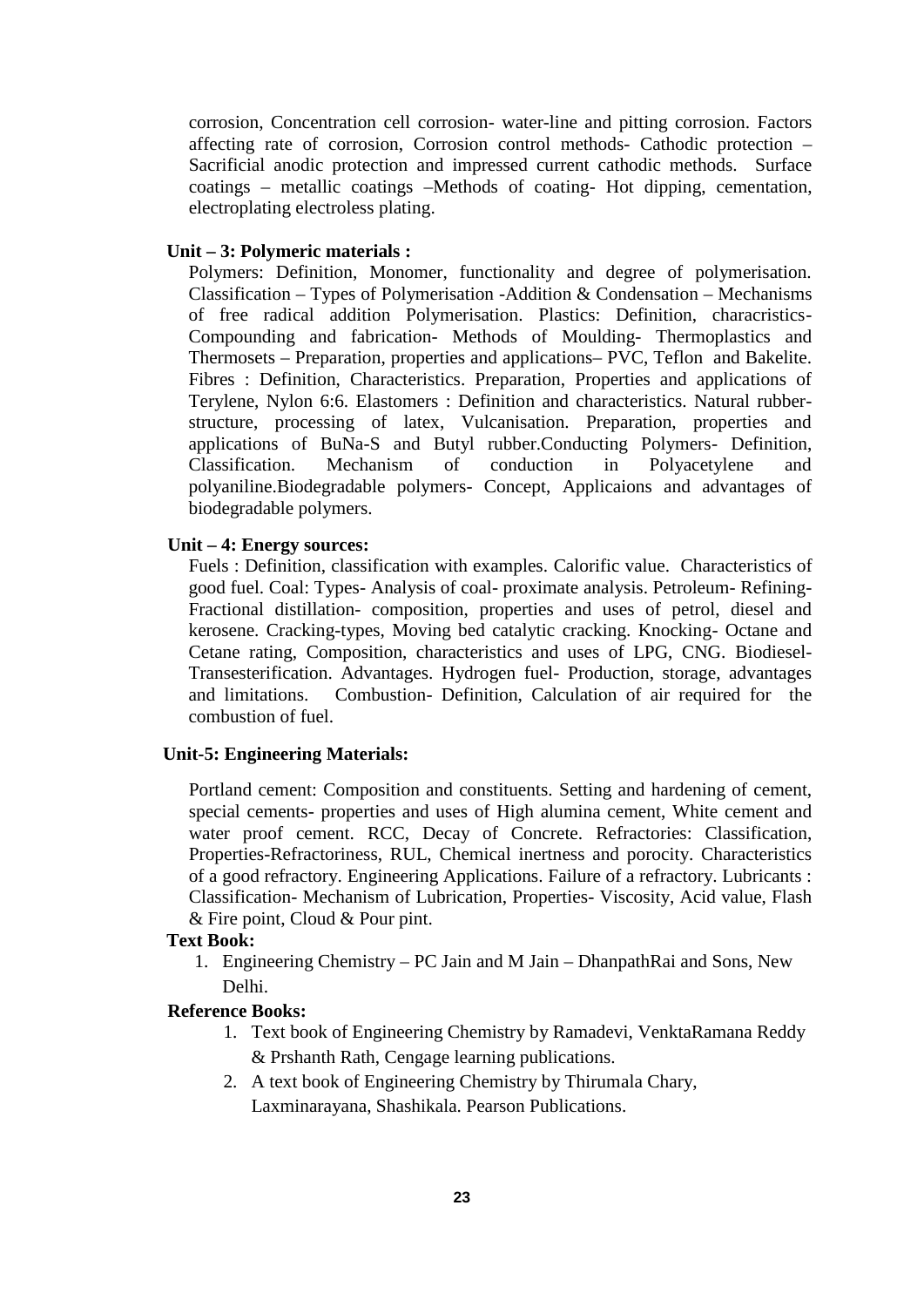# **ELECTIVE – II: CHEMISTRY OF ENERGY MATERIALS - I(DPS 21 104 (ii))**

# **Course Objectives**:

- 1. To understand the fundamentals and basics of material science.
- 2. A foundation for understanding the structure, synthesis and chemistry of materials.
- 3. To provide an understanding of organic semiconductors.
- 4. To study the basics of photovoltaics and nanomaterials and their application in energy systems and devices.

**Course outcomes:** The basic concepts included in this course will help the student to gain:

- 1. The knowledge of the basics and properties of materials.
- 2. Understand how to design and develop materials and processes that reduce the use and generation of hazardous substances in industry.
- 3. The knowledge of organic semiconductors and photovoltaics
- 4. The synthesis, structure, design and reactivity of materials.

#### **Unit-1: Elements of Materials Science**

Types of crystal systems, Bravais lattices, atomic packing factor, planner atomic density, Miller indices, crystal defects, solid solutions, dispersion in solids, stress and strain diagram of brittle and ductile materials, Plastic Deformation strain hardening in single crystals and polycrystalline materials, Slip of Planes perfect lattices, force on dislocation line

### **Unit-2: Properties of Materials**

Electronic and Electric Properties: free electron theory, fermi energy density of states, elements of band theory, dielectric, piezoelectric, pyroelectric and ferroelectric effect. Magnetic properties: origin of magnetism, para-, dia-, ferro and ferri-magnetisms. Thermal Properties: specific heat, thermal conductivity and thermal expansion, thermoelectricity. Optical and optoelectronic properties. Superconductivity.

#### **Unit-3: Organic Semiconductors**

Electronic Configuration and Concept of Atomic Orbital, Hybridization and Overlapping of orbitals, Molecular Orbital, LCAO theory, Bonding and Antibonding orbitals, Sigma Bonding and pi-bonding, Material Origin of bandgap in organic semiconductors, Charge transport in organic semiconductors, Types of organic semiconductors, Optical and Electrical Properties of Organic Semiconductors Organic Semiconductor Devices: Principal and Concepts Processing of Organic Semiconducting Materials and Devices.

#### **Unit-4: Photovoltaics**

Solar energy and energy conversion, Fundamentals of semiconductor physics and photovoltaic cells, Generation-recombination in semiconductors, p-n junction, metalsemiconductor and hetero junction, Photovoltaic device fabrication and characterization, Current status of silicon based solar cells, Advancement in photovoltaic research and design of new generation solar cells (hybrid, quantum dot, dye-sensitized and perovskite solar cells)

#### **Unit-5: Materials for energy storage**

Synthesis of nanomaterials, top-down and bottom-up approaches, mechanical milling, solgel method, chemical vapour deposition (CVD), Carbon Nano-Tubes (CNT), Carbon Nano-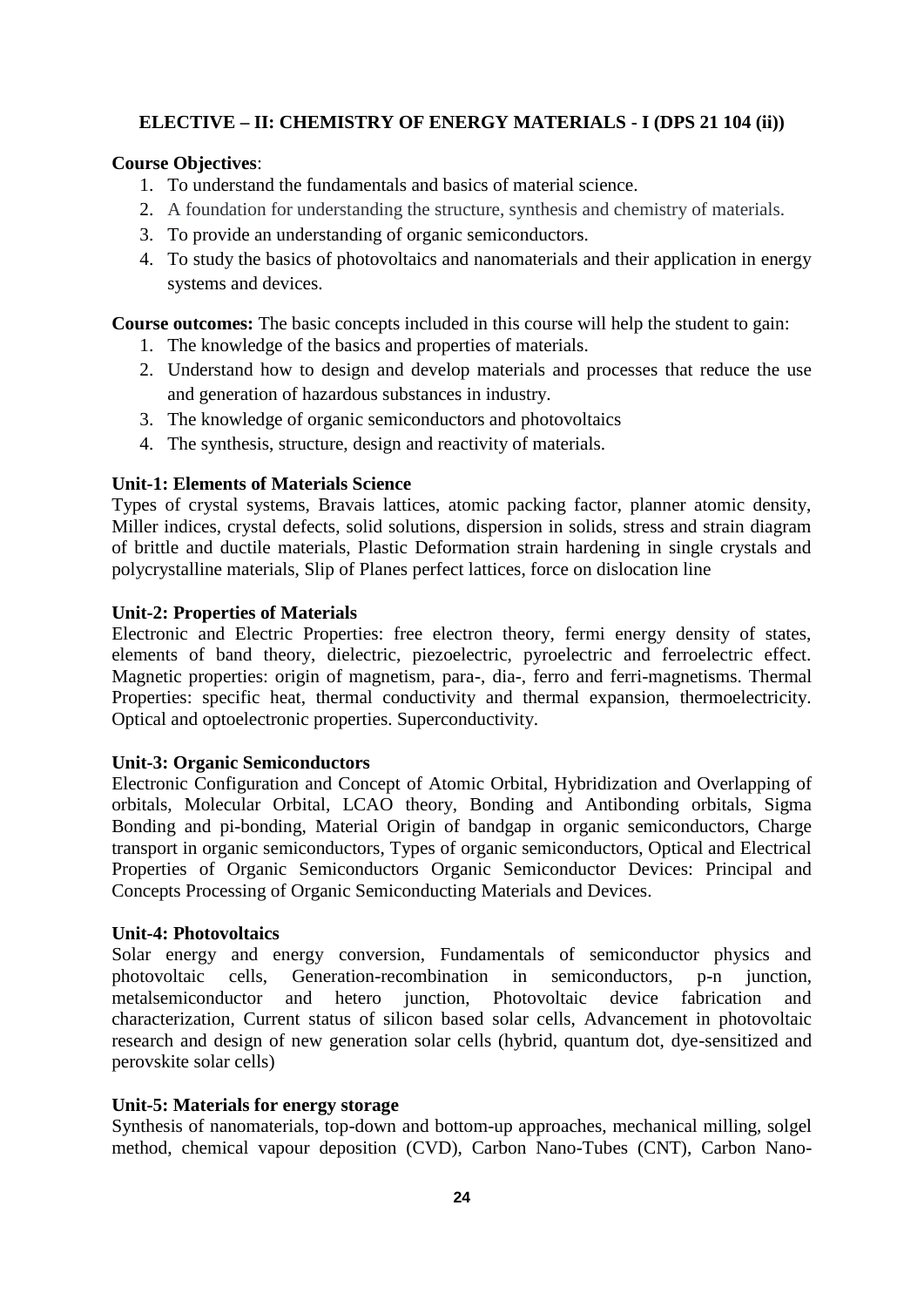Fibres (CNF), graphene, preparation of graphene. Fabrication of CNTs and CNFs, CNTs and CNFs for hydrogen storage.

### **TEXT BOOKS**:

- 1. Anke Krueger, "Carbon Materials and Nanotechnology", Wiley-VCH , 2010.
- 2. Yury Gogotsi, "Carbon Nanomaterials", Taylor and Francis, 2006.

# **References:**

- 1. Introduction to Solid State Physics, 8th Ed., C. Kittel, J. Wiley & Sons
- 2. Physics of Functional Materials, Hasse Fredriksson and Ulla Åkerlind, J. Wiley & Sons
- 3. Textbook of polymer science, Fred W Billmeyer, J. Wiley & Sons
- 4. Materials Chemistry, Fahlman, Bradley, Sp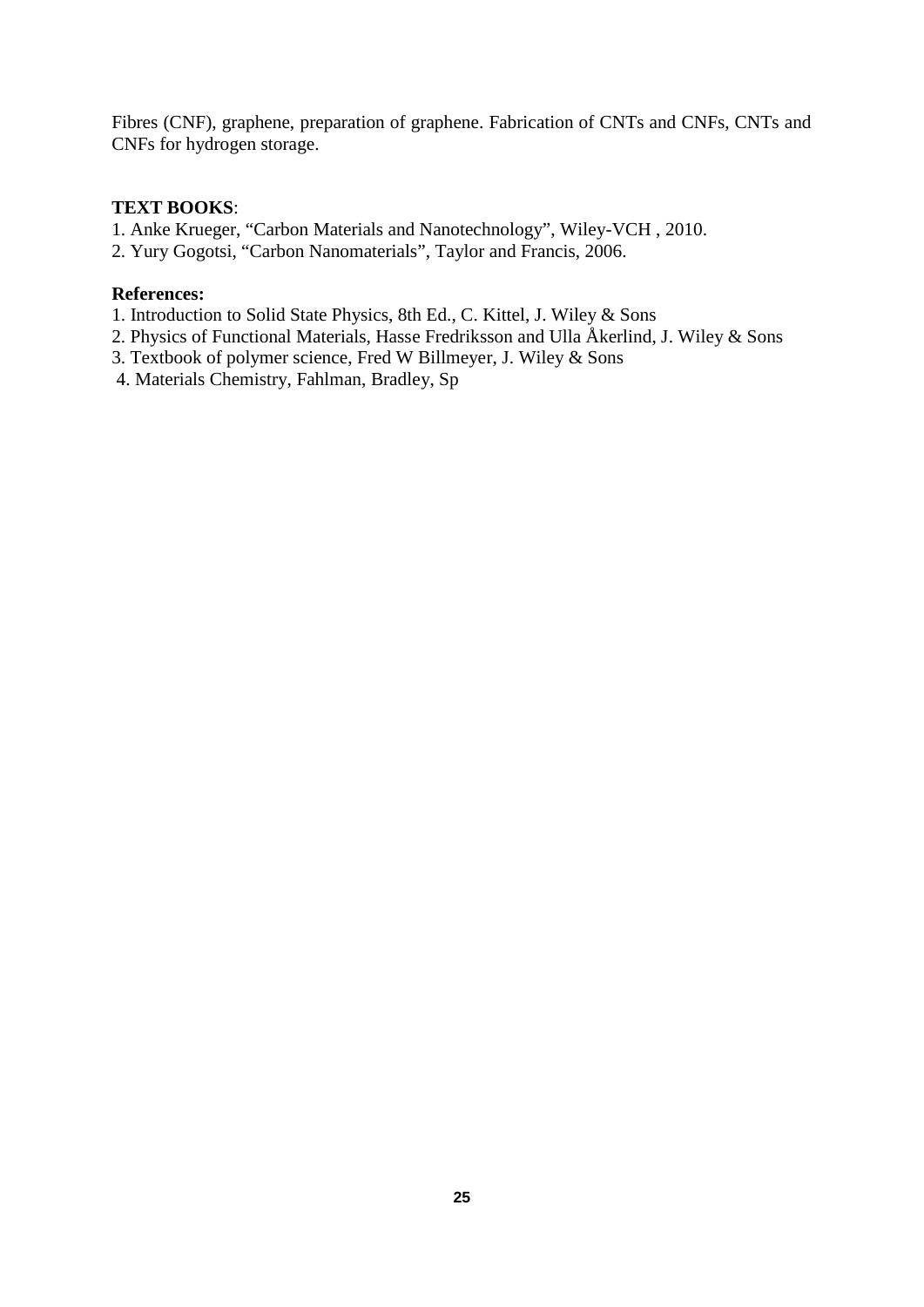# **PHYSICAL CHEMISTRY LABORATORY - I (DPS-21-L11)**

# **I) Chemical Kinetics:**

- a) Study of first order kinetics of hydrolysis of ethyl acetate (acid catalysis).
- b) Study of the hydrolysis of ester by alkali and study of the order of the reaction (ethyl acetate).
- c) Determining the relative strengths of two acids by studying the hydrolysis of ester.

**II) Phase rule:** To study the phase diagram of simple binary system (Phenol / Water). **III) Distribution Law:** To determine the Distribution Coefficient of benzoic acid between benzene and water.

**IV) Adsorption:** To determine the adsorption isotherm of acetic acid from aqueous solution of charcoal.

# **I) Conductometry:**

a) Conductometric titrations of strong acid Vs weak base.

- b) Conductometric titrations of weak acid Vs strong base.
- c) Conductometric titrations of mixture of acids (HCl+ AcOH) Vs strong base.
- d) Conductometric titrations of strong acid (HCl) Vs weak base (NaHCO<sub>3</sub>).
- e) Kohlrausch's law verification.

f) Onsager's equation - verification.

# **II) Potentiometry:**

- a) Titration of strong acid Vs strong base.
- b) Titration of weak acid Vs strong base and determination of dissociation constant of weak acid.
- c) Titration of mixture of acids  $(HCl + AcOH)$  Vs strong base.

# **IV) P<sup>H</sup> – Metry:**

- a) Titration of strong acid Vs strong base.
- b) Titration of weak acid Vs strong base.

# **Recommended Books**:

- 1. "Senior Practical Physical Chemistry", B.D.Khosla, 6<sup>th</sup> edition V.C.Garg and A.Khosla, R.Chand & Co., Delhi (1991).
- 2. "*Practical Physical Chemistry*", J.B.Yadav, 5<sup>th</sup> edition Krishna Prakash media Pvt Ltd, Meerut (1997).
- 3. "*Practical Physical Chemistry*" , B.Viswanathan, P.S.Raghavan, 1 st edition Viva Books Pvt. Ltd (2005).
- 4. "*Experiments in Physical Chemistry*" , David P. Shoemaker, Carl W. Garland and Joseph W. Nibler, 5<sup>th</sup> edition Mc Graw-Hill Book Company (1989).

\* \* \* \*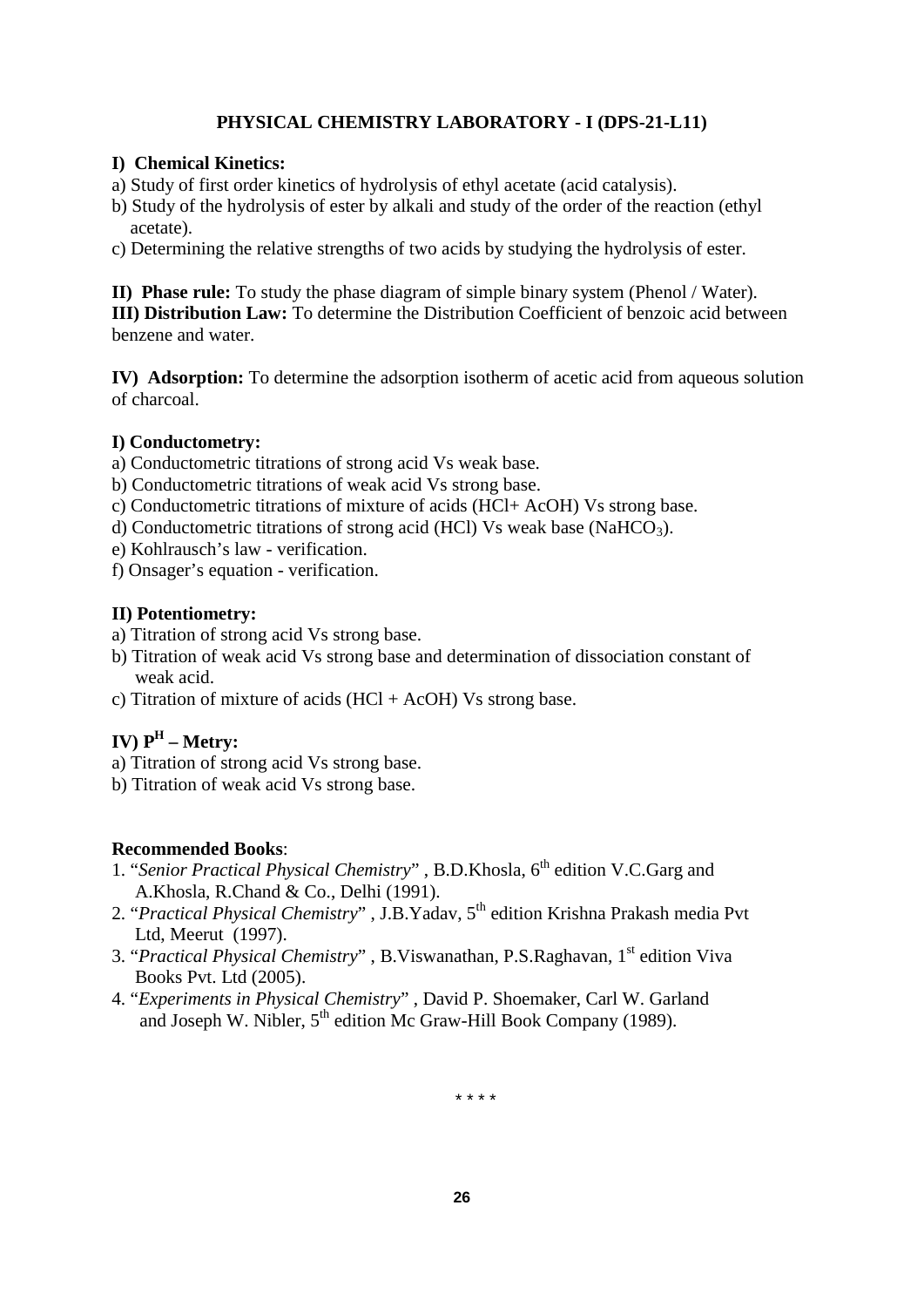# **INORGANIC CHEMISTRY LABORATORY – I (DPS 21 L12)**

# **I) VOLUMETRIC ANALYSIS**

### i) *Dichrometry*

- a) Estimation of Hypo by Dichromate.
- b) Estimation of Ferrous Iron.
- c) Estimation of Ferric Iron.

### ii) *Permanganometry*

- a) Estimation of Oxalic acid by Permanganate.
- b) Estimation of Ferrous Iron.
- c) Estimation of Ferric Iron.

# iii) *Acid-Base Titrations*

a) Estimation of Ammonium salt.

# iv) *Iodometry*

a) Estimation of Copper.

### v) *Cerimetry*

a) Estimation of Nitrite.

### vi) *Complexometry*

- a) Estimation of Total Hardness of water.
- b) Estimation of Nickel by EDTA.
- c) Estimation of Copper by EDTA.
- d) Estimation of Calcium by EDTA.

# vii) *Precipitation Titrations*

a) Estimation of Zinc by Ferrocyanide method.

# **Books Recommended:**

- 1) Vogel's "*Text book of Quantitative Chemical Analys"*.
- 2) *"Advanced Inorganic Analysis*", Dr. S.C. Rastogi, S.K. Agarwal & Keemti Lal.
- 3) "Analytical Chemistry ", S.M. Khopkar.
- 4) *"Modern Experiments for Introductory Chemistry*", H.A. Neidig & W.J. Stratton.
- 5) *"A hand book of Analytical Chemistry* "Vol-1 , Dr. S.C. Rastogi & S.K. Agarwal.

\* \* \* \* \*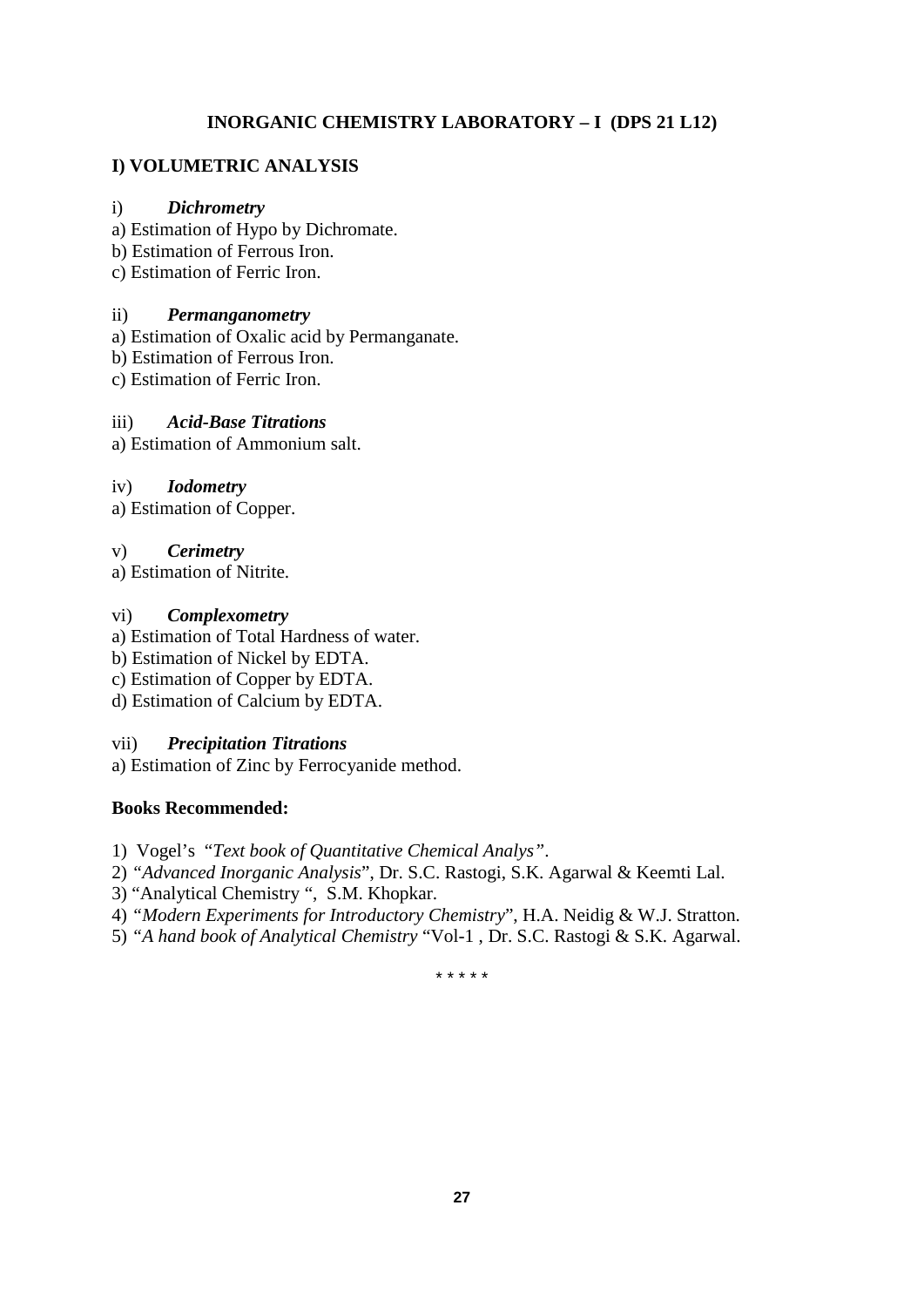# **ORGANIC CHEMISTRY LABORATORY - I (DPS 21 L13)**

### **Organic Preparations and Extractions:**

- i) Preparation of m-dinitrobenzene from nitrobenzene by nitration.
- ii) Preparation of benzanilide from benzophenone via the oxime by Beckmann Rearrangement.
- iii) Preparation of benzylideneacetophenone from benzaldehyde & acetophenone by Claisen-Schmidt Reaction.
- iv) Cycloaddition of anthracene with maleic anhydride by Diels Alder Reaction.
- v) Preparation of benzoic acid and benzyl alcohol from benzaldehyde using Canizzaro's Reaction.
- vi) Preparation of  $\beta$ -napthylbenzoate using  $\beta$ -napthol and benzoyl chloride using Schotten – Baumann reaction.
- vii) Preparation of acetylsalicylic acid (aspirin) from salicylic acid.
- viii) Preparation of hippuric acid from glycine and benzoyl chloride.
- ix) Preparation of 7-hydroxy-4-methylcoumarin using resorcinol and ethyl acetoacetate.
- x) Preparation of azalactone from hippuric acid.
- xi) Preparation of tribromo aniline from aniline.
- xii) Preparation of Tribromophenol from phenol.

### **Recommended Books:**

- 1) "*Quantitative and Qualitative analysis in Organic Chemistry*" ,Vogel.
- 2) "*Practical Organic Chemistry*", Mann and Saunders.
- 3) "*Laboratory Organic Manual*", R.K.Bansal.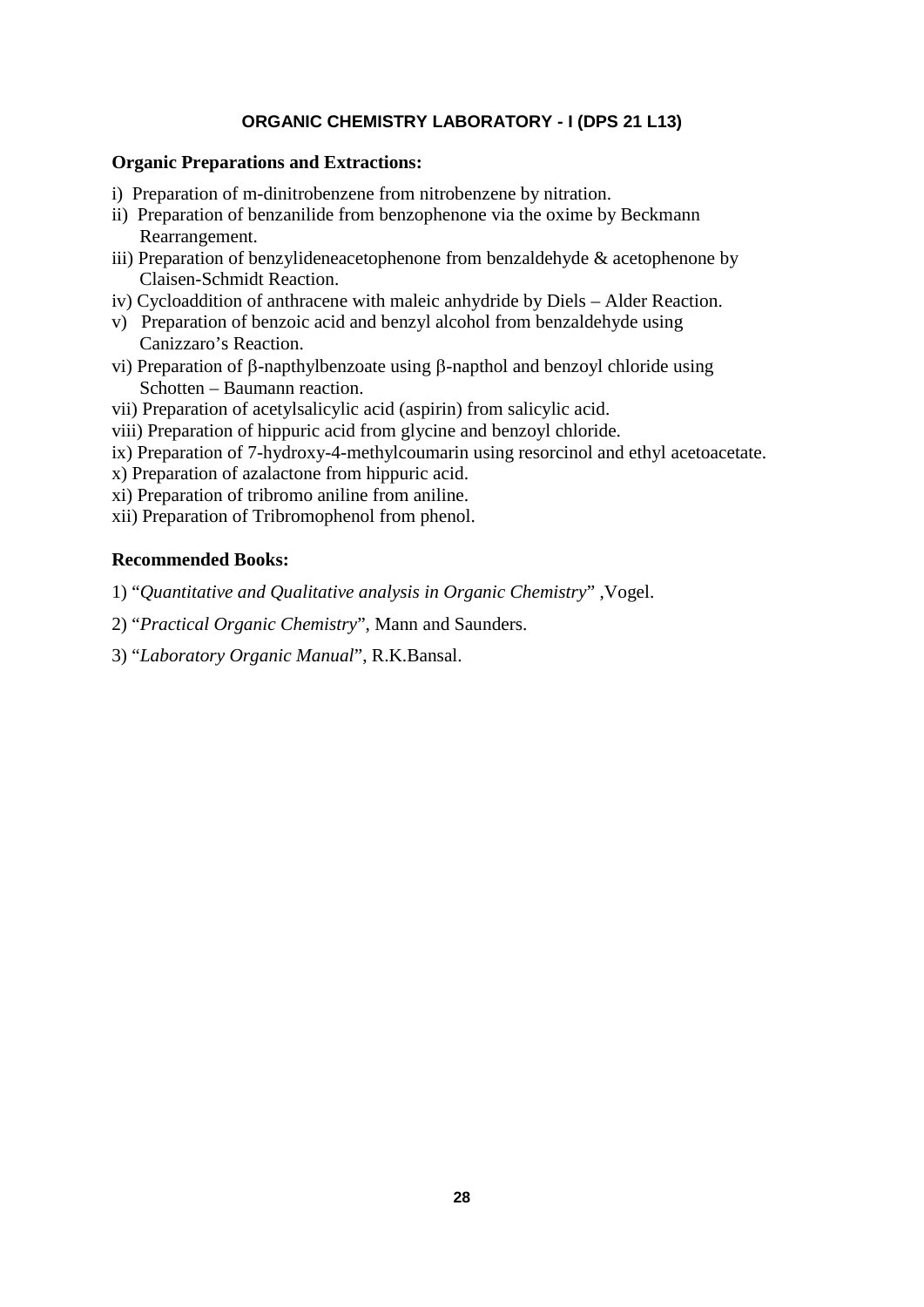# **ANALYTICAL TECHNIQUES & INSTRUMENTATION METHODS (DPS 21 201)**

### **OBJECTIVES:**

- 1. To bring adaptability to the concepts of Bioorganic chemistry and to acquire the required skills to become a perfect Medicinal Chemist.
- 2. To impart the basic knowledge of principles of Metabolism and Metabolic reactions which makes the student to understand the process based on them.
- 3. To acquire the knowledge of biomolecules such as amino acids and nucleic acids which are essential for the Medicinal chemists in industry.
- 4. To acquire the knowledge pertaining to biomolecules such as enzymes and apply them for medicinal and pharmaceutical field etc.
- 5. To impart then knowledge of coenzymes useful for understanding metabolic reaction pathways.

**OUTCOMES:** The basic concepts included in this course will help the student to gain:

- 1. The improve knowledge of principles related to Bioorganic chemistry.
- 2. The required principles and concepts of principles of Metabolism and Metabolic reactions based on their receptors.
- 3. The required skills to get clear concepts on biomolecules such as amino acids and nucleic acids which are very much useful to medicinal & pharmaceutical field etc.
- 4. The required knowledge on enzymes and coenzymes metabolism and their role in organic synthesis.

#### **Unit – I: Fundamentals of Analytical Chemistry**:

Role of Analysis, Classification of analytical methods–classical and instrumental. Selecting an analytical method, Analytical Method validation. Sensitivity & Detection limits, Precision & Accuracy, comparison of standards, standard addition & subtraction, Data plotting. Neatness and cleanliness. Laboratory operations and practices. Analytical balance. Techniques of weighing, errors. Sampling- of raw materials, intermediates and finished products. Testing of packing material. Sample preparations – dissolution technology and decomposition. Interpretation and presentation of results: Storage of samples.

#### **Unit – II: Thermal Analysis of drugs in solid state:**

Introduction to thermoanalytical methods, Thermogravimetric analysis (TGA), Principles, Derivative thermogravimetry (DTG), Comparison and interpretation of TG and DTG curves, Instrumentation of TG, TGA curves of individual compounds and mixtures, Factors affecting TGA curves, Applications of TGA. Differential thermal analysis (DTA) – Principles, Instrumentation, Interpretation of DTA curves, Influence of atmosphere on DTA curves of a sample, complementary nature of TGA and DTA, Applications of DTA in the study of clays, minerals, coals and explosives. Differential Scanning Calorimetry (DSC) – Principles, Methodology, Interpretation of DSC curves, comparison between DSC and DTA, chemical and pharmaceutical applications of DSC.

#### **Unit – III: Techniques of Chromatography:**

Introduction, Classification of chromatographic techniques, differential migration rates, partition ratio, retention time, relation between partition ratio and retention time, capacity factor, selectivity factor. Efficiency of separation- resolution, diffusion, plate theory and rate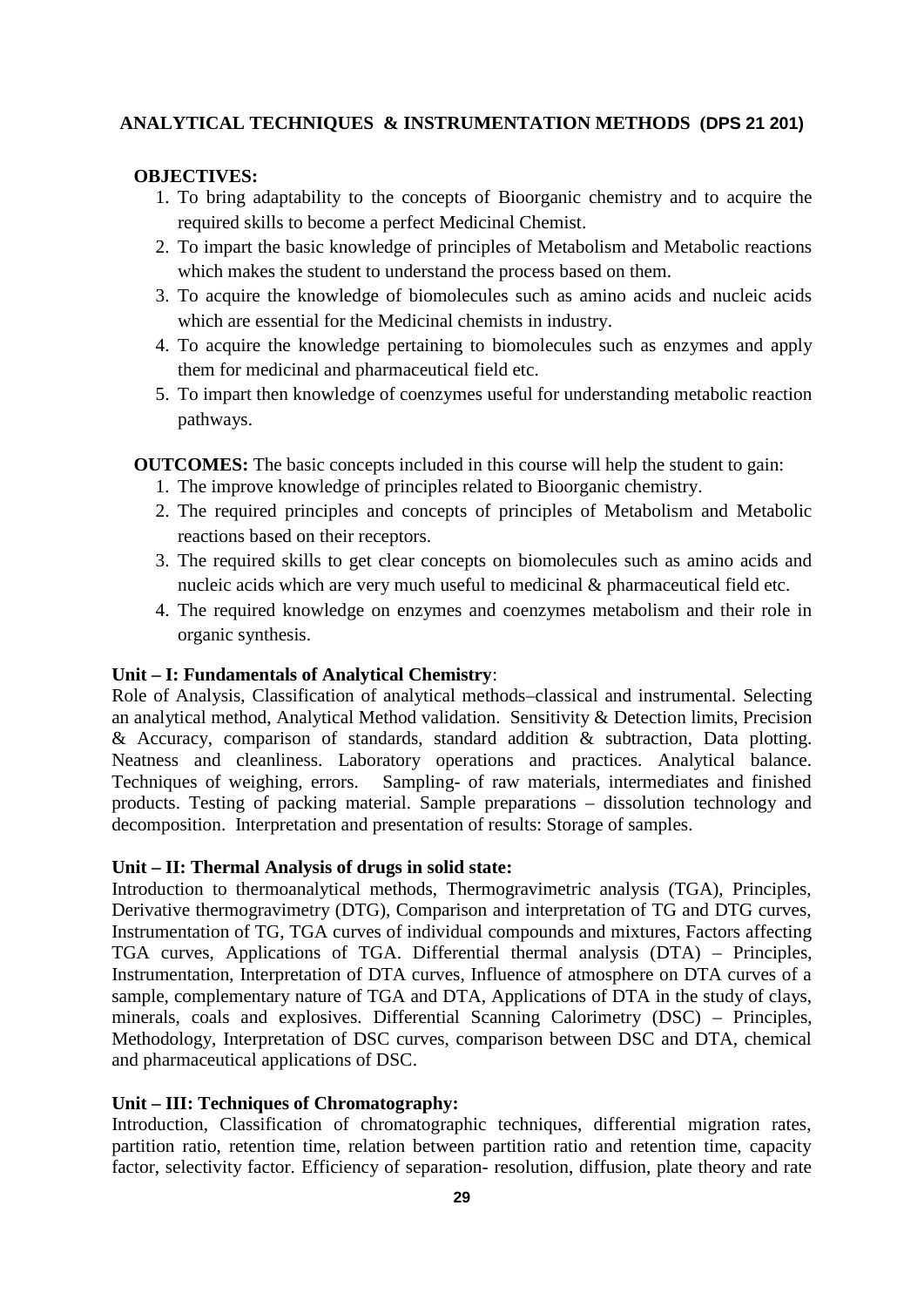theory. GC: Principle, instrumentation, detectors- TCD, FID, ECD. Derivatisation techniques, PTGC. HPLC: Principle, instrumentation, detectors- UV detectors, Photodiode array detector, fluorescence detector. Applications: Methods of quantitation for GC and HPLC: GC analysis of hydrocarbons in a mixture, GC assay of methyl testosterone in tablets, atropine in eye drops. HPLC assay of paracetamol and aspirin in tablets.

# **Unit – IV: Analytical method development:**

Introduction, Demonstration of use of statistical treatment for validation of analytical method by titrimetric method The applications of techniques in the identification of bulk pharmaceuticals, detection of impurities and quality assurance, structural elucidation and drug regulation.

# **Unit – V: X-Ray Crystallography:**

Introduction, what is X-Ray? what is a crystal? Bragg's Law, What's in a crystal, space group symmetry, non-crystallographic symmetry, impossible symmetry, Fourier Transforms, The phase problem, Molecular replacement, Refinement and the R factor, Key things to remember about X-ray diffraction.

# **References:**

- 1. John of Kennedy, Principle of analytical Chemistry.  $2<sup>nd</sup>$  edition, Saunders college Publishing ,1990, New York.
- 2. J. W. Munson, pharmaceutical Analysis, Modern methods Part A &B, 2001, Marcel Dekker.
- 3. Principles of Instrumental analysis: A. Skoog, James,  $5<sup>th</sup>$  edition, Saunders college Publishing.
- 4. Analytical Chemistry by Gary Christian, 6<sup>th</sup> edition, Wiley Publishing House.
- 5. Spectrometric identification of organic compounds: Robert M. Silverstein et al.  $4<sup>th</sup>$ edition 1981, John & Wiley Sons.
- 6. Chromatographic Analysis of Pharmaceuticals, John A. Anamonics,  $2<sup>nd</sup>$  edition.
- 7. Practical Pharmaceutical chemistry Part II: A.H. Beckett, J. B. Stenlake,  $(4<sup>th</sup> Edition)$ , CBS Publishers Ltd.
- 8. Instrumental method of Chemical analysis: G. R. Chatwal, Himalaya Publishers Ltd.
- 9. Instrumental method of Analysis: Hubert H, Willard,  $7<sup>th</sup>$  edition. CBS Publishers.
- 10. Spectroscopy of Organic Compounds: P.S. Kalsi, New Age International (P), Ltd. Publishers.
- 11. Organic Spectroscopy: William Kemp.ELBS, McMillan London 1991.
- 12. Techniques and Practice of Chromatography: Raymond P.W. Scott, Vol 70
- 13. Fundamentals of molecular spectroscopy  $4<sup>th</sup>$  edition, C.N & E.M. Mckash, Tata McGraw Hill.
- 14. Spectroscopic Methods in organic Chemistry  $4<sup>th</sup>$  edition, D.H Williams & I- Fleming, McGraw Hill,NY 1989
- 15. HPLC in pharmaceutical industry, Stanley K. Lam, CRC Press.

\* \* \* \* \*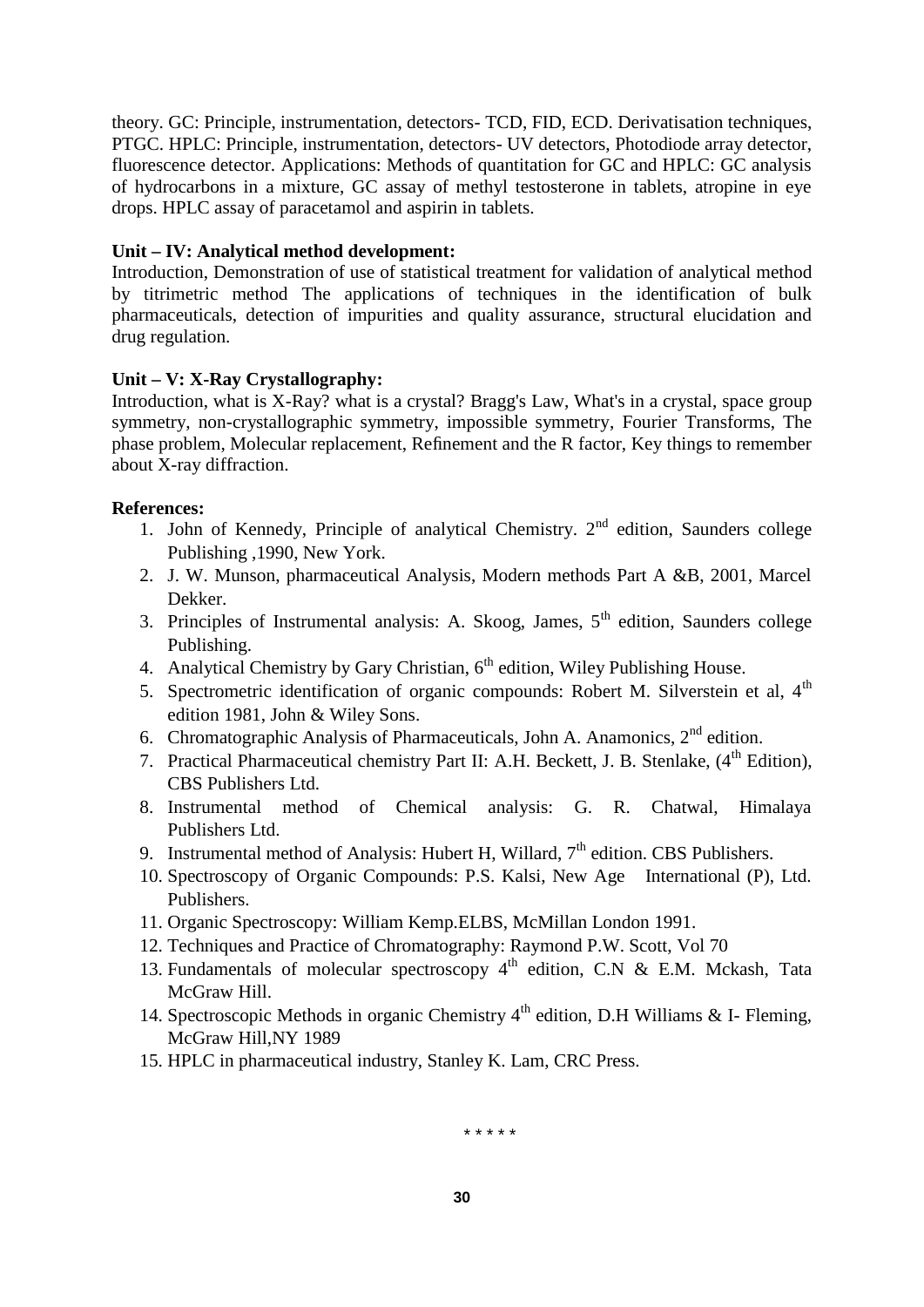# **ORGANIC CHEMISTRY - II (DPS 21 202)**

### **Course Objectives:**

- 1. To impart knowledge on Nucleophilic Aromatic substitution reaction mechanism and synthetic utility of various kinds of molecular rearrangement reactions.
- 2. To understand the synthetic design with diverse chemical reactions.
- 3. The sound knowledge on the structure, synthesis and reactions of various simple and fused heterocyclic compounds.
- 4. Acquire knowledge about biological importance of heterocyclic compounds.

#### **Outcomes:**

- 1. The student gets enough knowledge on mechanism and synthetic applications of molecular rearrangement reactions. He also gains concept of Nucleophilic aromatic substitution reactions
- 2. They acquire the concepts of different named reactions snd their mechanisms.
- 3. Enough knowledge on the structure, synthesis and reactions of various simple and fused heterocyclic compounds will be gained
- 4. Student gets good knowledge about biological importance of heterocyclic compounds.

**Unit-1:** Nucleophilic Aromatic substitutions –  $SN1(Ar)$ ,  $SN2(Ar)$ ,  $SN<sup>i</sup>$  and benzyne mechanisms; evidence for the structure of benzyne. Von Richter rearrangement. Definition and types of ambident nucleophile Neighbouring group participation of oxygen, sulphur and  $\sigma$ ,  $\Box$  bonds – (anchimeric assistance, retention of configuration.).

#### **Unit-2**: **Heterocyclic Compounds - I**

Introduction, Nomenclature Synthesis and reactivity of imidazole, pyrazole, oxazole, thiazole, isoxazole, isothiazole, pyridazine, pyrimidine, pyrazine.

#### **Unit-3: Heterocyclic Compounds - II**

Introduction, Nomenclature Synthesis and reactivity of Indole, benzofuran, benzo thiazole,quinoline, isoquinoline, benzimidazole, Coumarine, chromones.

#### **Unit-4: Molecular Rearrangements-I:**

Definition and Classification; General mechanism of Molecular rearrangements; Nucleophilic, Electrophilic, Free-radical Rearrangements - Examples; Whitmore -1, 2– shifts, Stereochemical implications. Molecular rearrangements involving Carbocations; Wagner-Meewein, Pinacol-Pinacolone, Allylic, Wolf, Arndt-Eister. Demjanov, Dienone- Phenol Rearrangements.

# **Unit-5: Molecular Rearrangements-II:**

Molecular rearrangements involving electron - deficient oxygen – Baeyer-Villiger oxidation, Base catalysed rearrangements, Favorskii rearrangement and Benzilic acid, Smile rearrangements. Molecular rearrangement involving electron deficient nitrogen – Beckmann, Hoffmann, Lossen, Schmidt and Curtius rearrangements.

#### **Recommended Books**:

1) "*Organic Chemistry*", R.T.Morison and R.N.Boyd, Allyn & Bacon Inc., (printed in Singapore) (2001).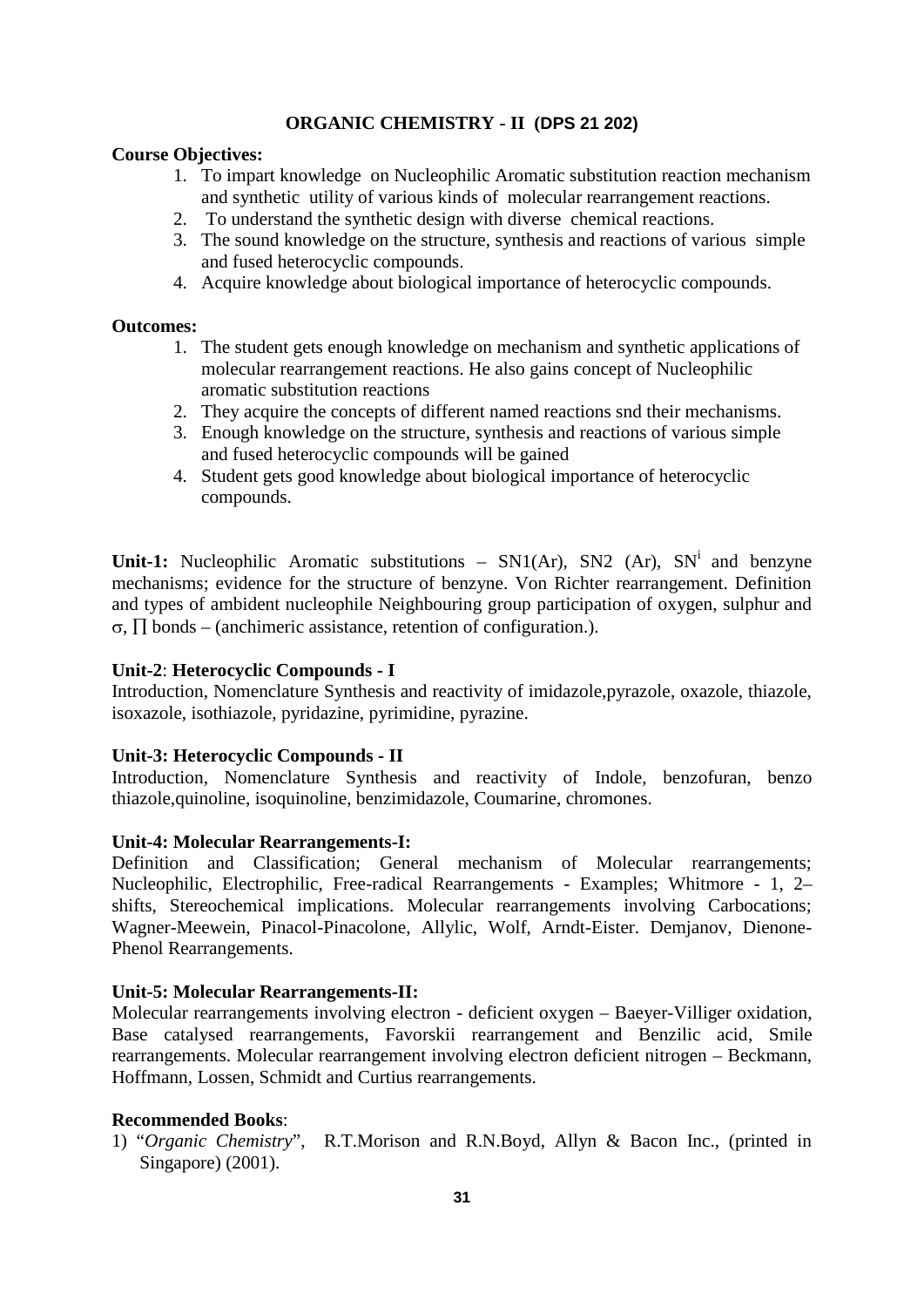- 2) "*Advanced Organic Chemistry*", Jerry March, John Wiley & Sons, New York, London. (2001).
- 3) "*Heterocyclic Chemistry"* ,T.Gilchrist.
- 4) "*Heterocyclic Chemistry"* , Raj K.Bansal
- 5) Molecular Rearrangements by Jack Lee, Wiley Publications
- 6) "*University Chemistry*", Vols II & III ,C.P.Murthy, S.F.Mehidi Ali and P.K. Dubey, New Age International (P) Ltd., New Delhi, Hyderabad **(**1996).
- 7) "Organic Chemistry", Paula Yurkanis Bruice, Pearson Education (Singapore) Pvt. Ltd., Delhi (2001).
- 8) "Organic Chemistry", Francis A Carey, Tata Mc Graw Hill, New Delhi, 7<sup>th</sup> Edition.
- 9) "*Fundamentals of Organic Chemistry*" , Mc Murry and Simanek, Cenagage Learning India Pvt. Ltd., New Delhi, 6<sup>th</sup> Edition.

\* \* \* \* \*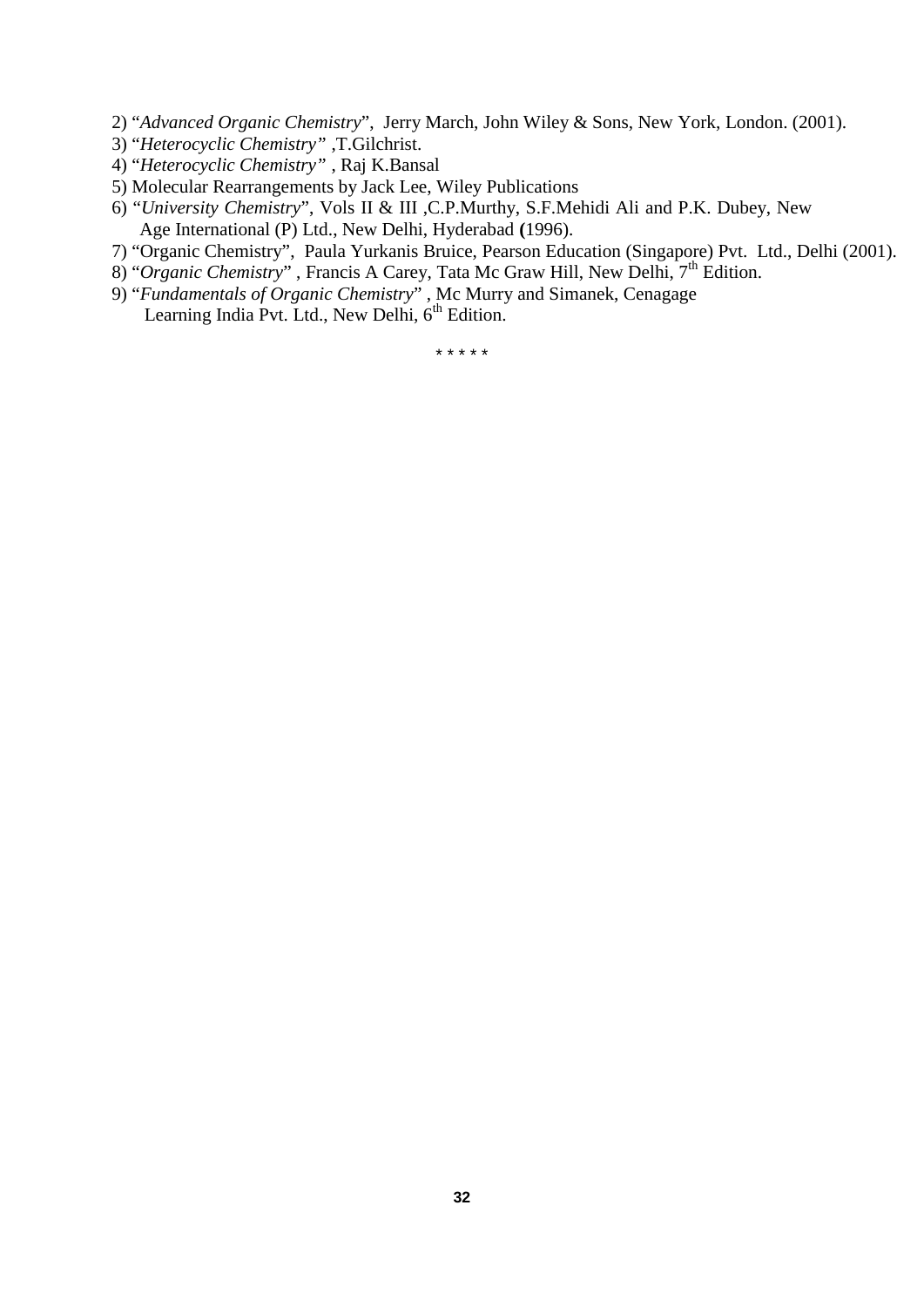#### **BIOINORGANIC AND ORGANOMETALLIC CHEMISTRY (DPS 21 203)**

### **OBJECTIVES:**

- 1. To bring adaptability to the concepts of Bioinorganic chemistry and to acquire the required skills to become a perfect Medicinal Chemist.
- 2. To impart the basic knowledge of Metal ions in biological systems, Oxygen carrier proteins & Metalloenzymes which make the student to understand the process based on them.
- 3. To acquire the knowledge of Metal Complexes in Clinical Chemistry which are essential for the Medicinal chemists in industry.
- 4. To acquire the knowledge pertaining to Organometallic compounds, Synthesis and Bonding.
- 5. To impart then knowledge of Catalytic applications of Organo Transition Metal Complexes, Metal Carbonyls & Nitrosyls.

**OUTCOMES:** The basic concepts included in this course will help the student to gain:

- 1. The improve knowledge of principles related to Bioinorganic chemistry.
- 2. The required principles and concepts of Metal ions in biological systems, Oxygen carrier proteins & Metalloenzymes.
- 3. The required skills to get clear concepts on Metal Complexes in Clinical Chemistry which are essential for the Medicinal chemists in industry.
- 4. The required knowledge on Organometallic compounds, Synthesis and Bonding, Catalytic applications of Organo Transition Metal Complexes, Metal Carbonyls & Nitrosyls.

# **Unit-1: Metal ions in biological systems, Oxygen carrier proteins & Metalloenzymes:**

Metal ions in biological systems: Basic principles in biological selection of elements, Importance of Na, K, Ca in Biological Processes. Oxygen uptake proteins: Haemoglobin, Myoglobin; Oxygen transport by Haemoglobin; Geometric and Magnetic aspects of dioxygen binding.

Metalloenzymes : Carbonic anhydrase and alcohol dehydrogenase – functions and mechanism of action.

#### **Unit-2: Metal Complexes in Clinical Chemistry**

Metallo enzymes and their biochemical functions –(brief survey)– diseases caused due to deficiency and excessive accumulation of metals – metal ion induced toxicity –  $LD_{50}$  values of some toxic metals – Thermodynamic and pharmaco kinetic aspects of chelation therapy in metal ion detoxification – conditional stability constants, stereo chemical requirement, lipophilicity, HSAB theory. Conditions for urinary and bilary excretion.

Theory and mode of Action of therapeutic chelating agents, Single ligand chelation therapy, double ligand chelation therapy, synergistic chelation therapy, mixed ligand Chelation therapy – Penicillamines, triethylene tetramine, aminopoly carboxylic acids (EDTA, CDTA, DTPA etc.), Antabuse – Limitations of Chelation therapy.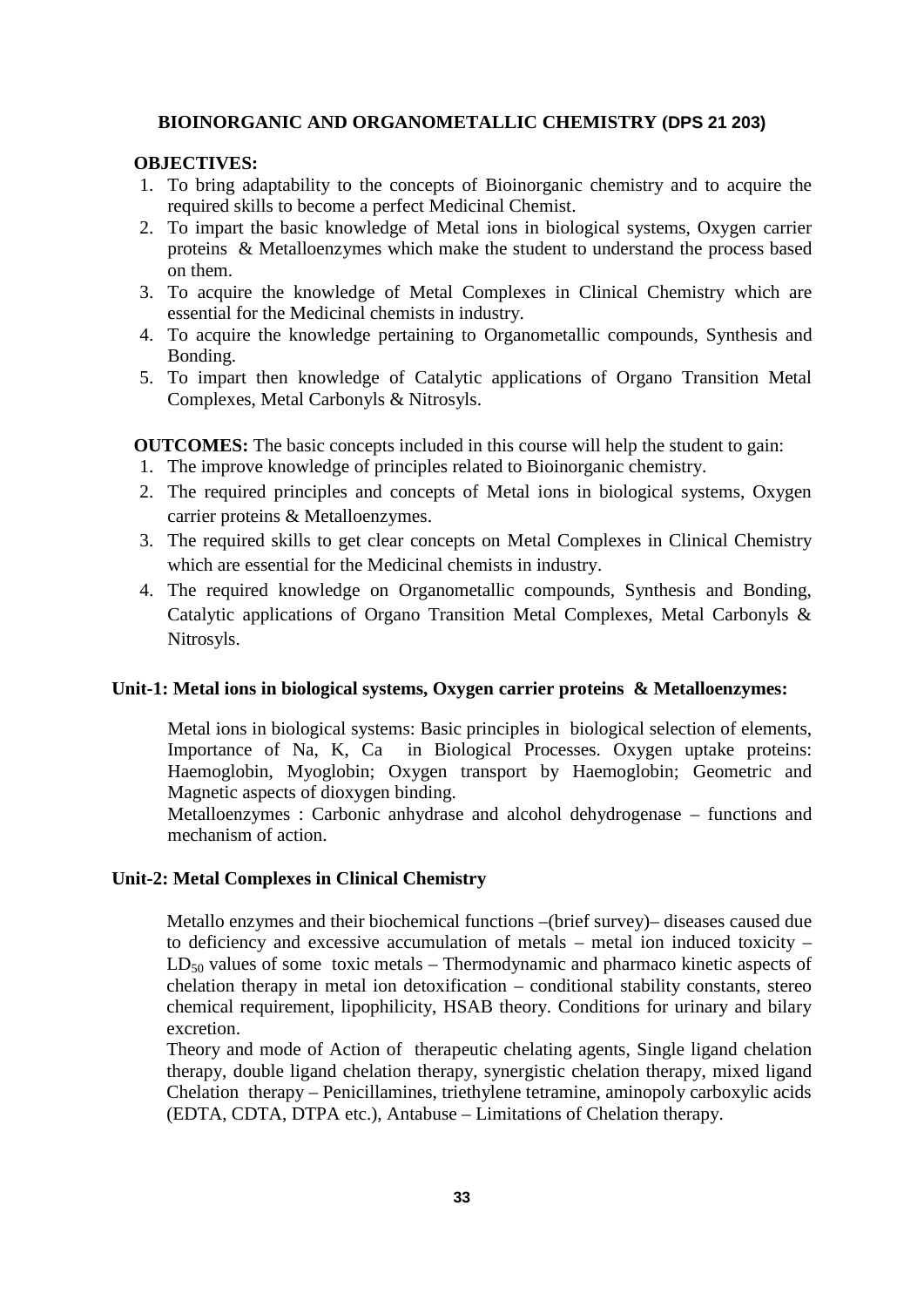#### **Unit-3: Organometallic compounds**

Classification of Organometallics based on hapticity. Classification of Organometallics based on Polarity; S-bonded Organometallics and p-bonded Organometallics; General methods of the preparation of Main-group and Transition metal Organometallics. Nature of M-C bond, Synthesis and Bonding. Two electron ligands (Olefinic & Acetylinic) complexes, Three electron ligands (Allylic) complexes, Four electron ligand(Butadiene and Cyclobutadiene) complexes, Five electron ligand -Ferrocene complex.

# **Unit-4: Catalytic applications of Organo Transition Metal Complexes**

Oxidative addition and Reductive Elimination: Mechanism of Oxidative addition – Insertion reactions – Hydrogenation of Olefins by Wilkinson's Catalyst – Hydrosilation of Olefins –Isomerism of Olefins – Ziegler – Natta Polymerisation of Olefins – Oligomerization of Butadiene, hydroformylation of olefins–Oxidation of alkenes to aldehydes (Wakers process).

#### **Unit-5: Metal Carbonyls & Nitrosyls**

Metal Carbonyls: Carbon monoxide as ligand-Molecular orbitals of CO- Donor and Acceptor molecular orbitals of CO. Bonding modes of CO-Terminal and Bridging. Classification onto low and high nuclearity carbonyl clusters. 18 Valence electron rule and its application to low nuclearity carbonyl clusters. Structures of  $Ni(CO)_4$ ,  $Cr(CO)_6$ ,  $Mn_2(CO)_{10}$ ,  $Fe_2(CO)_9$ ,  $Co_2(CO)_8$  and  $M_3(CO)_{12}$  &  $M_4(CO)_{12}$  ( M= Fe, Ru, Os). Synthesis of Acetic acid by  $Co_2(CO)_8$  as catalyst.

Metal Nitrosyls: NO as a ligand – Molecular orbitals of NO – Donor and Acceptor components, Bonding modes of NO – Terminal (Linear, Bent) and Bridging; Structural aspects of  $[IrCl(PPh<sub>3</sub>)<sub>2</sub>(CO)(NO)]<sup>+</sup>$  and  $[RuCl(PPh<sub>3</sub>)<sub>2</sub>(NO)<sub>2</sub>]<sup>+</sup>$ .

#### **References:**

- 1) Principles of bioinorganic chemistry S.J. Lippard and J.M. Berg.
- 2) Inorganic biochemistry, Vols I & II Ed. G.L. Eichorn.
- 3) Bioinorganic Chemistry K. Hussain Reddy, New Age Internatioal Publishers.
- 4) A Text book on Medicinal aspects of Bio-Inorganic Chemistry", A.K.Das, CBS Publishers and distributors, New Delhi.
- 5) Inorganic Chemistry", J.E.Huheey, E.A.Keiter and R.L. Keiter 4th Edition, Pearson Education Asia, (2001).
- 6) Organo metallic compounds", G E Coates, M C H Green, K Wade Vol. II.
- 7) Organometallic Chemistry, R.C.Mehrotra & A. Singh, New Age International (P) Ltd. Publishers.
- 8) Homogeneous Catalysis by Metal complexes Vol I, M M Taqui Khan and A E Martell, Academic Press NY (1974).
- 9) Advanced Inorganic Chemistry", F.A.Cotton, G.Wilkinson, C.A. Murillo and M.Bochmann, 6 th Edition, Wiley-Interscience, Newyork (1999).
- 10) Selected topics in Inorganic chemistry", W.U.Malik, G.D.Tuli &Madan, S.Chand &Co., Delhi (2002).

\* \* \* \*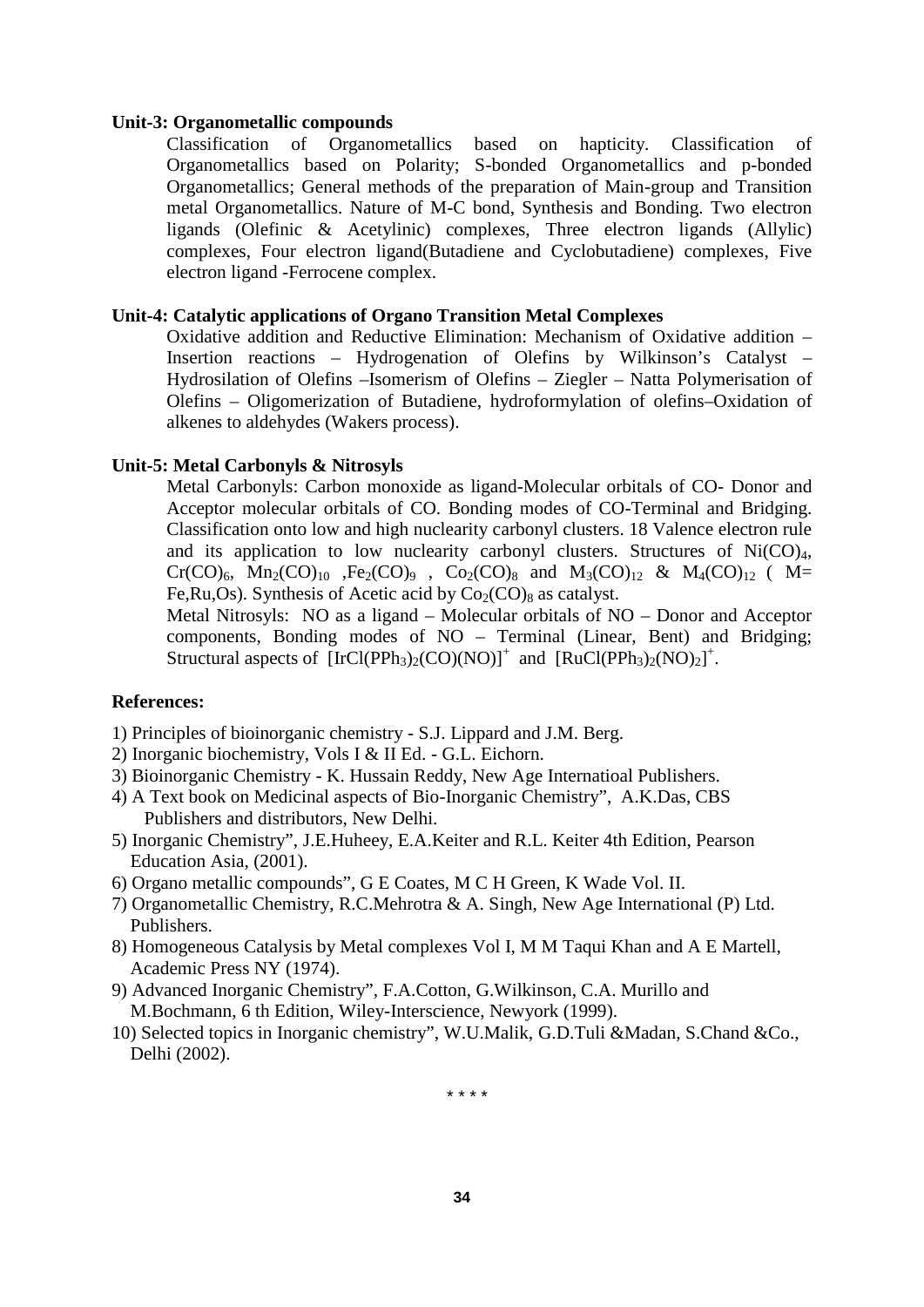# **ELECTIVE – I: GREEN CHEMISTRY (DPS 21 204 (I))**

### **Objectives:**

- 1. Chemical pollution is an alarming issue of the present world. This problem is known to students.
- 2. A chemist has to know how to minimize the usage of chemicals and has to learn the various techniques by which the quantity outflow must be controlled.
- 3. Knowledge of the ways to reduce the chemicals into soil, water and air is to be imparted.
- 4. The applications of microwaves, ultrasonics towards reduction of thermal pollution are to be studied.

#### **Outcomes:**

- 1. The importance of the pollution and its controlling is learnt by the student.
- 2. He gets the concepts and principles and techniques for the controlled use of chemicals to avoid pollution
- 3. The techniques of microwave and ultrasonics for the green reaction are learnt.
- 4. The upcoming technology click chemistry and its significance is learnt by the student.

### **Unit-1: Introduction to Green Chemistry:**

Introduction & historical background; Post-war development boom; Pollution in Rhine, Thames and Cuyahoga rivers; Ban on Exxon Company; Formation of EPA in US in 1970; World Earth Day; Bhopal Gas Tragedy; Chernobyl Disaster; Minamata Disaster.

### **Unit-2: Solvent free reactions:**

12 Principles of Green Chemistry; Greener routes to chemical reactions; Designing robust reaction conditions; Reaction media/Solvents for Green reactions; Atom economy; Alternative/Green (agricultural) routes to Petro-Chemicals; Energy saving in alternative chemical routes.

#### **Unit-3: Green Technological process:**

Use of Domino, Cascade and Tandem reactions; Multi component reactions; Efficient onepot reactions; Phase transfer catalysis; Applications of Phase Transfer Catalysts to industrial processes; Nucleophilic substitutions in Process Chemistry.

#### **Unit-4: Click Chemistry:**

Beyond the paradigm of carbonyl chemistry; Click chemistry reaction types; Click chemistry in water; Click chemistry in solid phase Synthesis; Synthesis of heterocycles and macromolecules.

### **Unit-5: Microwave and Sonication Reactions:**

Discovery and advantages; Increased reaction rates and its mechanism; Superheating effects of microwaves and its control; MAOS & its applications; Heterocyclic Synthesis; Microwave technology in process optimization. Introduction to sonication, reactions-substitution, addition and reduction reactions.

#### **Recommended books:**

1."Green solven for organic synthesis" V.K. Ahluwaliar & Rajemder S. Varma.

- 2. " New Trends in green chemistry" V.K. Ahluwalia & M.Kidwai.
- 3. Alternative solvents for green chemists "Francesca M. Kerton RSC Publictions series.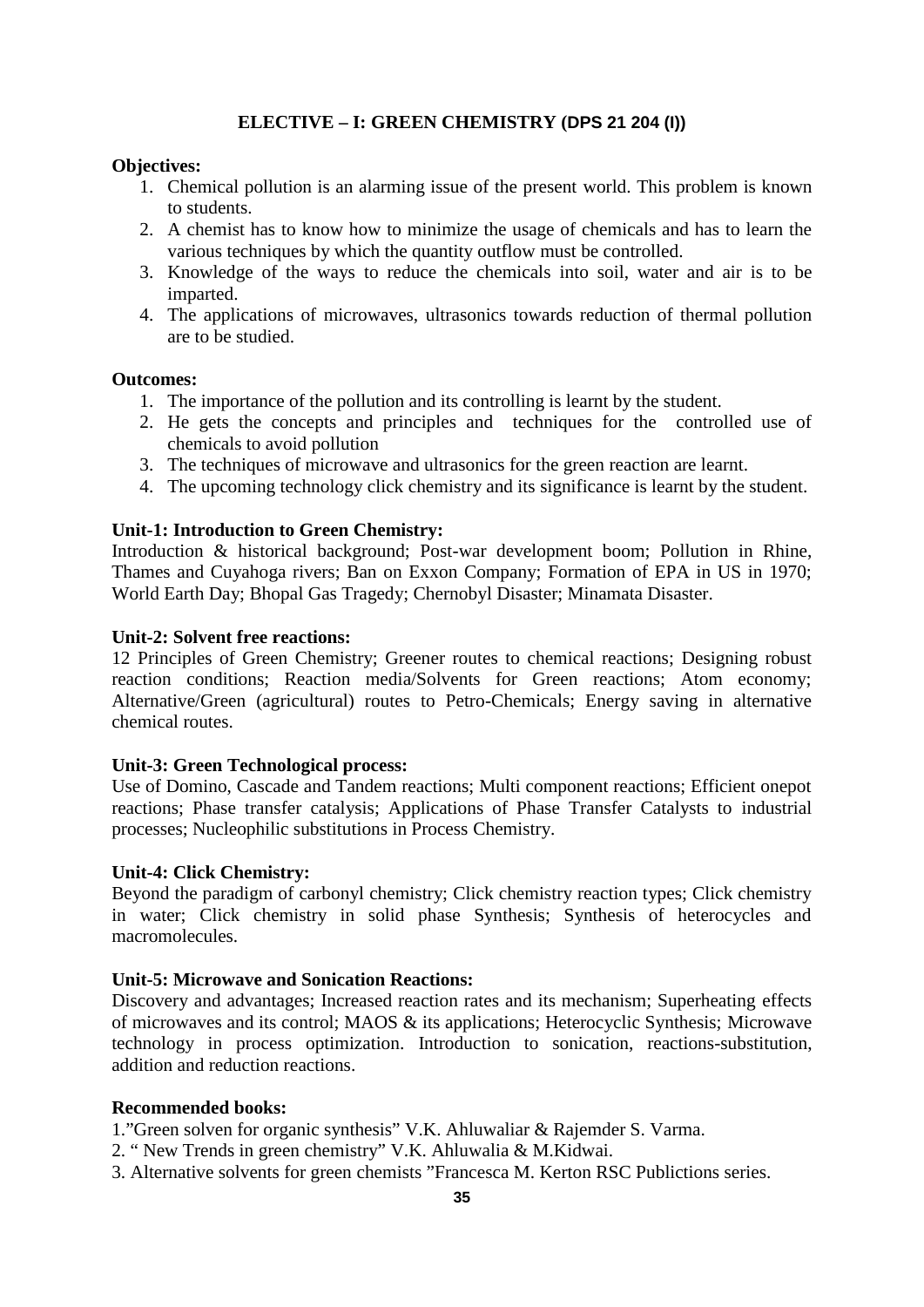- 4. Green Chemistry fundamentals and applications, Suresh C.Ameta,Ph.D , Rakshit Ameta Ph.D ISBN :9781926895437
- 5. Green Chemistry, Theory and practice: Paul T. Anastas John C. Warner, Oxford University Press, ISBN-13 978-0-19-850698-0, first published in 1998.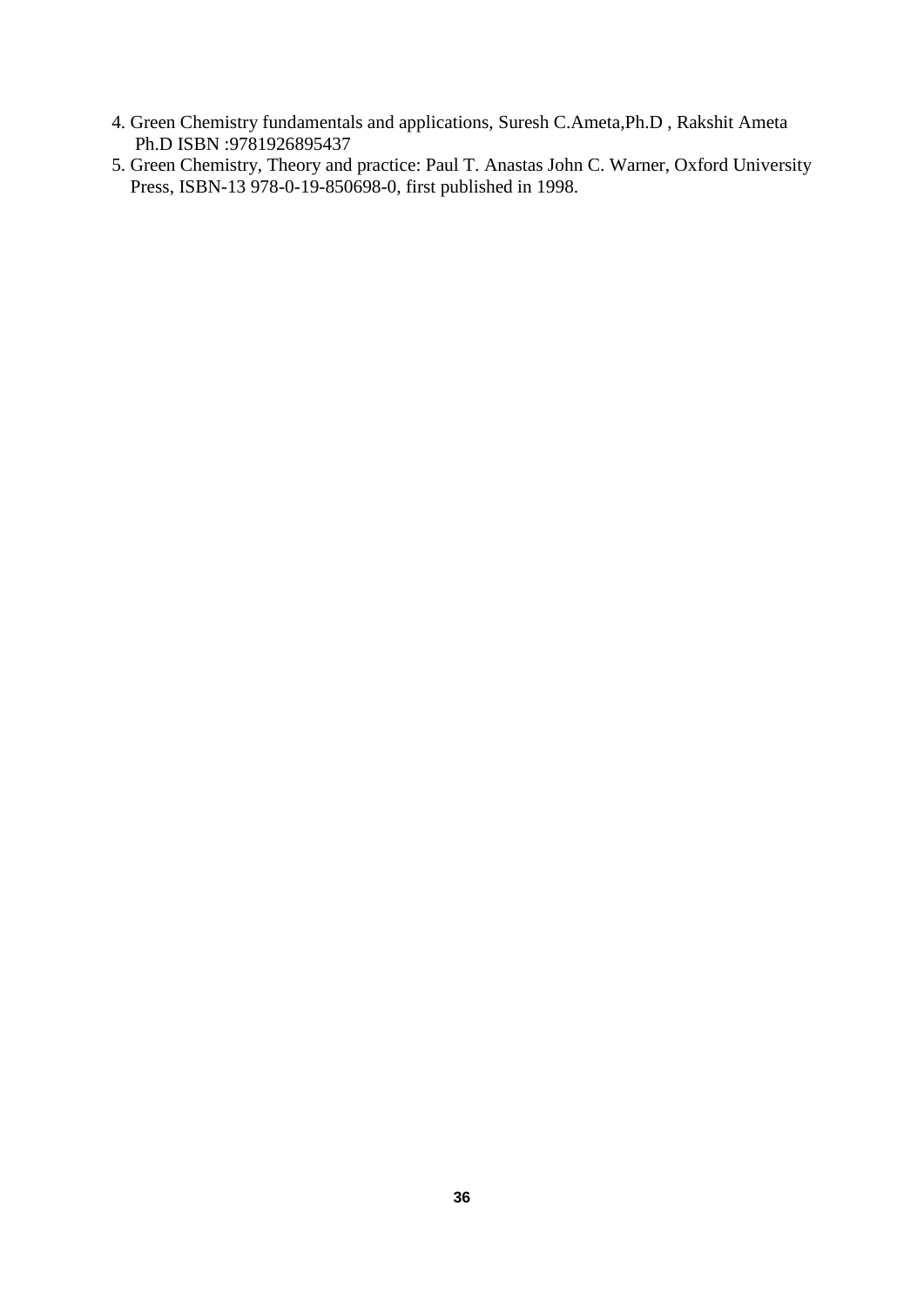# **ELECTIVE – II: CHEMISTRY OF MATERIALS (DPS 21 204(ii)**

# **Course Objectives:**

- 1. To provide the students with basic knowledge of materials science, so that they would be able to understand and distinguish between varieties of materials based on their structure and properties.
- 2. A foundation for understanding the structure, synthesis and chemistry of ceramics.
- 3. The underlying structure of biomaterials and how this links to its behaviour and properties.
- 4. Describe important concepts of nano materials.
- 5. Identify the structure of unknown/new compounds with the help of Spectrophotometric techniques.

# **Course Outcomes:**

- 1. Compare the chemistry, structure and application of inorganic, organic, carbon and composite materials;
- 2. Describe the synthesis and characterization of ceramics.
- 3. Independently integrate key concepts regarding the synthesis, characterisation and chemistry of Biomaterials
- 4. Demonstrate an awareness of the safety responsibilities involved in working with chemicals and hazardous substances.
- 5. Acquire Basic knowledge of Nanochemistry to appreciate its applications in the field of Medicine, data storage devices and electronics.
- 6. Investigate the synthesis, structure, design and reactivity of materials using Spectrophotometric techniques;Apply the scientific method in conducting and reporting experimental investigations;

# **Unit – I: Types of Materials & Alloys**

Introduction: Materials and their importance. Classification of Materials, Advanced materials and their need. Types of Materials: Metals, ceramics, polymers and composites; Nature of bonding (Type of bond present). Types and applications of metal alloys: Classificationferrous and non-ferrous alloys. Ferrous alloys -types and their applications. Non-ferrous alloys – Cu, Al, Ti alloys, their applications and super alloys.

# **Unit-2: Ceramics**

Classification of Ceramics based on their application- glasses, clay products, refractories, abrasives, cements, and advanced ceramics. Glasses: Compositions and Characteristics of Some of the Common Commercial Glasses; Properties and applications of glass ceramics preparation of charts depicting various types of glass and their use. Clay products: Structural clay products and the white wares. Refractories: Compositions of four Common Ceramic Refractory Materials, fireclay, silica, basic refractories ex. MgO and special refractories ex. Alumina and Zirconia Cements: Classification, preparation of cement and the setting process; quick setting cements; applications.

# **Unit-3: Biomaterials**

Introduction to biomaterials for biomedical applications, Chemical structure and property of biomaterials, Degradation of biomaterials, Polymeric biomaterials: Introduction, preparation, hydrogel biomaterials, Bioconjugation techniques, Biomaterials for drug delivery application (small molecules, gene and protein)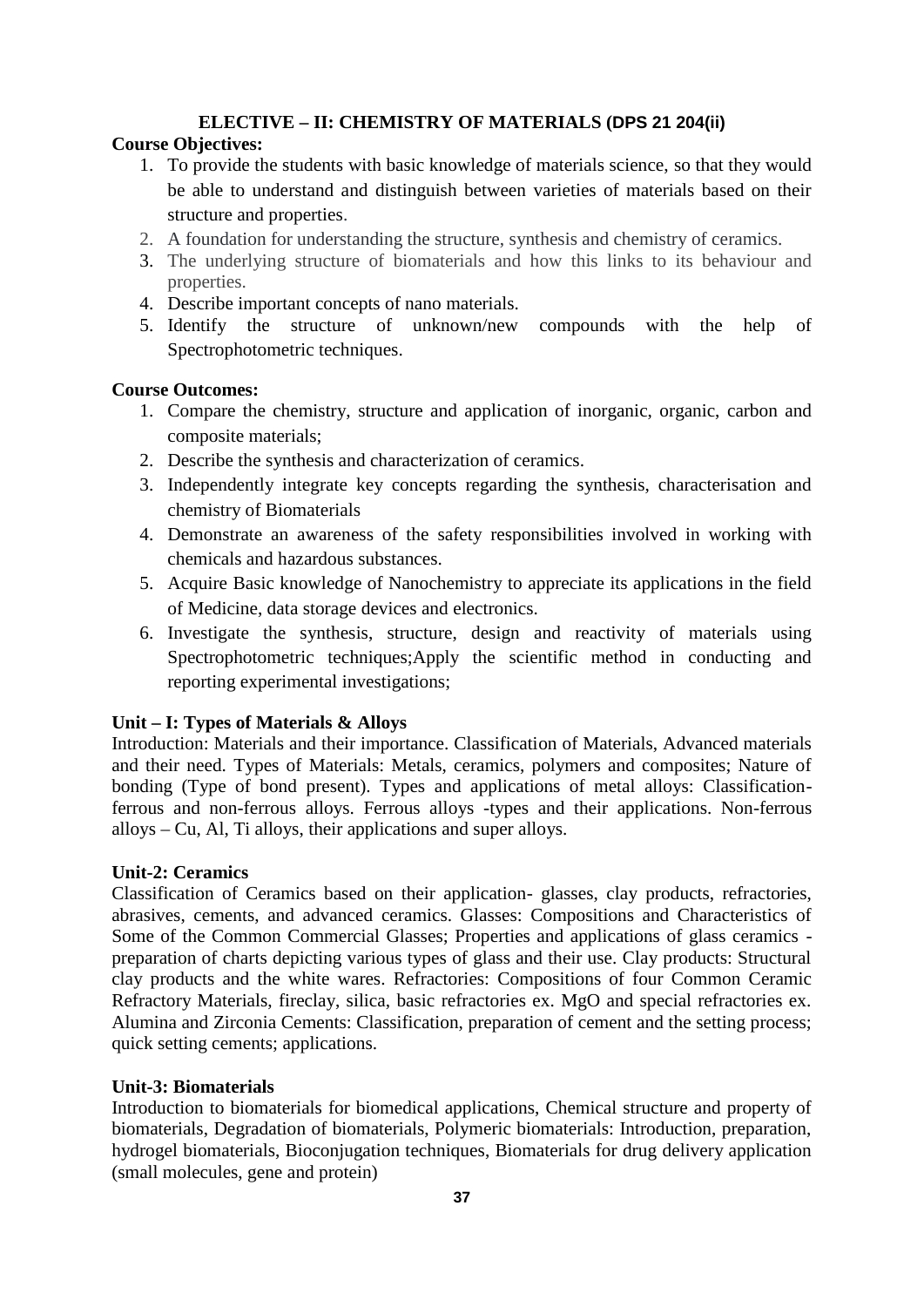# **Unit-4: Nanotechnology**

Drug deliveries, drug delivery system, nanoparticle in drug deliveryavailable applications, nanotechnology future application understanding for treatment. manufacture of nanoparticles, nanopowder and nanocrystals, targeting ligands applications of nanoparticle in drug delivery, cancer treatment, tissue regeneration, growth and repair, impact of drug discovery and development.

### **Unit-5: Spectrophotometric analysis of materials**

Basic laws of spectrophotometry and its application in micro analysis in UV/ Visible range, effect of reflectance factor on optical analysis, construction and working principle of spectrophotometer, importance of additive absorbances in multiple analysis of materials. Infrared spectrophotometry: General aspects of IR spectroscopy and its application in structural analysis of systems, sources of IR radiations, Optical systems and operation of FTIR spectrophotometers. Samples preparation, IR analysis and structural co-relations.

### **References:**

- 1. Sam Zhang, Lin Li and Ashok Kumar, Materials Characterization Techniques, CRC Press, (2008)
- 2. Yang Leng, Materials Characterization: Introduction to Microscopic and Spectroscopic Methods, Wiley & Sons (2008)
- 3. Elton N. Kaufmann, Characterization of Materials, Vol.1, Wiley & Sons (2003)
- 4. Nanotechnology and nanoelectronics, W.R, Fahrner, Springer 2005
- 5. Nanoengineering of structural, functional and smart materials, Mark J. Schulz, Taylor & Francis 2006.
- 6. A Text book on 'Materials and their Applications', First Edition, Authors: Dr Mudvath Ravi, Gopu Srinivas, Putta Venkat Reddy, Vuradi Ravi Kumar, Battini Ushaiah.
- 7. Materials Science and Engineering An Introduction by William D. Callister, Jr. John Wiley & Sons, Inc.
- 8. Material Science by Kakani and Kakani New Age International Pvt Ltd, 2004
- 9. Sam Zhang, Lin Li and Ashok Kumar, Materials Characterization Techniques, CRC Press, (2008)
- 10. Yang Leng, Materials Characterization: Introduction to Microscopic and Spectroscopic Methods, Wiley & Sons (2008)
- 11. Biomaterials : An Introduction, J B Park & RS Lakes, (Plenum Press : New York).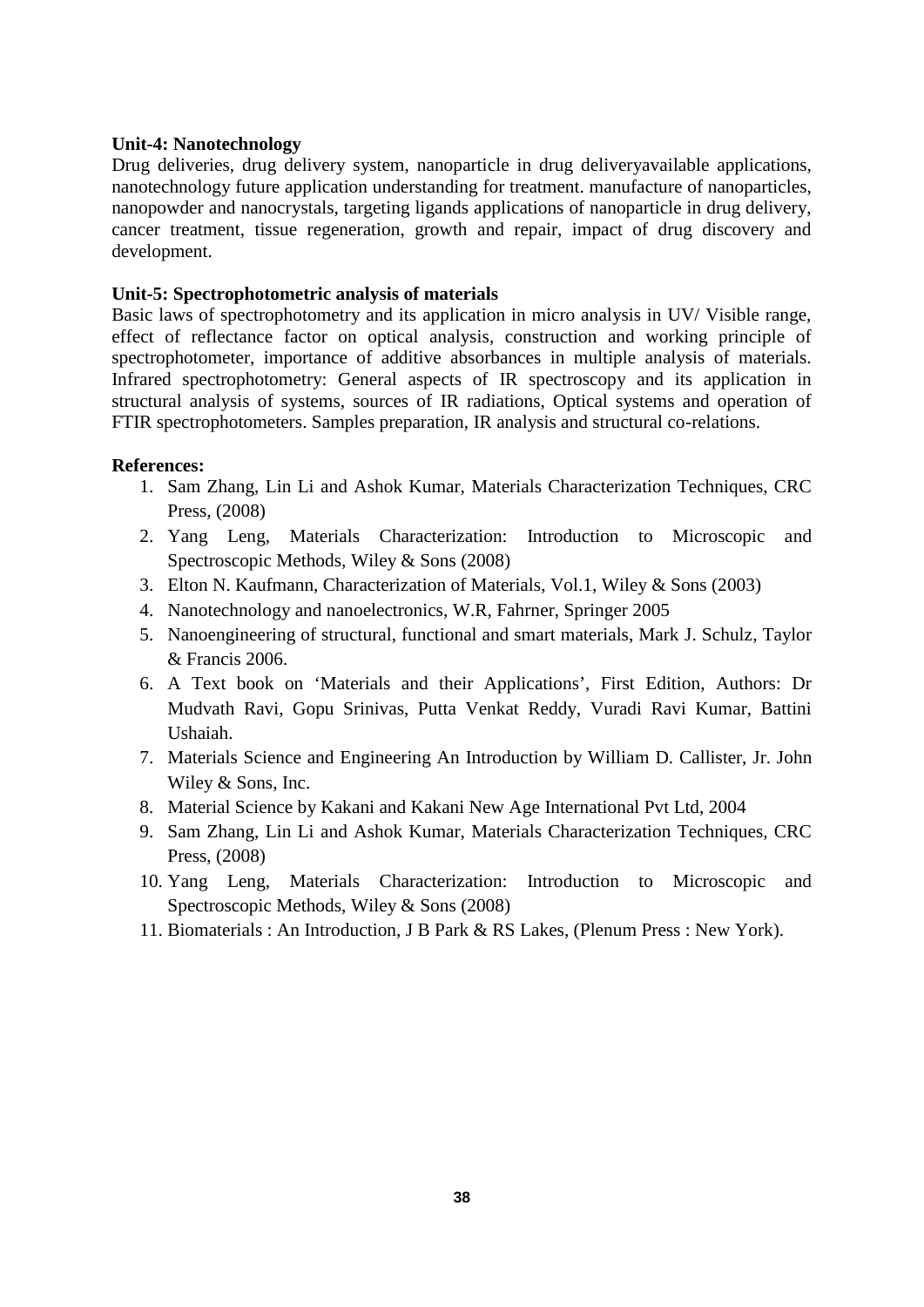# **PHYSICAL CHEMISTRY LABORATORY – II (DPS 21 L21)**

# **I) Conductometry:**

a) Conductometric titrations of strong acid Vs weak base.

- b) Conductometric titrations of weak acid Vs strong base.
- c) Conductometric titrations of mixture of acids (HCl+ AcOH) Vs strong base.
- d) Conductometric titrations of strong acid (HCl) Vs weak base (NaHCO<sub>3</sub>).
- e) Kohlrausch's law verification.
- f) Onsager's equation verification.

### **II) Potentiometry:**

- a) Titration of strong acid Vs strong base.
- b) Titration of weak acid Vs strong base and determination of dissociation constant of weak acid.
- c) Titration of mixture of acids  $(HCl + AcOH)$  Vs strong base.

# **III) Flame photometer:**

- a) Estimation of sodium in sodium chloride.
- b) Estimation of potassium in potassium chloride.

# **IV) P<sup>H</sup> – Metry:**

- a) Titration of strong acid Vs strong base.
- b) Titration of weak acid Vs strong base.

### **Recommended Books**:

- 1. "Senior Practical Physical Chemistry", B.D.Khosla, 6<sup>th</sup> edition V.C.Garg and A.Khosla, R.Chand & Co., Delhi (1991).
- 2. "Practical Physical Chemistry" , J.B.Yadav, 5<sup>th</sup> edition Krishna Prakash media Pvt Ltd, Meerut (1997).
- 3. "Practical Physical Chemistry", B.Viswanathan, P.S.Raghavan, 1<sup>st</sup> edition Viva Books Pvt. Ltd (2005).
- 4. "*Experiments in Physical Chemistry*" ,David P. Shoemaker, Carl W. Garland and Joseph W. Nibler, 5<sup>th</sup> edition Mc Graw-Hill Book Company (1989).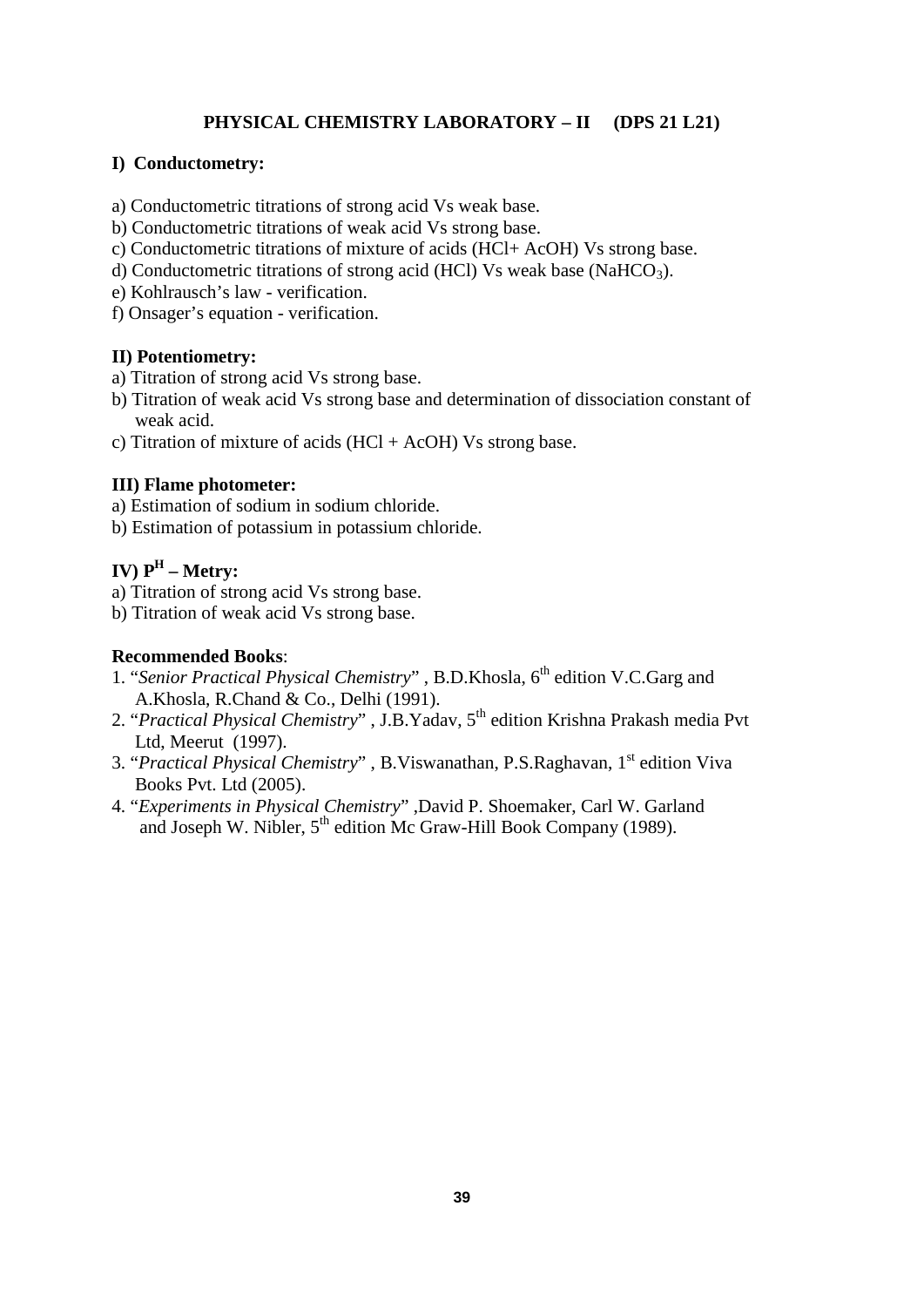# **INORGANIC CHEMISTRY LABORATORY – II (DPS 21 L22)**

# **I) GRAVIMETRIC ANALYSIS**

- a) Estimation of Nickel as DMG complex.
- b) Estimation of Barium as Sulphate.

# **II) ANALYSIS OF THE MATERIALS**

- a) Manganese in Pyrolusite.
- b) Cycle of Copper Reactions.
- c) Iron in Iron ore.
- d) Percentage purity of Lime stone.

### **III) ESTIMATIONS OF MIXTURES**

- a) Lead & Calcium (Volumetry each).
- b) Copper & Nickel (Volumetry & Gravimetry).
- d) Ferrous & Ferric Iron (Volumetry each).
- d) Sodium carbonate & Sodium bicarbonate (Volumetry each).

# **IV) COMPLEX PREPARATIONS**

a)  $[Mn(acac)<sub>3</sub>]$ b)  $[Co(NH<sub>3</sub>)<sub>5</sub>Cl]Cl<sub>2</sub>$ c)  $[Ni(DMG)<sub>2</sub>]$ d)  $[Ni(NH_3)_6]Cl_2$ e)  $[Cu(NH_3)_4]SO_4$ f)  $Hg[Co(SCN)<sub>4</sub>]$ 

#### **Recommended Books:**

1) "*Text book of Quantitative Chemical Analysis*", Vogel's -

- 2) "*Advanced Inorganic Analysis*", Dr. S.C. Rastogi, S.K. Agarwal & Keemti Lal.
- 3) "*Analytical Chemistyr*", S.M. Khopkar.
- 4) "*Modern Experiments for Introductory Chemistry* ", H.A. Neidig & W.J. Stratton.
- 5) "*A hand book of Analytical Chemistry* "Vol-2 , Dr. S.C. Rastogi & S.K. Agarwal.

\* \* \* \* \*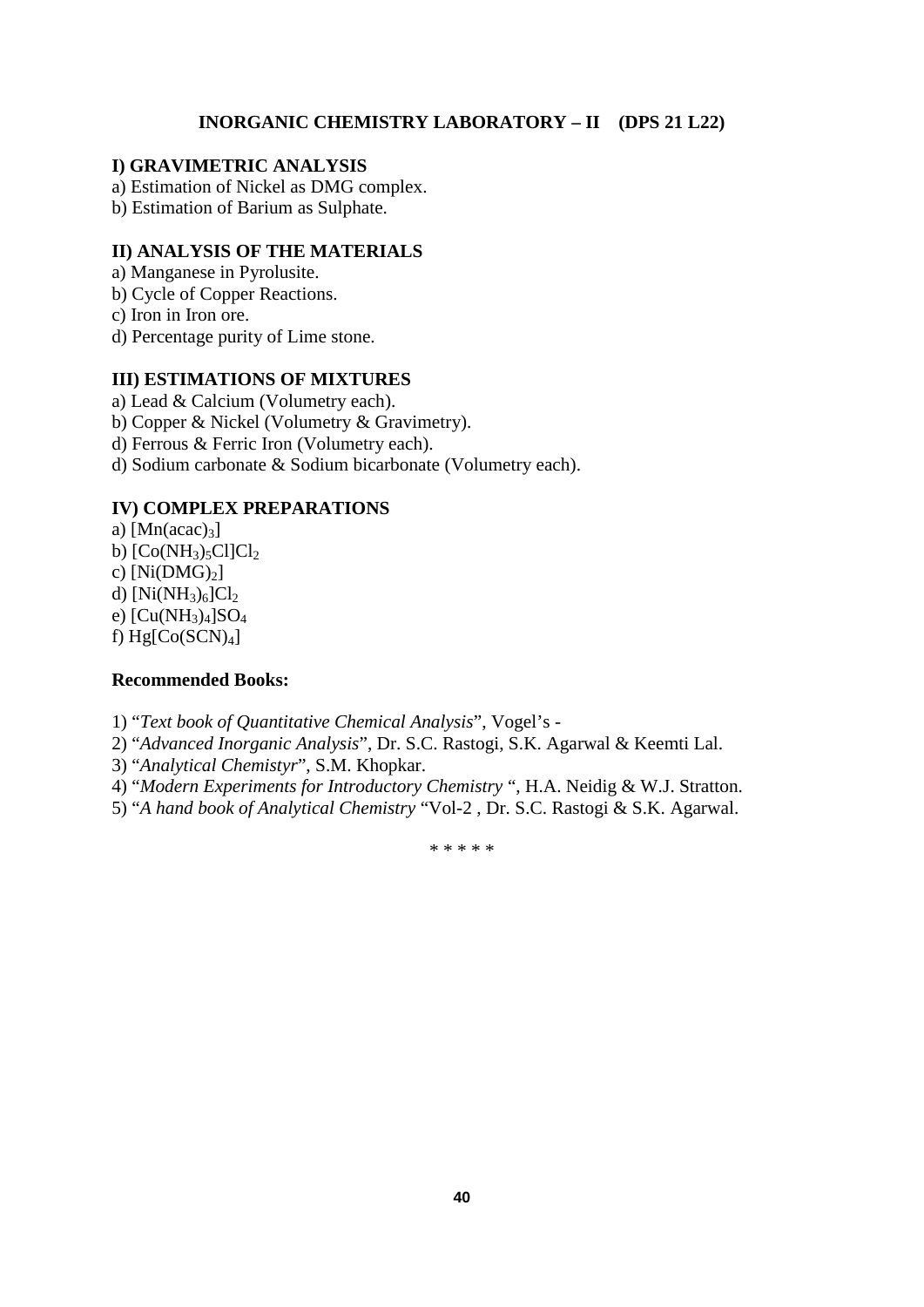# **ORGANIC CHEMISTRY LABORATORY - II (DPS 21 L23)**

### **1. Qualitative Analysis:**

Analysis of at least six binary mixtures of monofunctional organic compounds by using systematic qualitative analyses technique. The following types of mixtures may be used.

a) Solid – Solid

b) Solid – Liquid.

c) Liquid – Liquid.

# **2. Quantitative Analysis:**

a) Estimation of Phenols

b) Estimation of Aniline

c) Estimation of Amino Acids.

e) Estimation of Glucose by Fehling's solution.

#### **Recommended Books:**

- 1. "*A Textbook of Practical Organic Chemistry*: *Quantitative and Qualitative analysis*" , Vogel.
- 2. "*Practical Organic Chemistry*" , Mann and Saunders.
- 3. "*Laboratory Organic Manual*" , R.K.Bansal.
- 4). " *Comprehensive Practical Organic Chemistry*" , V.K.Ahilwalia & Renu Aggarwal, Universties Press (India) Pvt. Ltd., New Delhi.

\* \* \*\* \* \* \*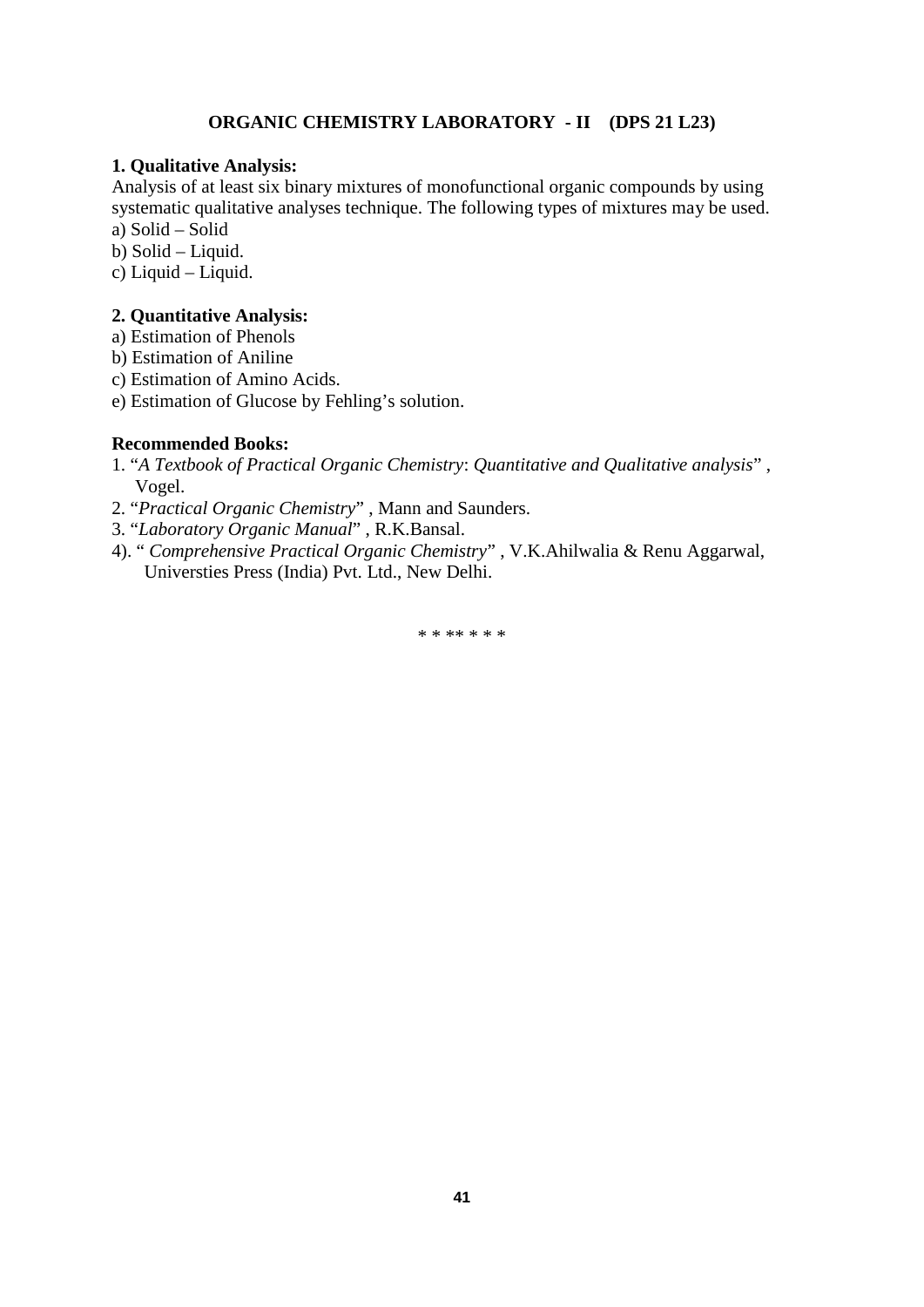# **ORGANIC SYNTHESIS (DPS 21 301)**

# **Objectives:**

- 1. To study about the concepts of prochirality, and methods to induce enenatioselectivity
- 2. To study about the different types of substrate controlled and reagent controlled asymmetric synthesis.
- 3. To learn about the various synthetic strategies for the preparation of desired compounds.
- 4. To understand the different new synthetic reactions.

# **Outcomes:**

- 1. Able to recognize the re-si faces, and methods for inducing enantio selectivity in the molecule.
- 2. Gain knowledge about types asymmetric syntheses like substrate and reagent controlled reactions.
- 3. Acquire knowledge about the various synthetic strategies for the synthesis of molecules of importance.
- 4. Able to understand various new synthetic reactions viz., Beginelli, Nazerov, Shapiro reactions.

# **Unit – 1: Asymmetric synthesis-I:**

Introduction: Brief revision of classification of stereo selective reactions, Prostereoisomerism: Topicity in molecules Homotopic, stereoheterotopic (enantiotopic and diastereotopic) groups and faces- symmetry criteria. Prochiral nomenclature: Pro chiraility and Pro-R, Pro-S, Re and Si. Conditions for stereoselectivity: Symmetry and transition state criteria, kinetic and thermodynamic control. Methods of inducing enantioselectivity. Analytical methods: % Enantiomeric excess and diastereomeric ratio. Determination of enantiomeric excess: specific rotation, Chiral NMR; Chiral derivatizing agents, Chiral solvent, Chiral shift reagents and Chiral HPLC.

# **Unit-2: Asymmetric synthesis-II:**

Chiral Substrate controlled asymmetric synthesis: Nucleophilic additions to chiral carbonyl compounds. 1, 2- asymmetric induction, Cram's rule and Felkin-Anh model. Chiral auxiliary controlled asymmetric synthesis: -Alkylation of chiral enolates, Evan's oxazolidinone, 1, 4-Asymmetric induction and Prelog's rule. Chiral reagent controlled asymmetric synthesis: Asymmetric reductions using BINAL-H. Asymmetric hydroboration using IPC2 BH and IPCBH2. Chiral catalyst controlled asymmetric synthesis: Sharplessep oxidation. Asymmetric hydrogenations using chiral Wilkinson biphosphin catalyst. Asymmetric aldol reaction: Diastereoselective aldol reaction (achiral enolate& achiral aldehydes ) its explanation by Zimmerman-Traxelmodel

# **Unit – 3: Synthetic Strategies- I:**

Introduction: Terminology, Target, synthon, synthetic equivalent, functional group interconversion (FGI), functional group addition. Criteria for selection of target. Linear and convergent synthesis. Retrosynthetic analysis and synthesis involving chemoselectivity, regioselectivity, reversal of polarity and cyclizations. . Order of events: S-Salbutamol, Propoxycaine.. One group C-C and C-X disconnections: Introduction .One group C-C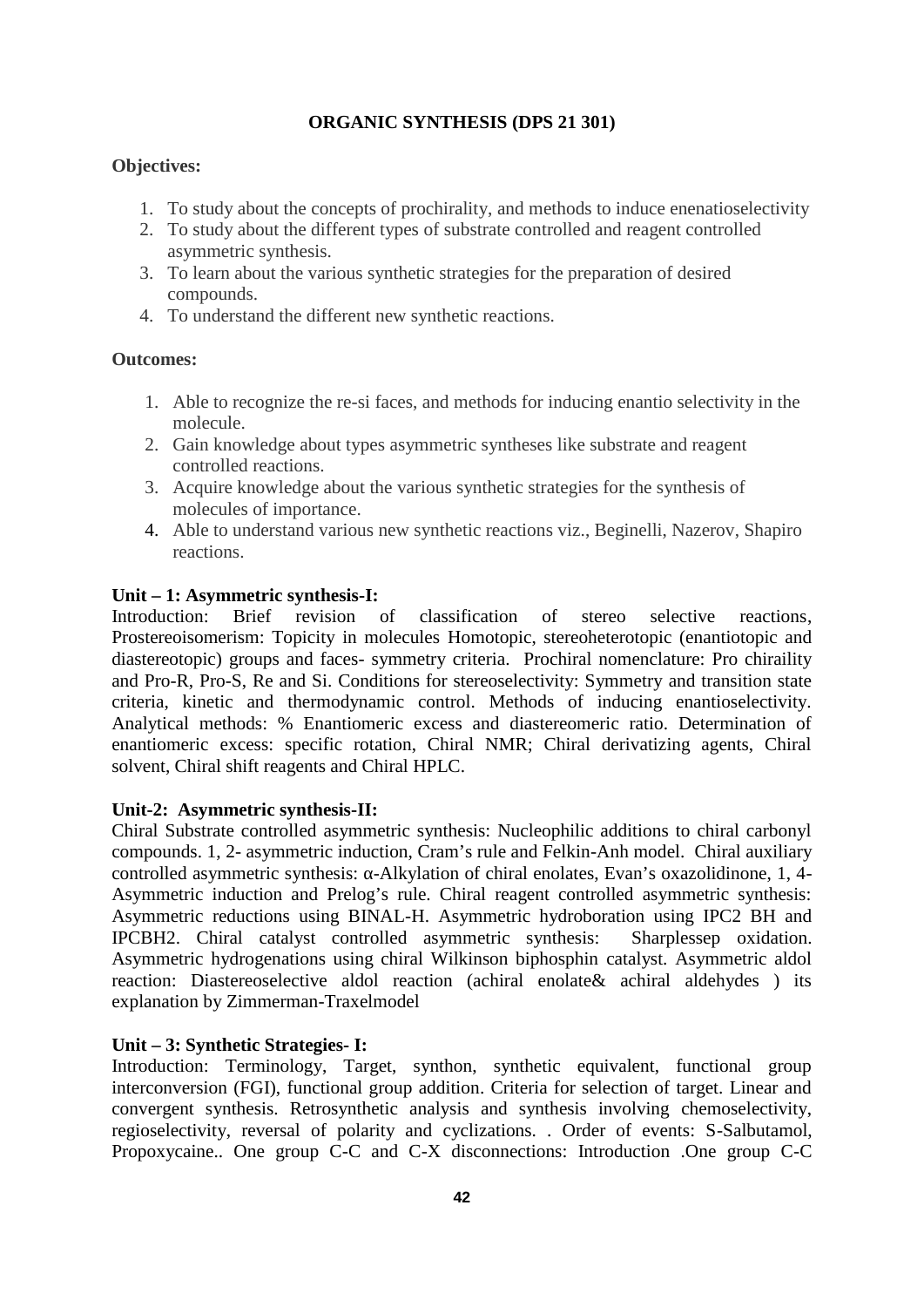disconnections in alcohols and carbonyl compounds. One group C-X disconnections in Carbonyl compounds, alcohols, ethers and sulphides.

# **Unit – 4: Synthetic Strategies- II:**

Two group C-C and C-X disconnections :Introduction .Two group C-X disconnections in 1,1-difunctionalised, 1,2-difunctionalised and 1,3-difunctionalised compounds. Two group C- C disconnections: Diels-Alder reaction, 1,3-difunctionalised compounds, 1,5 difunctionalised compounds, Michael addition and Robinson annulation. Control in carbonyl condensations: oxanamide and mevalonic acid. Strategic bond: definition, guidelines for disconnection; disconnection of C-X bonds, disconnect to greatest simplification, using symmetry in disconnection, disconnection corresponding to known reliable reaction, high yielding steps and recognizable starting materials. Retrosynthesis of Retronecene, longifoline.

# **Unit - 5: New Synthetic reactions:**

Metal mediated C-C and C-X coupling reactions: Suzuki, Heck, Sonogishira cross coupling, 2. C=C Formation Reactions: Shapiro, Bamford-Stevens, and Peterson's stereoselective olefination. 3. Multi component Reactions: Biginelli, Bergman and Mannich reactions. 4. Ring Formation Reactions: Pausan-Khand reaction, Nazerov cyclisation. 5. Click Chemistry: Click reaction, 1,3-dipolar cycloadditions. 6. Metathesis: Grubb's 1st and 2nd generation catalyst, Olefin cross coupling metathesis (OCM), ring closing metathesis (RCM), ring opening metathesis (ROM), applications. 7. Other important synthetic reactions: Mitsunobu reaction,Stork-enamine reaction and Michael reactions.

# **References:**

- 1. Asymmetric synthesis by Nogradi
- 2. Asymmetric organic reactions by J D Morrison and H S Moschcr
- 3. Principles in Asymmetric synthesis by Robert E. Gawley&Jeffrey aube
- 4. Stereo differentiating reactions by Izumi
- 5. Some modern methods of organic synthesis by W Carruthers
- 6. Guidebook to organic synthesis, by R K Meckie, D M Smith & R A Atken
- 7. Organic synthesis by Michael B Smith
- 8. Organic Synthesis-The disconnection approach by S Warren
- 9. Problems on organic synthesis by Stuart Warren
- 10.Organic chemistry Jonathan Clayden, Nick Greeves and Stuart Warren 11.The logic of chemical synthesis by Elias James Corey and Xue-Min Cheng

\* \* \* \* \*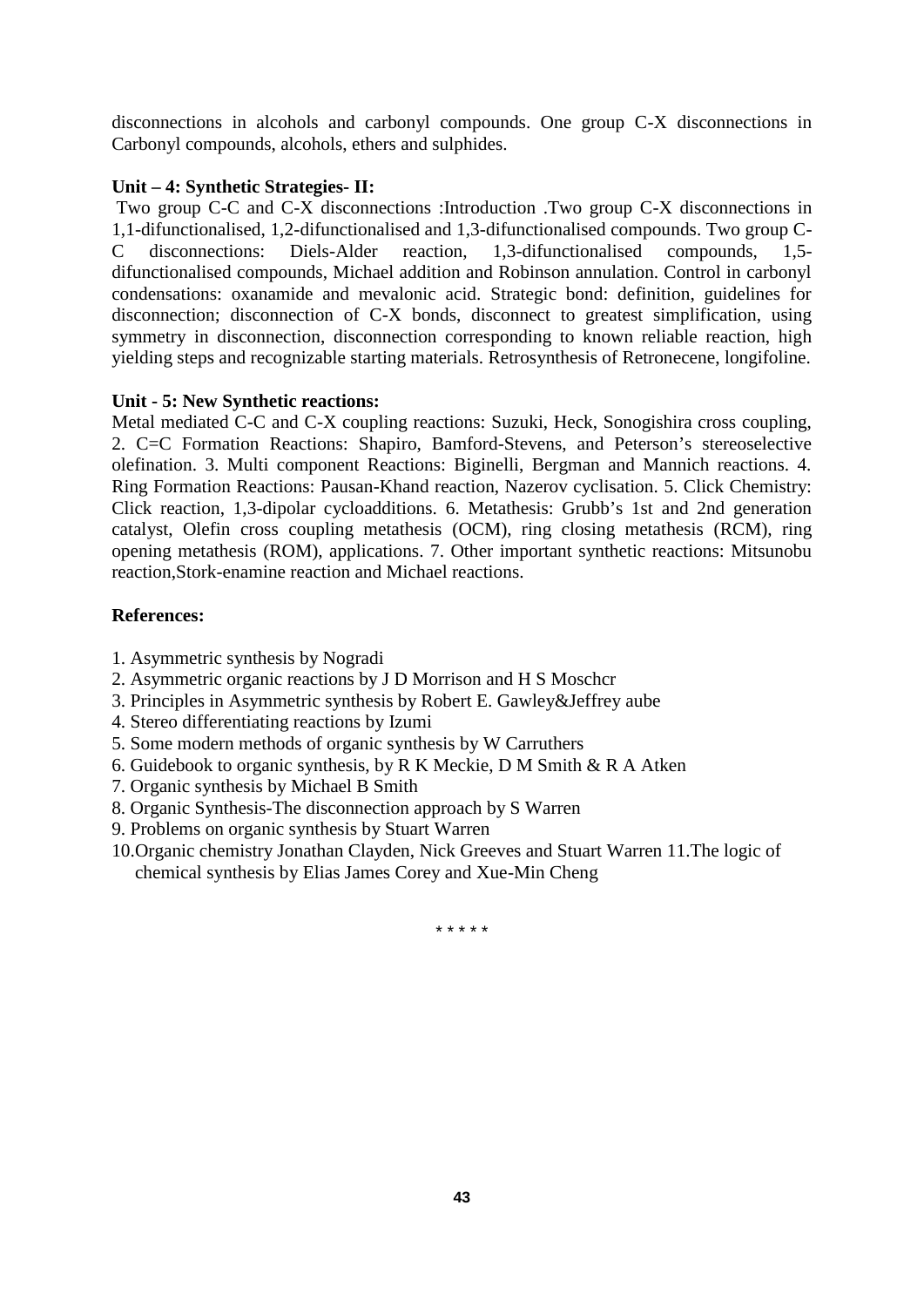# **PERICYCLIC REACTIONS & PHOTO CHEMISTRY (DPS 21 302)**

# **Objectives:**

- 1. To impart the knowledge on symmetry properties, definition and classification of Pericyclic reactions methods of analyzing Pericyclic reactions.
- 2. The concepts of Electrocyclic Cycloaddition reactions, Woodward- Hoffmann rules for these reactions are to be known.
- 3. The knowledge of sigmatropic reactions and the types of them are to be learnt.
- 4. The basic principles, mechanism of photochemical reactions are required for the student of drug chemistry**.**

# **Outcomes:**

- 1. By the end of this chapter the student will be familiar with types and principles of Pericyclic reactions.
- 2. He learns the basics of conservation of orbital symmetry and what conrotation and disrotation. Electrocyclic reactions and rules governing them.
- 3. The student learns about cycloaddition reactions and sigmatropic reactions and rules governing them.
- 4. The concepts of photochemistry and mechanism of photochemical reactions are learnt.

# **Unit-1: Introduction to Pericyclic Reactions:**

Introduction -Characteristics and classification of pericyclic reactions. Representation of molecular orbitals-Bonding, Nonbonding and Anti bonding, Symmetry properties with special reference to plane of symmetry and two fold axis of symmetry - Ethylene, 1,3 Butadiene, 1,3,5- Hexatriene, allyl system.

# **Unit-2: Eelectrocyclic and Cycloaddition Reactions:**

Woodward- Hoffman correlation diagram method, FMO approach and perturbation of molecular (PMO) approach for the explanation of pericyclic reactions under thermal and photochemical conditions. Electrocyclic Reactions: Conrotatory and disotatory motions (4n) and (4n+2), allyl systems and secondary effects. Cycloadditions: Antarafacial and suprafacial additions, notation of cycloadditions,  $(4n)$  and  $(4n+2)$  systems with a greater emphasis on  $(2+2)$  and  $(4+4)$  cycloadditions,  $(2+2)$  additions of ketones.

# **Unit-3: Sigmatropic Rearrangements:**

PMO, FMO approach and Stereochemistry of Sigmatropic rearrangements-[1,3], [1,5], [1,7], [3.3]and [5.5]. Detailed treatment of Cope, Oxy-Cope, Aza-Cope, Claisen, and Aza-Claisen rearrangements. Sommlet-Hauser reaction, Chelotropic reactions (Additions and Eliminations), Group transfer, Group elimination and Ene reactions. Exercises based on pericyclic reactions.

# **Unit-4: Introduction and Photochemistry of Carbonyl compounds:**

Photo excitation of molecules-Electronic transitions and types of electronic transitions, Energies and life times of excited states, Fate of excited molecules, Photophysical processes- Jablonski diagram. Photochemical sensitization and Photochemical quenching. Photochemistry of carbonyl compounds- Photoreductions (Intermolecular and Intramolecular), Paterno-Buchi reaction (Intermolecular and Intramolecular including stereochemistry) and limitations. Photochemical cleavages-Norrish Type-I and Norrish Type-II reaction (including stereochemistry).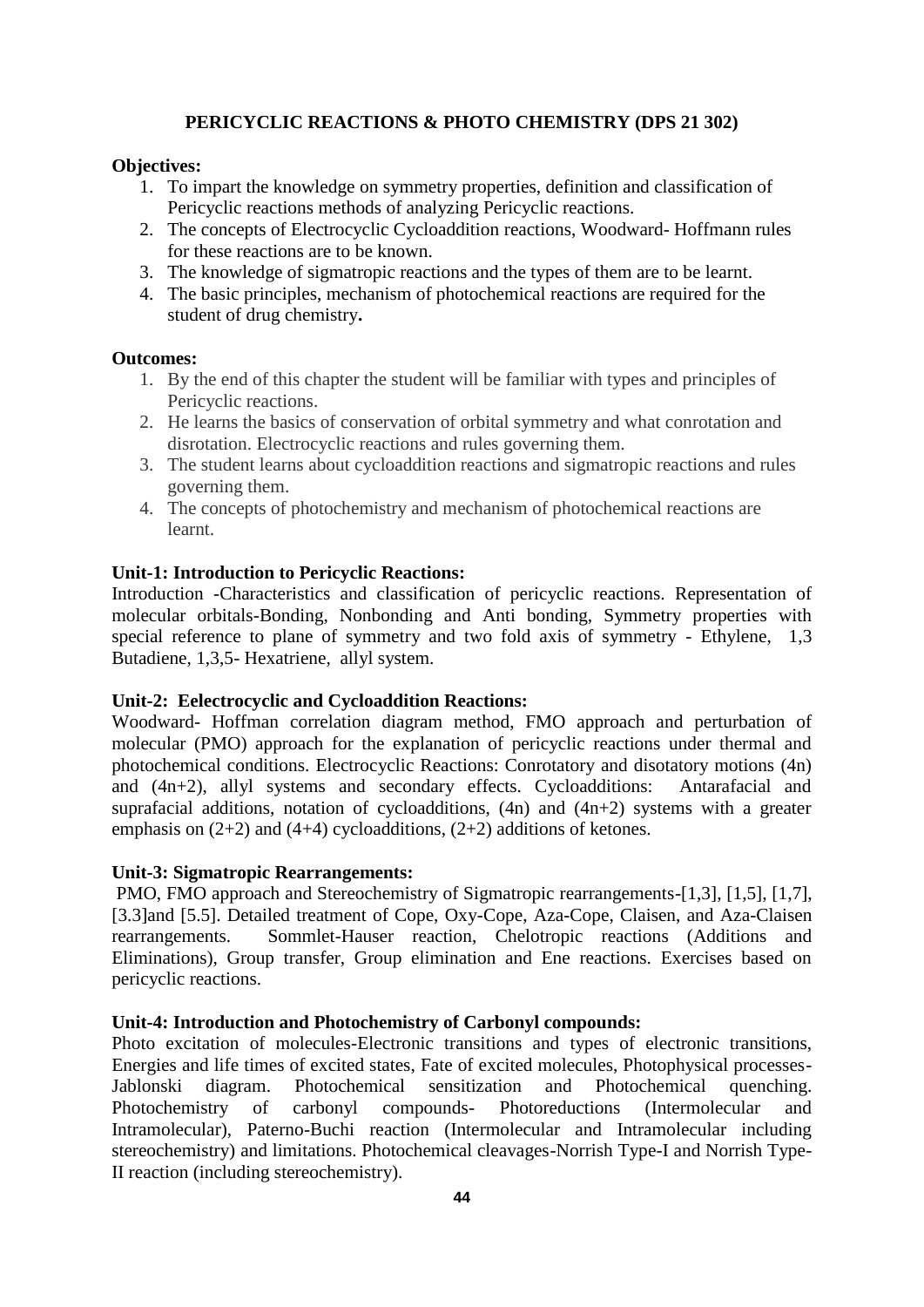#### **Unit-5: Photochemistry of Olefins:**

Photochemistry of Olefines, Cis-Trans isomerisation, Dimerisation, Simple additions and Inter and Intra molecular cyclo additions. Electrocyclisation and Cycloaddition reactions in conjugated dienes. Photochemistry of Aromatic compounds -Ring isomerisation, Photocyclo additions. Photorearrangements-Barton reaction, Zimmermann rearrangement and Photo- Fries rearrangement.

#### **Recommended Books:**

- 1. "Organic Chemistry", R.T.Morison and R.N.Boyd, Allyn & Bacon Inc., (2001).
- 2. "Advanced Organic Chemistry", Jerry March, John Wiley & Sons, (2001).
- 3. "Organic Chemistry", S.M.Mukherji, S.P. Singh and H.P. Kapoor, Wiley Eastern Ltd., (1985).
- 4. "Organic Chemistry", Paula Yurkanis Bruice, Pearson Education Pvt. Ltd., Delhi (2001).
- 5. "Photochemistry and Pericyclic Reactions",Jagdamba Singh, New Age International (P) Ltd., (2003).
- 6. "Molecular Reactions and Photochemistry", Charles H. Depuy and Orville L. Chapman, Prentice Hall of India (P) Ltd.,(1988).
- 7. " Organic Photochemistry" , Gurdeep R.Chatwal, Himalaya Publishing House,(2008).
- 8. "Conservation of orbital symmetry", Ian Fleming.
- 9. "Pericyclic Reactions ", Sankar Raman, Wiley.

\* \* \* \* \*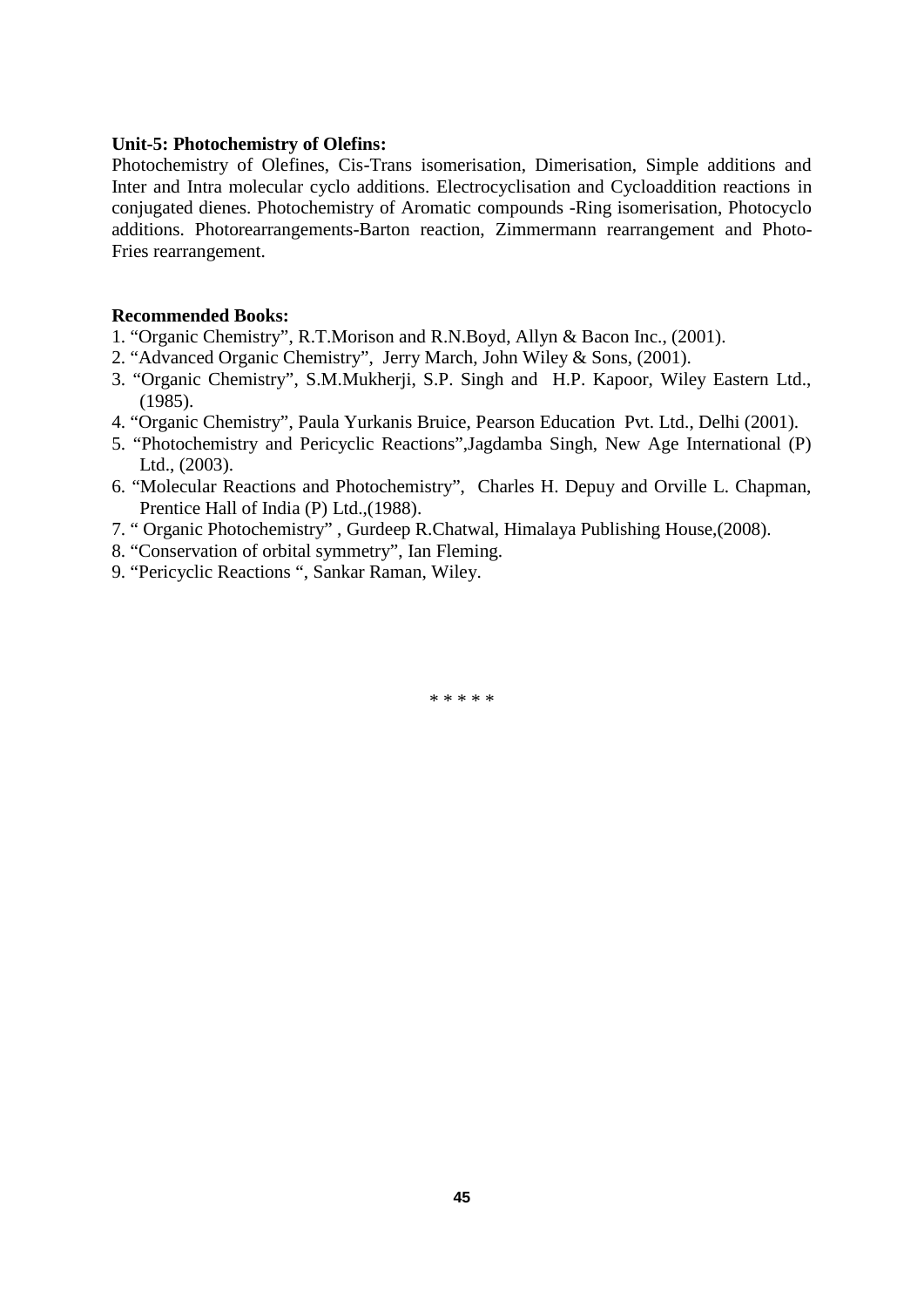### **ORGANIC SPECTROSCOPY (DPS 21 303)**

### **Objectives:**

- 1. To introduce the basic concepts of spectroscopy, principles of UV Visible, IR radiations, molecular changes.
- **2.** To give enough knowledge to the student, the basic and advanced concepts of NMR techniques**.**
- 3. To impart the knowledge of Mass spectroscopy and its applications.
- 4. Imparting the analysis of spectral data to elucidate te structure of molecules.

# **Outcomes:**

- 1. Study and solve problems of Ultraviolet and Visible spectroscopy of organic molecules
- 2. Understand Infrared spectroscopy and its applications to structural problems.
- 3. Important terms and theory of Nuclear Magnetic Resonance spectroscopy. Its applications to structural problems.
- 4. Principle, working of Mass spectrometer, formation of different ions, Mclafferty rearrangement and applications
- **5.** Problems solved based on UV,IR, NMR & MS Spectroscopy to interpret structure.

### **Unit- 1: UV-Visible and IR spectroscopy:**

UV: Principle -Various electronic transitions - Effect of solvent on electronic transitions - Ultraviolet bands for carbonyl compounds, unsaturated carbonyl compounds, dienes and conjugated polyenes. FieserWoodward rules for conjugated dienes and carbonyl compounds - Ultraviolet spectra of aromatic and heterocyclic compounds - Steric effect in biphenyls. IR Principle- Charecteristic vibrational frequencies of alkanes, alkenes, alkynes, aromatic compounds, alcohols, ethers, phenols and amines - Detailed study of vibrational frequencies of carbonyl compounds (ketones, aldehydes, esters, amides, acids, anhydrides, lactones, lactams and conjugated carbonyl compounds). Effect of hydrogen bonding and solvent effect on vibrational frequencies, overtones, combination bands and Fermi resonance.

#### **Unit - 2: Nuclear magnetic resonance spectroscopy (NMR)-I:**

Theory of NMR-Nuclear energy levels-Instrumentation-Relaxation phenomenon, spin-spin and spin-lattice relaxations. Shielding and deshielding mechanism-chemical shift. Factors affecting the chemical shift. Isotropic and anisotropic effects-alkanes, olefins, acetylenes and aromatic systems. Low and High resolution of NMR spectrum of ethyl alcohol. Spin-spin coupling of strongly and weakly coupled systems-coupling mechanism, types of coupling constants. Factor affecting coupling constants-hybridization-dihedral angle and steric effects. NMR spectra of vinyl chloride, acetophenone, benzaldehyde, ethylbenzene, p-chlolroaniline and benzoic acid. Applications of NMR spectroscopyhydrogen bonding, keto-enol tautomers, cis-trans isomers, conformational analysis and deuterium exchange reactions.

#### **Unit - 3: Nuclear magnetic resonance spectroscopy (NMR)-II:**

Applications of spin-spin coupling in determination of structure and stereochemistry of organic molecules, NOE and its applications, and Lanthanide shift reagents. Recording of 13C NMR spectra (PFT technique), Types of 13C NMR spectra: Undecoupled, proton decoupled, selective proton decoupled spectra and off-resonance decoupled spectra - Spin decoupling method-Double resonance. 13C chemical shifts and factors affecting the chemical shifts. Calculation of chemical shifts of alkanes, alkenes and alkynes. Applications of 13C NMR spectra. Editing techniques: INEPT and DEPT methods. 2D NMR techniques: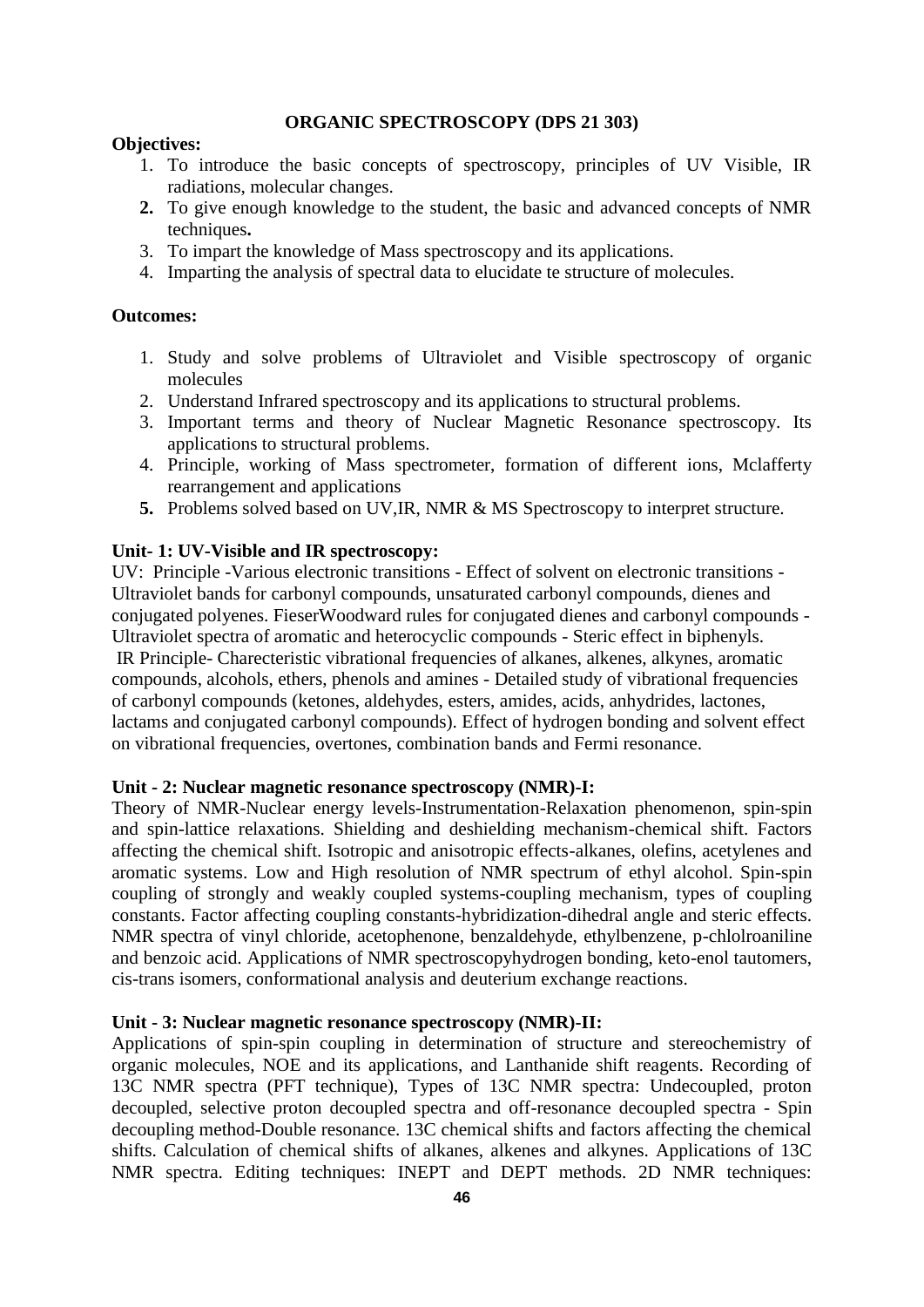Principles of 2D NMR, Different types of 2D-experiments with suitable examples. Correlation spectroscopy (COSY): HOMOCOSY (1 H-1 H COSY) and HETERO- COSY (1 H-13C COSY), NOESY and 2D– INADEQUATE experiments.

### **Unit - 4: Mass spectrometry:**

Origin of mass spectrum, principles of EI, FAB, SIMS, CI, MALDI mass spectrometer-Instrumentation; Types of fragments: odd electron and even electron containing neutral and charged species (even electron rule), Nitrogen rule, isotopic peaks, metastable ion peaks, determination of molecular formula and High-resolution mass spectrometry. Salient features of fragmentation pattern of organic compounds- a-cleavage, -cleavage, McLafferty rearrangement, Retro-Diels-Alder fragmentation and ortho effect. Fragmentation pattern of individual heterocyclic systems viz., Furan, Pyrrole, Thiophene and Pyridine. Preliminary account of chemical ionization. Introduction to GC-MS and LC-MS.

# **Unit - 5: Combined application of UV, IR, 1 H-NMR, 13C -NMR and Mass spectra:**

Combined application of UV, IR, 1 H-NMR, 13C-NMR and Mass spectra: Introduction to the analytical approach towards the structure elucidation of simple organic molecules by combined application of UV, IR, 1 H-NMR 13C-NMR and Mass spectra

# **Reference Books:**

- 1. W. Kemp, Organic Spectroscopy, 3rd Ed., MacMillon, 1994.
- 2. P.M. Silverstein, Spectroscopic Identification of Organic Compounds, 6th ed., Wiley 1998.
- 3. J.R. Dyer, Applications of Absorption Spectroscopy of Organic Compds, Prentice Hall, 1965.
- 4. Y.R. Sharma, Elementary Organic Spectroscopy Principles S. Chand,1992.
- 5. C.N. Banwell, Fundamentals of molecular Spectroscopy, 3rd ed., TMH, New Delhi, 1983.
- 6. B.P. Straughan and S.Walker, Spectroscopy, Vol.3, Chapman Hall, London, 1976.
- 7. G.M. Barrow, Introduction to Molecular Spectroscopy, McGraw Hill, New York, 1964.
- 8. P.K.Ghosh, Introduction to Photoelectron Spectroscopy, John Wiley New York, 1989.
- 9. P.S.Kalsi, Spectroscopy of Organic Compounds, New age international publishers, 2007

\_<br>\* \* \* \* \*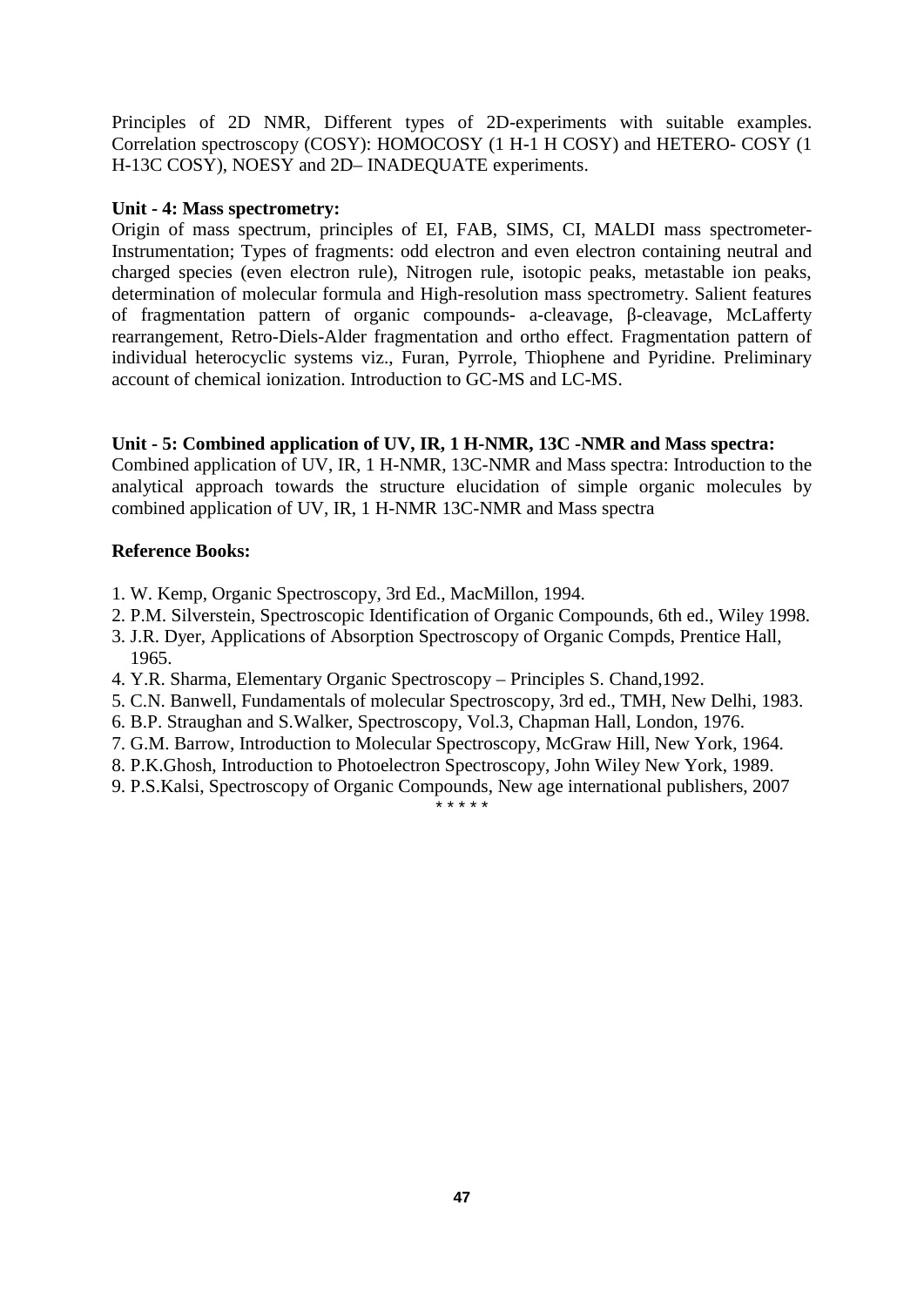# **ELECTIVE – I: PRINCIPLES OF MEDICINAL CHEMISTRY (DPS 21 304 (i))**

# **OBJECTIVES:**

- 1. To bring adaptability to the concepts of Medicinal chemistry and to acquire the required skills to become a perfect Medicinal Chemist.
- 2. To impart the basic knowledge of principles of Medicinal chemistry, drug receptors, their theories and applications which makes the student to understand the process technology based on them.
- 3. To acquire the knowledge of Physico-chemical Properties of Organic Medicinal Agents which are essential for the Medicinal chemists in industry.
- 4. To acquire the knowledge pertaining to drug metabolism and mechanism of action of drugs to apply them for medicinal and pharmaceutical field etc.
- 5. To impart then knowledge of prodrugs and their designing useful for understanding drug reaction pathways.

**OUTCOMES:** The basic concepts included in this course will help the student to gain:

- 1. The improve knowledge of principles related to Medicinal chemistry
- 2. The required principles and concepts of drug receptors and mechanisms of drugs based on their receptors.
- 3. The required skills to get clear concepts on physicochemical properties of drugs which are very much useful to medicinal & pharmaceutical field etc.
- 4. The knowledge drug metabolism and prodrugs.

# **Unit – I: Introduction & General Principles of Medicinal Chemistry:**

Introduction, Historical Evaluation, Chemotherapeutic index & Therapeutic index, Fundamental aspects of drugs, classification of drugs, Nomenclature of Drugs, Rules of Drugs nomenclature, Sources of drugs, Genesis of Drugs, Routes of Drug administration, sites of drug action, Mode of drug action, Mechanism of drug action,

# **Unit – II: Drug Receptor interactions:**

Introduction, Drug-receptor complex nomenclature, Chemical nature of receptors, Types of receptors, Drug receptor interactions, Covalent interactions, Ionic interactions, Hydrogen bonding interactions (non-ionic/neutral), Vander Waals interactions, Hydrophobic/Lipophilic interactions, Receptor site theories - Occupation theory, Rate theory, Induced-fit theory.

# **Unit – III: Physico-chemical Properties of Organic Medicinal Agents:**

Introduction, Physico-chemical Properties - Partition coefficient, solubility, surface activity, Degree of ionization. Importance of the following: a) Solubility, b) stabilization of biopolymers, c) Drug – receptor interaction, d) Drug protein binding- hydrogen bonding, hydrophobic interaction, charge transfer complexation, ionic bonding, covalent bonding & chelation. Stereochemical properties and drug action.

# **Unit – IV: Drug Metabolism:**

Introduction, The stereochemistry of drug metabolism, sites of metabolism, Metabolic Reactions – Phase – I reactions: Oxidation & Oxidation of carbon-heteroatom systems, N- Hydroxylation, N-Oxidation, S-Oxidation, Dealkylations - S-Dealkylation, N-Dealkylation, O-Dealkylation, Aromatic Hydroxylation - Oxidation of benzylic carbons, Oxidation of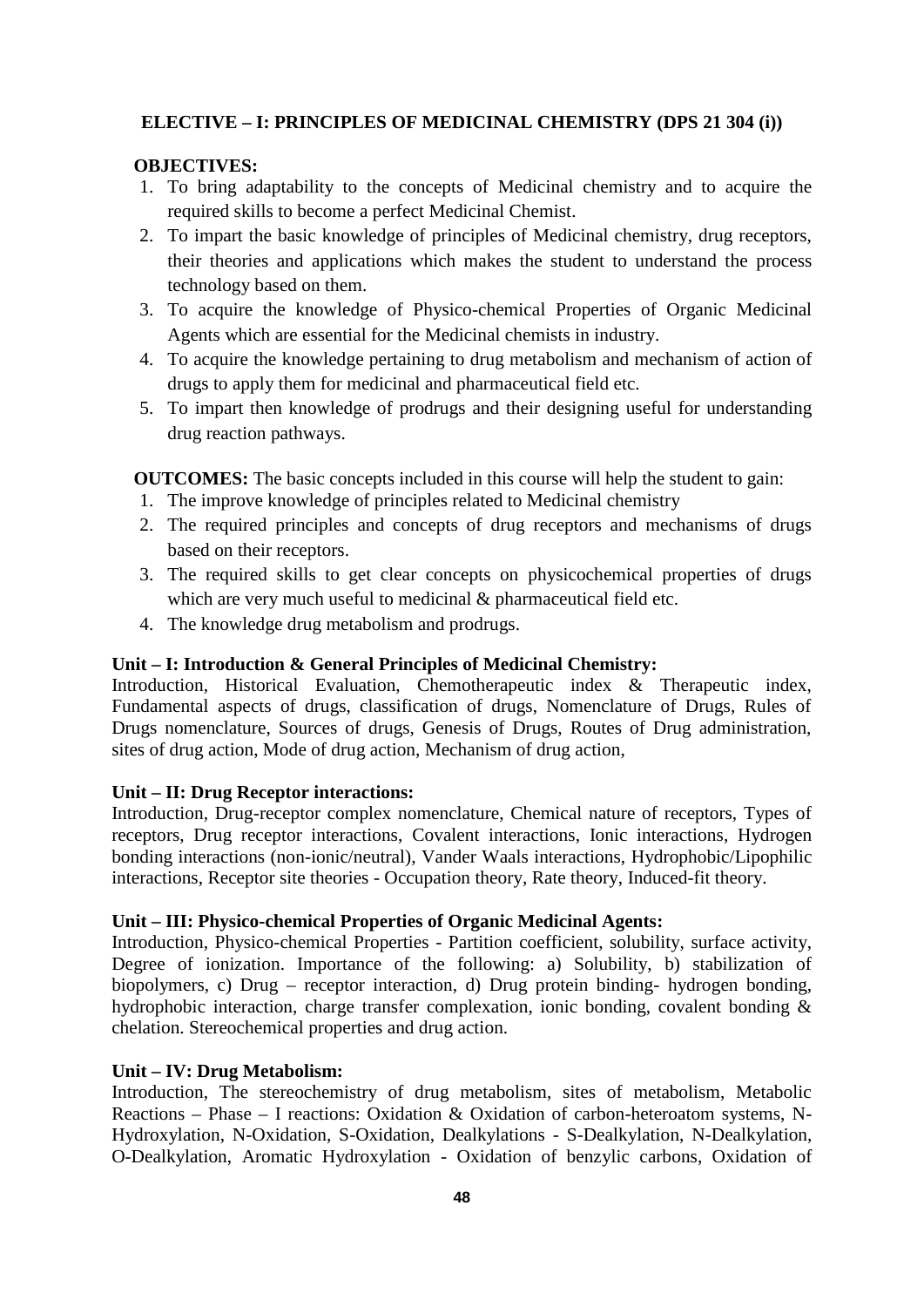olefins, Reductive reactions. Phase – II reactions: Glucuronidation, Sulfate Conjugation, Hydrolysis of drugs, Acetylation, Factors affecting drug metabolism.

# **Unit – V: Chemistry of Prodrugs:**

The Prodrug concept, Applications of Prodrugs, Requirements & classifications pf prodrugs, Bioprecursor prodrugs, Carrier prodrugs, Design & Development of Prodrugs, Improve patient acceptance, to reduce gastric irritation, To improve chemical stability, Prodrugs for increased water solubility, To decrease drug's toxicity and adverse effects, To improve membrane transport, Prolonged Activity, Tissue specific prodrug design, Prodrug design based on site specific conditions, Enzyme specific prodrug design.

# **References:**

- 1. Principles of Organic Medicinal Chemistry, Rama Rao Nadella, New Age International Publishers, 2005.
- 2. Foye's Principles of Medicinal Chemistry, Fifth Edition, David A. Williams and Thomas L. Lemke; Lippincott & Wilkins, 2002.
- 3. Fundamentals of Medicinal Chemistry, Gareth Thomas, University of Porthsmouth, UK, Joh Wiley &Sons Ltd, 2003.
- 4. Wilson and Gisvold's Textbook of Organic Medicinal and Pharmaceutical Chemistry, Eleventh Edition, John H. Block, John M. Beale, Jr., 2004.
- 5. Essentials of Medicinal Chemistry, second edition, Andreus Korolkovas, John Wiley & Sons, 1988.
- 6. The Handbook of Medicinal Chemistry, Principles and Practice, Andrew Davis, Simon E Ward, Royal Society of Chemistry, 2013.
- 7. The Practise of Medicinal Chemistry, Camille G, Wermuth, Academic Press, Second Edition, 2003.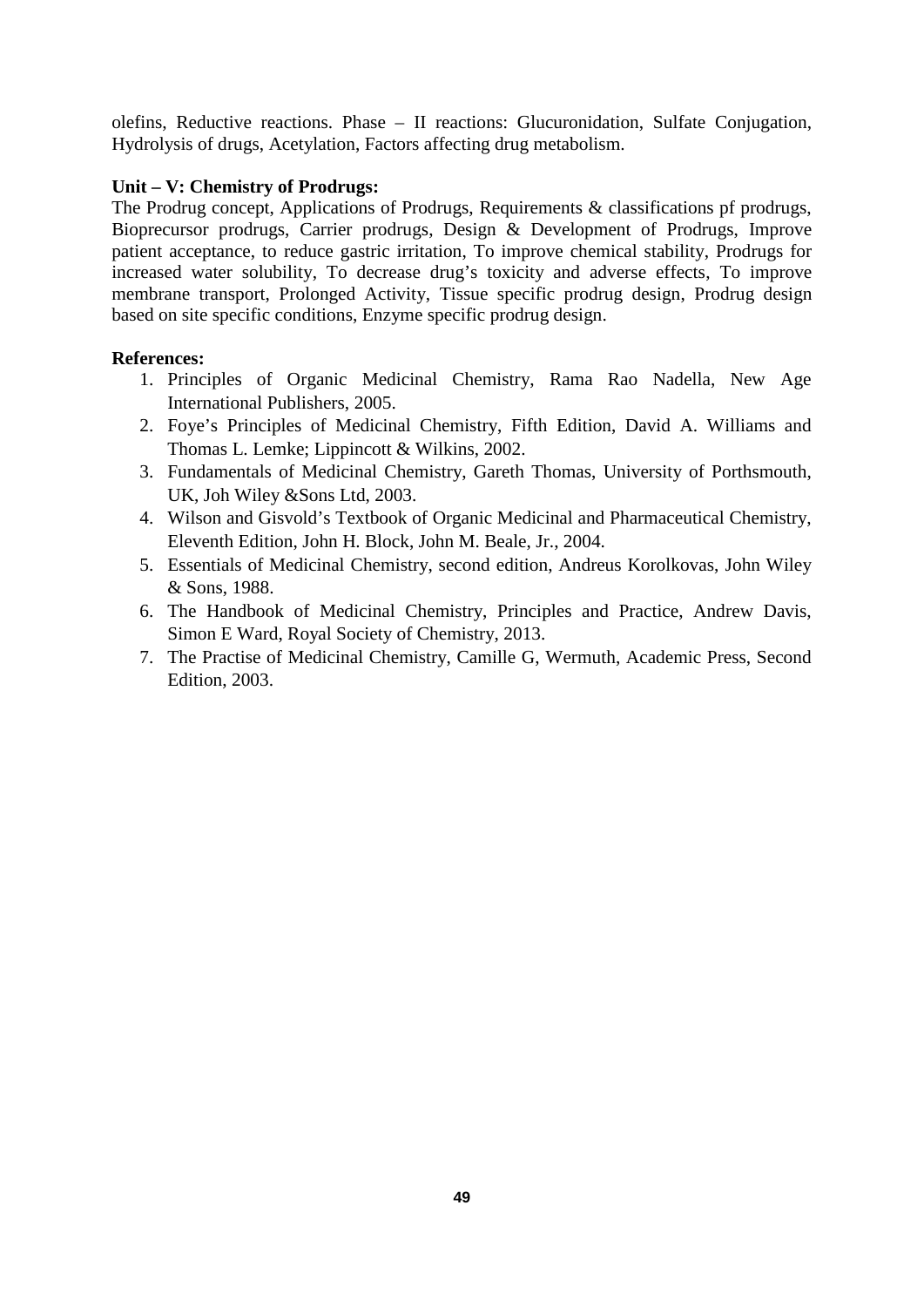# **ELECTIVE - II: BIOORGANIC CHEMISTRY (DPS 21 304 (ii))**

# **OBJECTIVES:**

- 1. To bring adaptability to the concepts of Bioorganic chemistry and to acquire the required skills to become a perfect Medicinal Chemist.
- 2. To impart the basic knowledge of principles of Metabolism and Metabolic reactions which makes the student to understand the process based on them.
- 3. To acquire the knowledge of biomolecules such as amino acids and nucleic acids which are essential for the Medicinal chemists in industry.
- 4. To acquire the knowledge pertaining to biomolecules such as enzymes and apply them for medicinal and pharmaceutical field etc.
- 5. To impart then knowledge of coenzymes useful for understanding metabolic reaction pathways.

**OUTCOMES:** The basic concepts included in this course will help the student to gain:

- 1. The improve knowledge of principles related to Bioorganic chemistry.
- 2. The required principles and concepts of principles of Metabolism and Metabolic reactions based on their receptors.
- 3. The required skills to get clear concepts on biomolecules such as amino acids and nucleic acids which are very much useful to medicinal & pharmaceutical field etc.
- 4. The required knowledge on enzymes and coenzymes metabolism and their role in organic synthesis.

# **Unit – I: Fundamentals of Bioorganic chemistry:**

Introduction of Biochemistry, Amino acids: peptides, primary, secondary, tertiary, and quaternary structure of proteins. Nucleic acids: Base pairing, double helices, DNA replication, transcription and translation, Enzymatic hydrolysis of proteins to peptides; Amino acid sequencing; amino acid metabolism (biosynthesis and degradation).

# **Unit – II: Metabolism and Metabolic Reactions:**

Overview and important relationships between glycolysis, Bioenergetics And bioenergetic principles, oxidative phosphorylation process, ATP synthetase, photophosphorylation. Fatty acid metabolism: Biological importance of fatty acids and lipids, even chain and odd chain fatty acids, saturated and unsaturated fats, ketone bodies, fatty acid metabolism, calorific value of foods, biological membranes, properties and function of lipid bilayers and liposomes. Protein-related transformations: urea cycle, uric acid and ammonia formation.

# **Unit – III: Biomolecules - I:**

Amino acids, peptides and proteins: Chemical and enzymatic hydrolysis of proteins to peptides, amino acid sequencing. Secondary structure of proteins, forces responsible for holding of secondary structures, - helix, -sheets, super secondary structure. Tertiary structure of protein: folding and domain structure. Quaternary structure. Nucleic acids: Structure and function of physiologically important nucleotides (c-AMP, ADP, ATP) and nucleic acids (DNA and RNA), replication, genetic code, protein biosynthesis, mutation.

# **Unit – IV: Biomolecules – II:**

Chemistry of enzymes: Introduction, nomenclature, classes and general types of reactions catalysed by enzymes. Properties of enzymes: i) Enzyme efficiency/catalytic power ii)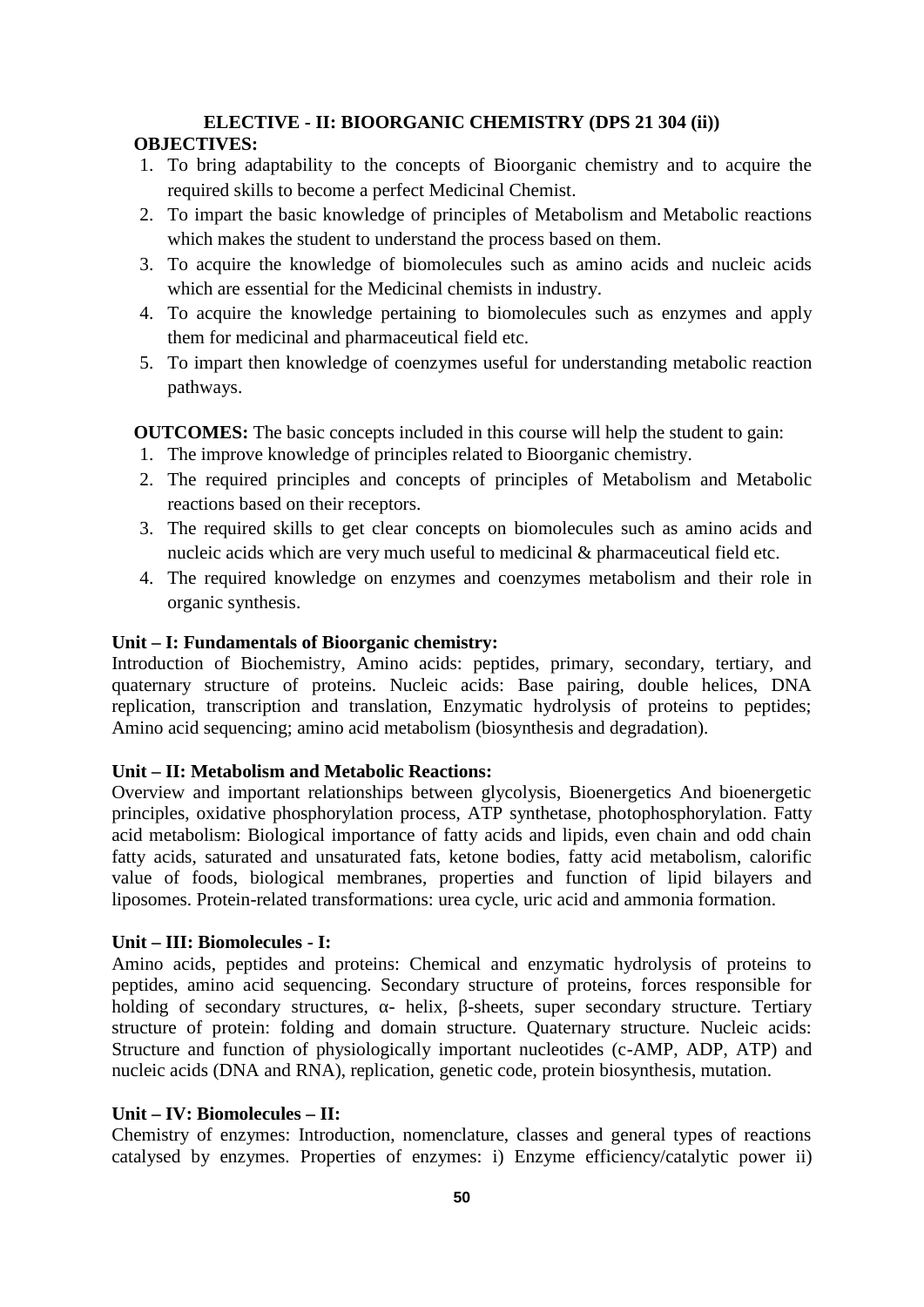Enzyme specificity; Fischer's 'lock and key' and Koshland 'induced fit' hypothesis. Concept and identification of active site. Factors affecting enzyme kinetics: Substrate concentration, enzyme concentration, temperature, pH, product concentration etc. Reversible and irreversible inhibition. Mechanism of enzyme action: transition-state theory, orientation and steric effect, acid-base catalysis, covalent catalysis, strain or distortion. Mechanism of chymotrypsin catalysed hydrolysis of a peptide bond.

# **Unit – V: Biomolecules – III:**

Chemistry of coenzymes. Structure, mechanism of action and bio-modelling studies of the following coenzymes: nicotinamide adenine dinucleotide, flavin adenine dinucleotide, thiamine pyrophosphate, pyridoxal phosphate, Vitamin B12, biotin, lipoic acid, Coenzyme A. Enzymes in organic synthesis. Fermentation: Production of drugs/ drug intermediates by fermentation. Production of chiral hydroxy acids, vitamins, amino acids, -lactam antibiotics. Synthesis of chemicals via microbial transformation, synthesis of L-ephedrine. Chemical processes with isolated enzymes in free form (hydrocyanation of m-phenoxybenzaldehyde) / immobilized form (production of 6-aminopenicillanic acid).

### **References:**

- 1. Bioorganic, Bioinorganic and Supramolecular chemistry, P.S. Kalsi and J.P. Kalsi. New Age International Publishers.
- 2. Enzyme catalysis in organic synthesis, 3rd edition. Edited by Karlheinz Drauz, Harold Groger, and Oliver May, Wiley-VCH Verlag GmbH & Co KgaA, 2012.
- 3. Biochemistry, Dr U Satyanarayan and Dr U Chakrapani, Books and Allied (P) Ltd.
- 4. Enzymes: Practical Introduction to structure, mechanism and data analysis, By Robert A. Copeland, Wiley-VCH, Inc.
- 5. The Organic Chemistry of Biological Pathways By John McMurry, Tadhg Begley by Robert and company publishers
- 6. Biochemistry By Lehninger 20. Bioorganic Chemistry- A practical approach to Enzyme action, H. Dugas and C. Penny. Springer Verlag, 1931
- 7. Biochemistry: The chemical reactions in living cells,By E. Metzler. Academic Press.
- 8. Concepts in biotechnology by D. Balasubrarnanian & others
- 9. Principals of biochemistry by Horton & others. 24. Bioorganic chemistry A chemical approach to enzyme action by Herman Dugas and Christopher Penney.

\* \* \* \* \* \*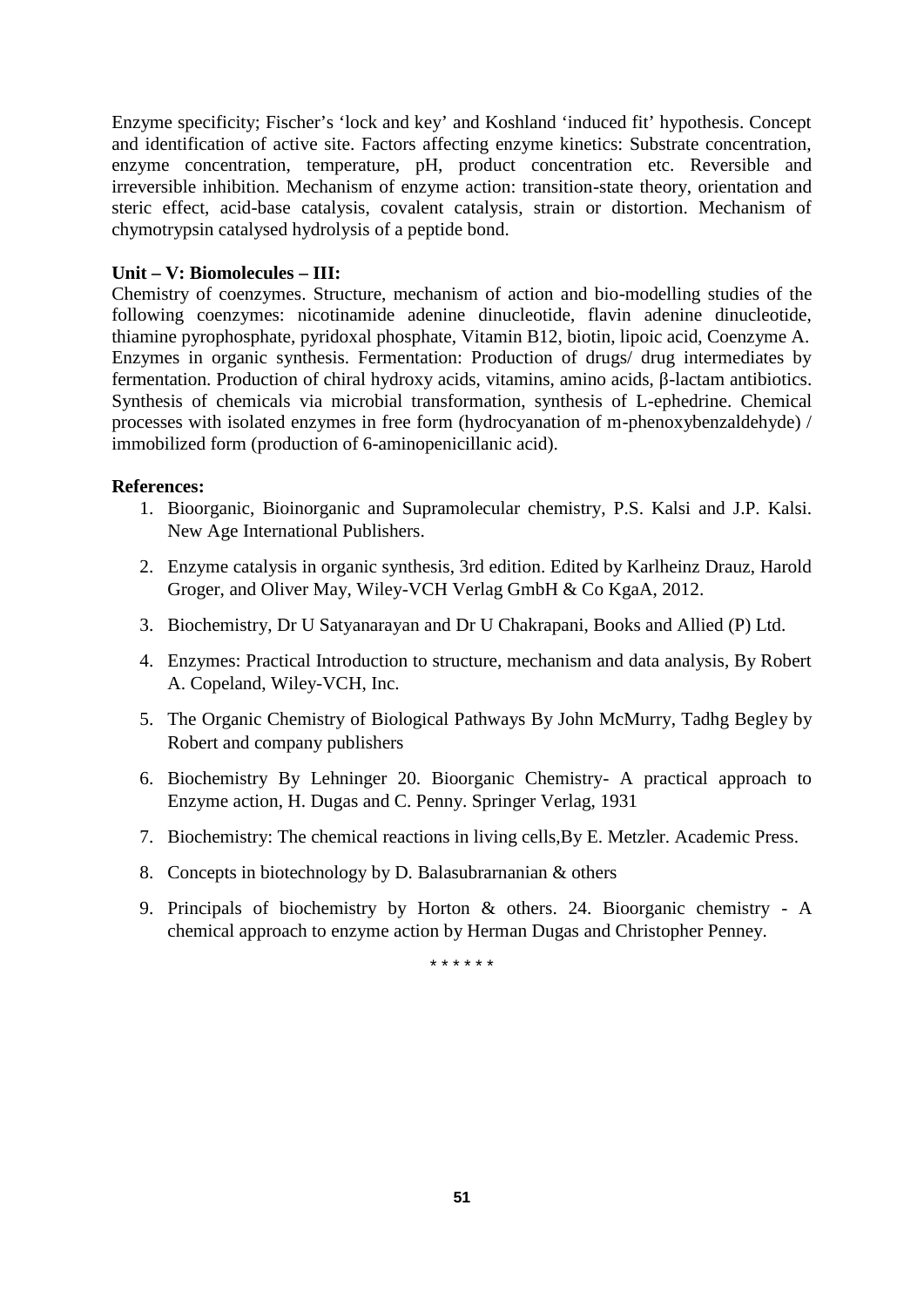### **BIOLOGICAL ANALYSIS LABORATORY (DPS 21 L31)**

- 1) Human Blood typing.
- 2) Preparation of Nutrient agar medium.
- 3) Sterilization of water by KMnO4.
- 4) Isolation of Lactobacilli from curd sample.
- 5) Simple and Gram's Staining of Bacteria.
- 6) Estimation of Reducing sugars in urine.
- 7) Estimation of Blood glucose.
- 8) Chemical reactions and identification of Protein like Casein / estimation of Protein.
- 9) Test for the presence of following in urine a) Reducing sugars b) Protein c) Ketone bodies d) Blood e) Iodine f) Bile salts & Bile pigments g) Chlorides h) Calcium.
- 10) Testing of compounds for anti-bacterial & anti-fungal activities.

# **Recommended Books**:

- 1. "*Introduction to Practical Bio-Chemistry*" ,Plummer Tata Mc Graw- Hill Co., New Delhi (2002).
- 2. "*Practical Manual of Bio-Chemistry*" , Singh, CBS Publications, Hyderabad (2000).
- 3. "*Laboratory manual of Micro-Biology*" ,S.M.Reddy and S.Rami Reddy, Kakatiya University Press, Warangal **(**1995).

\* \* \* \* \*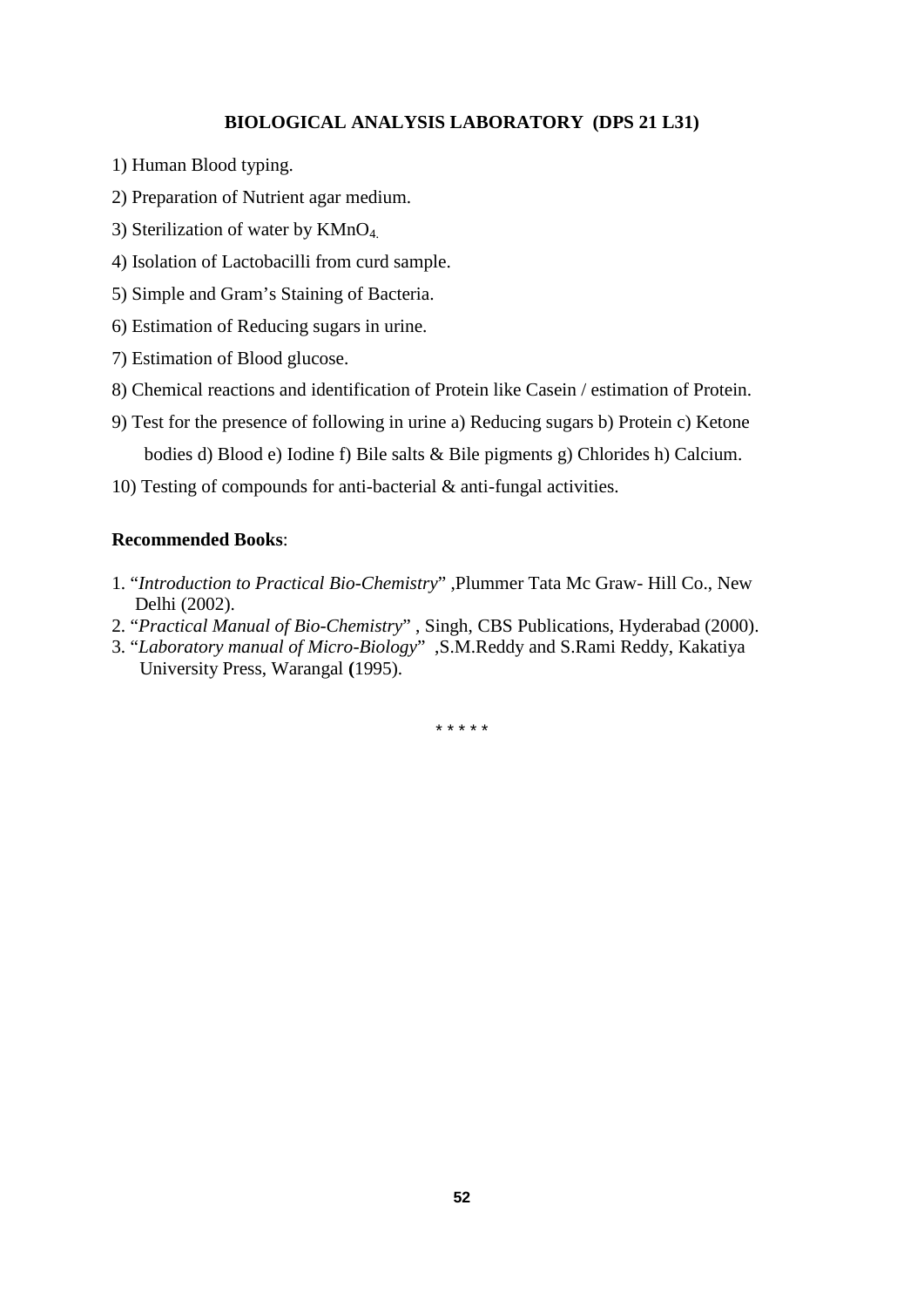# **INSTRUMENTAL METHODS OF ANALYSIS & COMPUTATIONAL CHEMISTRY LABORATORY (DPS 21 L32)**

# **1) THIN LAYER CHROMATOGRAPHY and Paper chromotography**

- a) Determination of the purity (no. of compounds present) of a given sample by thin layer chromatography (TLC).
- b) Monitoring the progress of chemical reactions by thin layer chromatography (TLC).
- c) Introduction & demonstration of Paper chromatography.

# **2) UV-VISIBLE SPECTROSCOPY**:

Recording and analysis of the following compounds:-

a) Aq. KMnO<sup>4</sup> b) Aq. Potassium dichromate c) Benzoquinone d) Any one azo-dye

# **3) INFRARED SPECTROSCOPY:**

Recording and Study of KBr phase IR spectra of the following compounds:-

a) Benzoic acid b) Acetanilide c) - naphtahol d) Benzophenone e) p-Nitroaniline

f) Cinnamic acid.

# **4) DETERMINATION OF THE FOLLOWING PHYSICAL CONSTANTS OF INDUSTRIAL CHEMICALS:-**

- a) Viscosity viscosity Index by Redwood Viscometer.
- b) Flash and Fire points by Pensky Martens apparatus & Able's apparatus.
- c) Aniline point by miscibility method.

d) Surface Tension by Stalagmometer.

# **5) COMPUTATIONAL CHEMISTRY:**

**a**) Introduction to computers – DOS and LINUX [Basics]

b) HTML

- c) Creating Database Creation of tables and Insertion of rows using MYSQL ( Ligand Database), Chemical Databases ,SQL and Oracle
- d) Searching Database (Online)
- e) Visualizing molecules using different softwares [ RASMOL, Swiss PDB Viewer]
- f) Conformational analysis of small molecules [Ethane]
- g) Building Molecules and Energy minimization.
- h) Data Processing and Curve fitting by MS- Exel.

i) Study of molecules using chemoffice.

# **6) COLUMN CHROMATOGRAPHY:**

Separation of Organic Compounds like *o*- and *p*-nitroanilines.

\*\*\*\*\*\*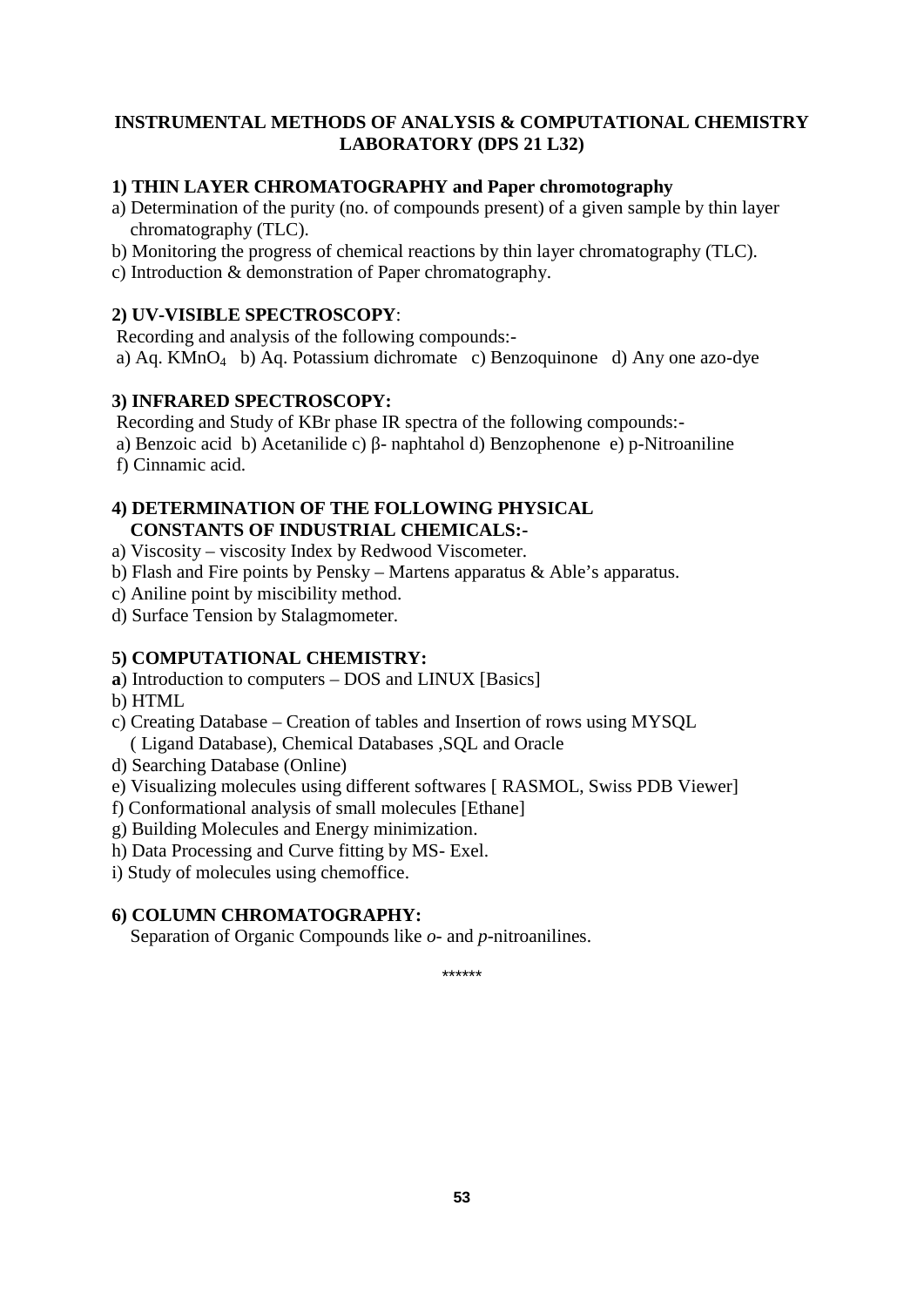### **MULTI-STEP SYNTHESES LABORATORY (DPS 21 L33)**

a) Preparation of p-bromoaniline using the sequence of reactions (protecting and deprotecting)

Aniline  $\longrightarrow$  Acetanilide  $\longrightarrow$  p-Bromoacetanilide  $\longrightarrow$  p-Bromoaniline

b) Preparation of 1-methyl-2-styrylbenzimidazole using the sequence of reactions. (using phase transfer catalytic method)

 $OPDA \longrightarrow 2-Methylbenzimidazole \longrightarrow 2-Styrylbenzimidazole \longrightarrow 1-Methyl-$ 2-Styrylbenzimidazole

- c) Preparation of N- methyl-2-phenylindole using the sequence of reactions given below Aniline  $\longrightarrow$  Phenylhydrazine  $\longrightarrow$  Phenylhydrazone  $\longrightarrow$  2-Phenylindole  $\longrightarrow$ N-Methyl-2-phenylindole
- d) Preparation of benzilic acid using the sequence (Molecular Rearrangement) Benzoin  $\longrightarrow$  Benzil  $\longrightarrow$  Benzilic acid
- e) Preparation of Benzopinacolone using the sequence (Photochemical Reaction)  $Benzophenone \longrightarrow \text{Benzpinacol} \longrightarrow \text{Benzpinacolone}$

# **Books Recommended(For DPS 12 L32 & DPS 12 L33)**

- 1. "*Spectrometric Identification of Organic Compounds",* R.M. Silverstein, G.C. Bassler and T.C. Morill, John Wiley & Sons, New York (1981).
- 2. "*Organic Structures from Spectra*" , L.D. Field, S.Sternhell and J.R. Kalman, John Wiley & Sons, New York (2002).
- 3. "Chromatography" , B.K. Sharma.
- 4. "*A Textbook of Practical Organic Chemistry*: *Quantitative and Qualitative analysis*" , Vogel.
- 5. "*Practical Organic Chemistry*" , Mann and Saunders.
- 6. "*Laboratory Organic Manual*" , R.K. Bansal.

\*\*\*\*\*\*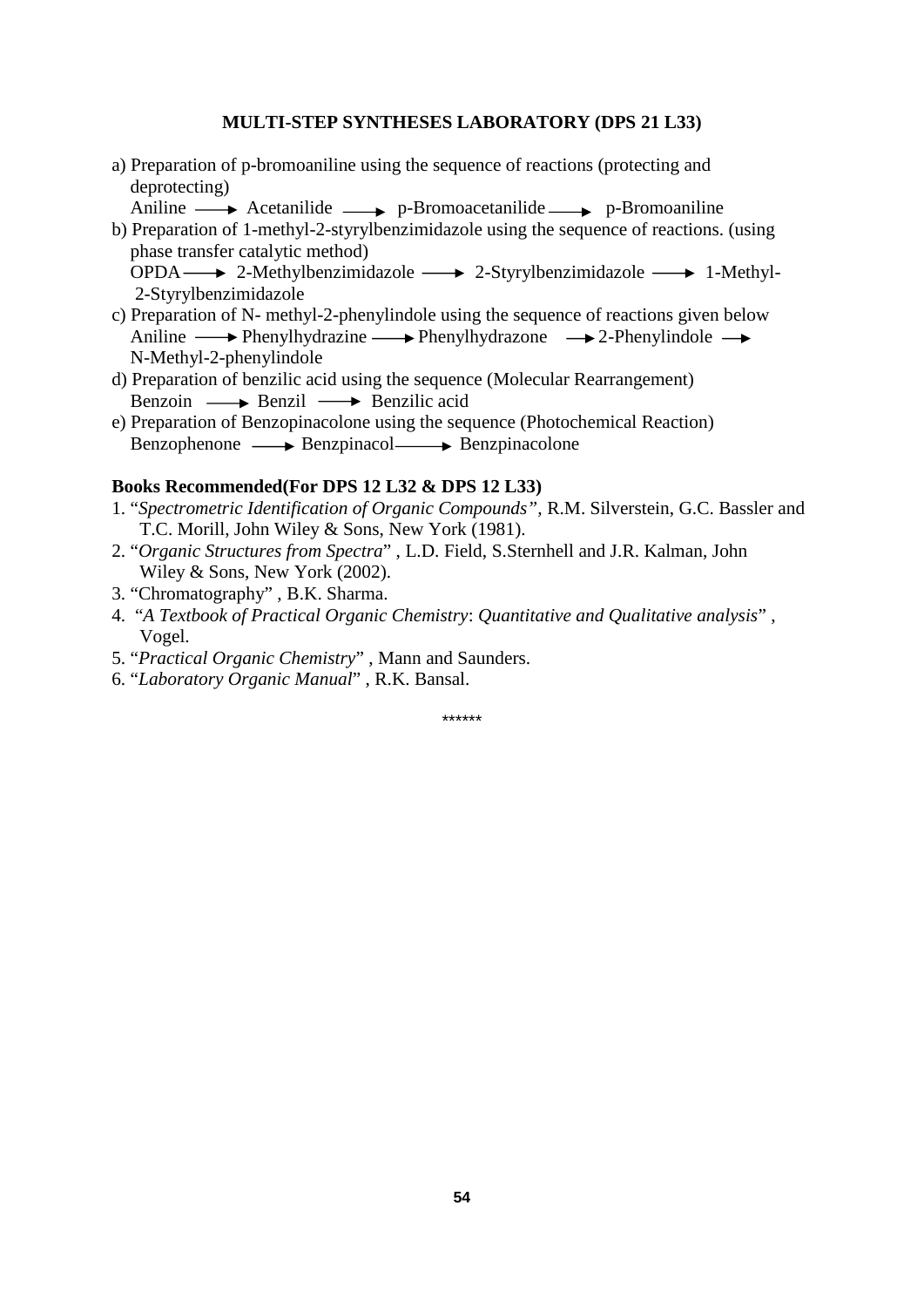# **DRUG DESIGN & ADVANCED MEDICINAL CHEMISTRY (DPS 21 401)**

# **OBJECTIVES:**

- 1. To bring adaptability to the concepts of Drug designing in Medicinal chemistry and to acquire the required skills to become a perfect Medicinal Chemist.
- 2. To impart the basic knowledge of principles of QSAR studies, their theories and applications which makes the student to understand the process technology based on them.
- 3. To acquire the knowledge of drug discovery processes which are essential for the Medicinal chemists in industries.
- 4. To acquire the knowledge pertaining to molecular drug targets and mechanism of action of drugs to apply them for medicinal and pharmaceutical field etc.
- 5. To impart then knowledge of clinical trials, useful for understanding drug development and testing processes.

# **OUTCOMES:**

- 1. The basic concepts included in this course will help the student to gain:
- 2. The improve knowledge of principles related to drug design and Medicinal chemistry
- 3. The required principles and concepts of QSAR studies based on the structure of drug molecules and their activities.
- 4. The required skills to get clear concepts on drug discovery processes which are very much useful to medicinal & pharmaceutical field etc.
- **5.** The knowledge molecular drug targets and clinical trials

# **Unit – I: Basic Principles of Drug Design & Advanced Medicinal Chemistry:**

Introduction, History of Drug designing, Recent trends in drug designing, Structure-Based Drug Design (SBDD) - Docking ligands, Drug design based on leads, Lead Optimization, The SAR and QSAR approaches to drug design, The stereochemistry of the lead, Introduction of new substituents, The introduction of a group in an unsubstituted position, The introduction of a group by replacing an existing group.

Definitions and Objectives: Medicinal chemistry and related disciplines and terms, Drugs and drug substances, Stages of drug development, Drug Activity Phases: The pharmaceutical phase, The pharmacokinetic phase, The pharmacodynamic phase, Drug classification systems, classification by target and mechanism of action & other classification systems.

# **Unit – II: Quantitative structure–activity relationships (QSARS):**

Introduction, Relationship between molecular structure and biological activity, Selectivity of drug action and drug receptors, Physicochemical properties of drug action: Acid-base properties, predicting degree of ionization of a molecule, Solubility of drugs, hydrogen bonding, lipophilicity parameters, electronic effects/parameter, steric parameters, chelation parameters, Hansch analysis. Free-Wilson analysis, their application, relationship between Hansch and Free-Wilson analysis (the mixed approach), non-linear relationship.

# **Unit – III: Process of Drug discovery:**

Drug discovery by random screening of synthetic organic compounds, by targeted dedicating screening & Rational drug design, drug discovery by drug metabolism studies, drug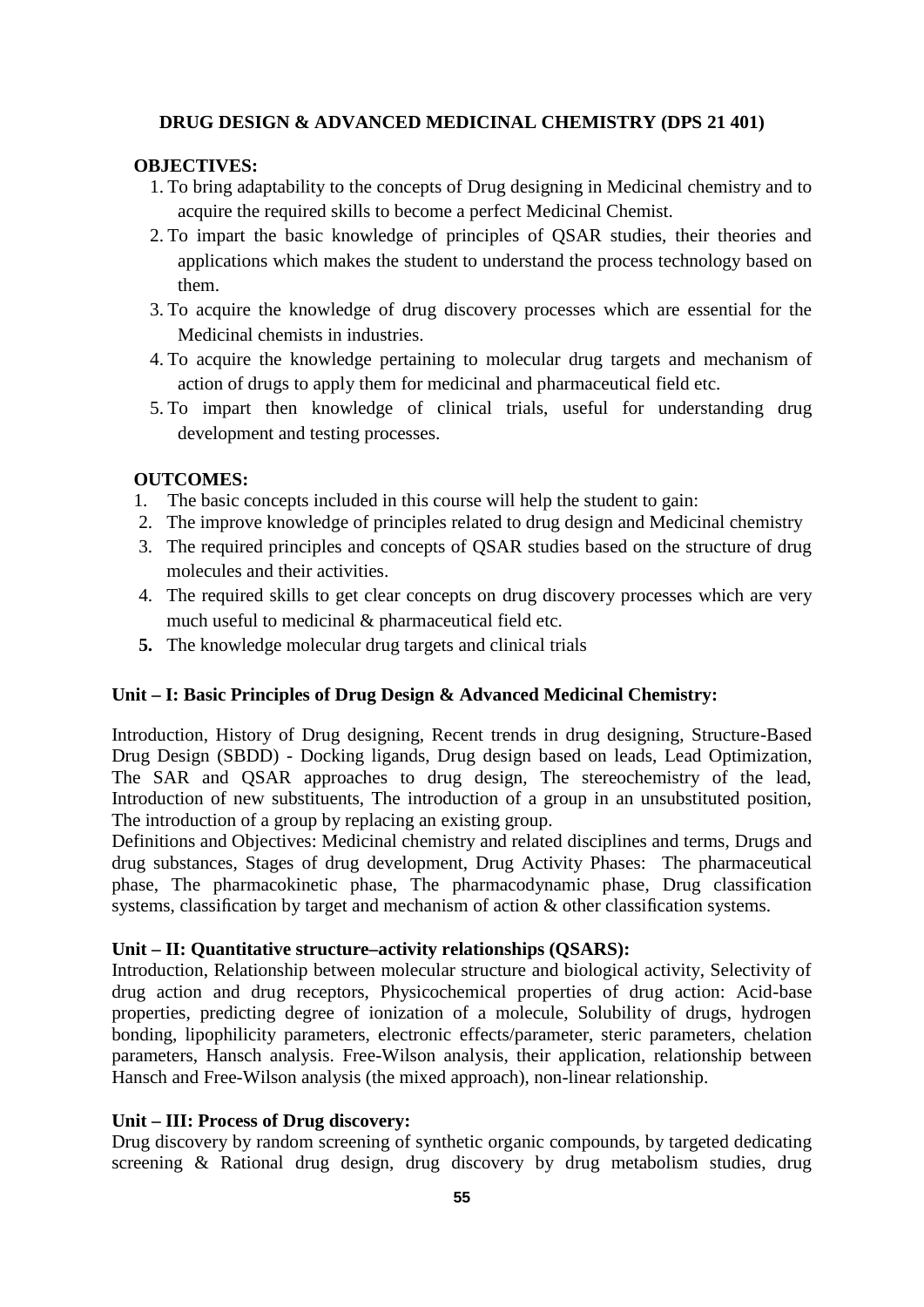discovery from observation of side effects, Refinement of the lead structure: determination of the pharmacophore, alterations in alkyl chains, Functional group modification: Bioisosterism, classical and non-classical bioisosters.

#### **Unit – IV: Molecular drug targets:**

Introduction, Drug binding, affinity and selectivity, Enzymes as drug targets, Membrane transporters as drug targets, ion channels as drug targets, Receptors- Structure, functions and the mechanism of drug action (Receptor Response), Design of agonist and antagonists, Receptor theories, Models and their types. GPCRs, nuclear receptors as drug targets.

Drug targets identification, validation and screening: Introduction, drug target identification, Hit-To-Lead Screening, cell based screening, intracellular receptors, intracellular enzymes, Current trends in the field of drug discovery and design.

### **Unit – V: Fundamentals in Clinical Trials:**

Introduction to clinical Trial History, terminologies, types of clinical research, phases of clinical research, role of clinical trial in new drug developments. Regulatory affairs in clinical trials, Ethical issues in clinical trials: Principal, responsible conduct, supervision of ethics, (Informed Consent, Institutional Review Board (Role responsibility, members and auditing), Protection of participants, The Nuremberg Code, The Declaration of Helsinki, The Belmont Report. Clinical trial design - Designs used in clinical trials, advantages and disadvantages, hypothesis, risks and benefits, subject selection, inclusion and exclusion criteria, randomization, blinding and controls. Clinical trial protocol Development Good Clinical Practice - Concept, importance, and GCP guidelines including ICH guidelines. Management of Clinical trials - Role and responsibilities of Stakeholders of clinical trials (FDA, CRO, Sponsor, Physicians, Nurses, Health professionals, Hospitals, Patient), monitoring of clinical trials, Publications of clinical trials. Bioavailability, bioequivalence and Therapeutic Drug Monitoring, Data analysis issues in Clinical Trials.

#### **References:**

- 1. Foye's principles of medicinal chemistry, 5th edition, David A. Williams and Thomas L. Lemke, Lippincott Williams and Wilkins.
- 2. Principles of Organic Medicinal Chemistry, Rama Rao Nadella, New Age International Publishers, 2005.
- 3. Fundamentals of Medicinal Chemistry, Gareth Thomas, University of Porthsmouth, UK, Joh Wiley &Sons Ltd, 2003.
- 4. Wilson and Gisvold's Textbook of Organic Medicinal and Pharmaceutical Chemistry, Eleventh Edition, John H. Block, John M. Beale, Jr., 2004.
- 5. Essentials of Medicinal Chemistry, second edition, Andreus Korolkovas, John Wiley & Sons, 1988.
- 6. The Handbook of Medicinal Chemistry, Principles and Practice, Andrew Davis, Simon E Ward, Royal Society of Chemistry, 2013.
- 7. The Practise of Medicinal Chemistry, Camille G, Wermuth, Academic Press, Second Edition, 2003.
- 8. Medicinal Chemistry (Organic Pharmaceutical Chemistry), G.R Chatwal, Himalaya Publishing house.
- 9. Wilson & Gisvold; Text book of Medicinal Chemistry, Philadelphia Williams & Lippinctt Wilkins.
- 10. Medicinal Chemistry, D. Shriram, P. Yogeshwari, Pearson Education.
- 11. Textbook of Pharmaceutical Chemistry by Jayshree Ghosh, S. Chand & company Ltd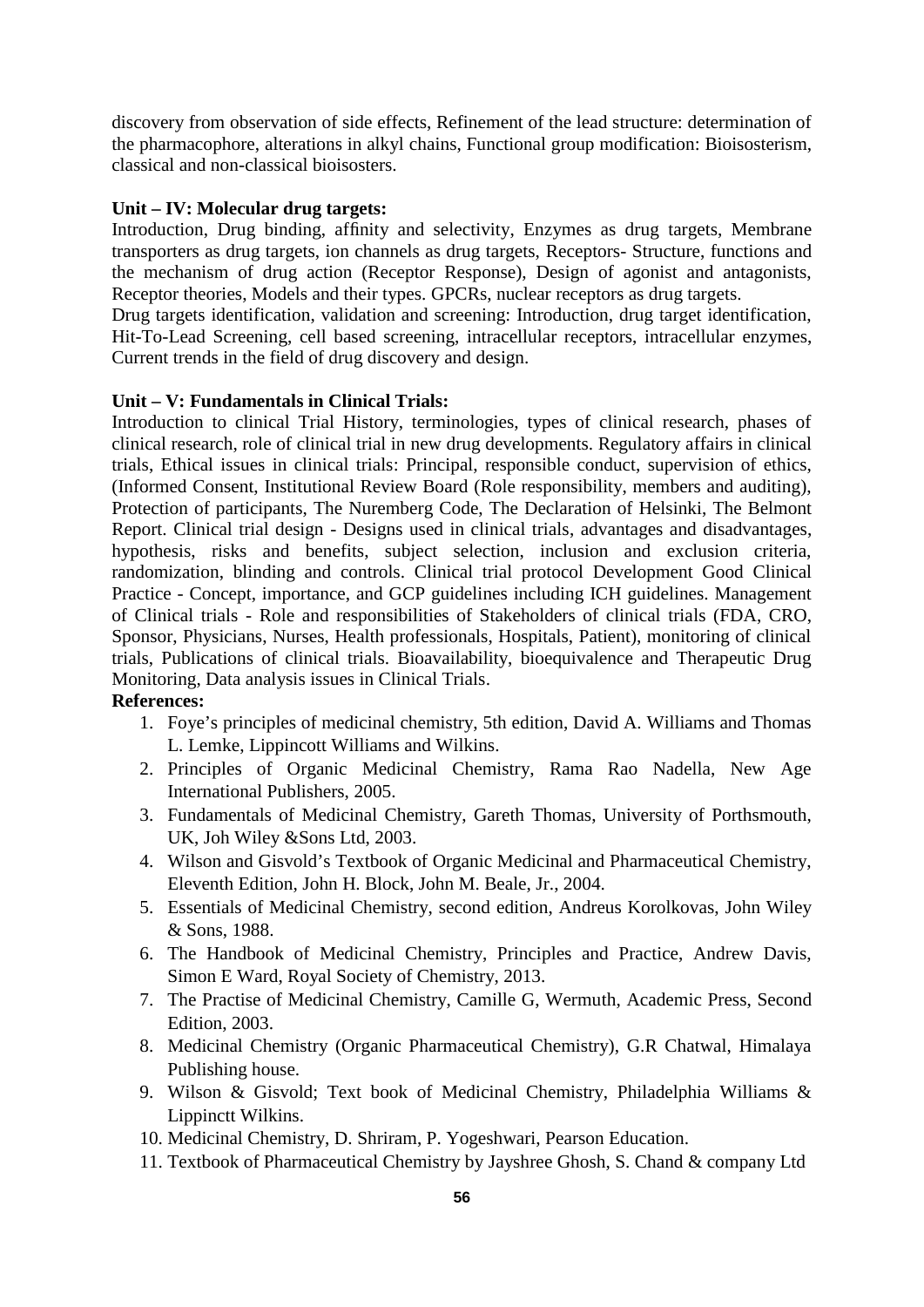# **CHEMISTRY OF NATURAL PRODUCTS, ANTIBIOTICS & ANTIVIRALS (DPS 21 402)**

# **OBJECTIVES:**

- 1. To bring adaptability to the concepts of Bioorganic chemistry and to acquire the required skills to become a perfect Medicinal Chemist.
- 2. To impart the basic knowledge of principles of Metabolism and Metabolic reactions which makes the student to understand the process based on them.
- 3. To acquire the knowledge of biomolecules such as amino acids and nucleic acids which are essential for the Medicinal chemists in industry.
- 4. To acquire the knowledge pertaining to biomolecules such as enzymes and apply them for medicinal and pharmaceutical field etc.
- 5. To impart then knowledge of coenzymes useful for understanding metabolic reaction pathways.

**OUTCOMES:** The basic concepts included in this course will help the student to gain:

- 1. The improve knowledge of principles related to Bioorganic chemistry.
- 2. The required principles and concepts of principles of Metabolism and Metabolic reactions based on their receptors.
- 3. The required skills to get clear concepts on biomolecules such as amino acids and nucleic acids which are very much useful to medicinal & pharmaceutical field etc.
- 4. The required knowledge on enzymes and coenzymes metabolism and their role in organic synthesis.

**Unit - I: Chemistry of Flavanoids:** Classification of Flavanoids, General methods of synthesis of Anthocyanins, Flavones, Flavonols and Flavanones. Chemistry of Pelargonidin, Cyanidin, Delphinidin chloride, Chrysin, Quercitin and Diadzein.

# **Unit – II: Chemistry of Prostaglandins, Porphyrins and Carotenoids:**

Prostaglandins- Occurrence, Nomenclature, Classification and Physiological activity. Structure determination and synthesis of PGE2 and PGF2 - Porphyrins: Structure and synthesis of HAemoglobin and Chlorophyll. Carotenoids: Structure determination and synthesis of -Carotene, -Carotene, -Carotene and Lycopene.

# **Unit – III: Biosynthesis of Natural Products:**

Introduction, Major biosynthetic pathways: (a). Acetate hypothesis and its use in construction of Aromatic rings and Polyphenolic compounds (b). Mevalonic acid pathway-Ruzicka biogenetic isoprene rule, Biosynthesis of essential amino acids (Phenyl alanine, Tyrosine and Tryptophan), Flavonoids, Porphyrins and Alkaloids (Morphine and Indole group alkaloids).

# **Unit – IV: Chemistry of Antibiotics:**

Classification of Antibiotics-Isolation, Structure determination, Synthesis and Stereochemistry of Tetramycin, Pencillin-G, Cephalosporin-C, Streptomycin and Chloramphenicol.

# **Unit – V: Chemistry of Antivirals:**

Introduction to antiviral agents, structure of virus, virus life cycle, classification of antiviral agents, Synthesis, mechanism of action, properties and uses of adamantane derivatives, purine nucleotides, pyrimidine nucleotides, phosphorous derivatives, anti-retroviral agents.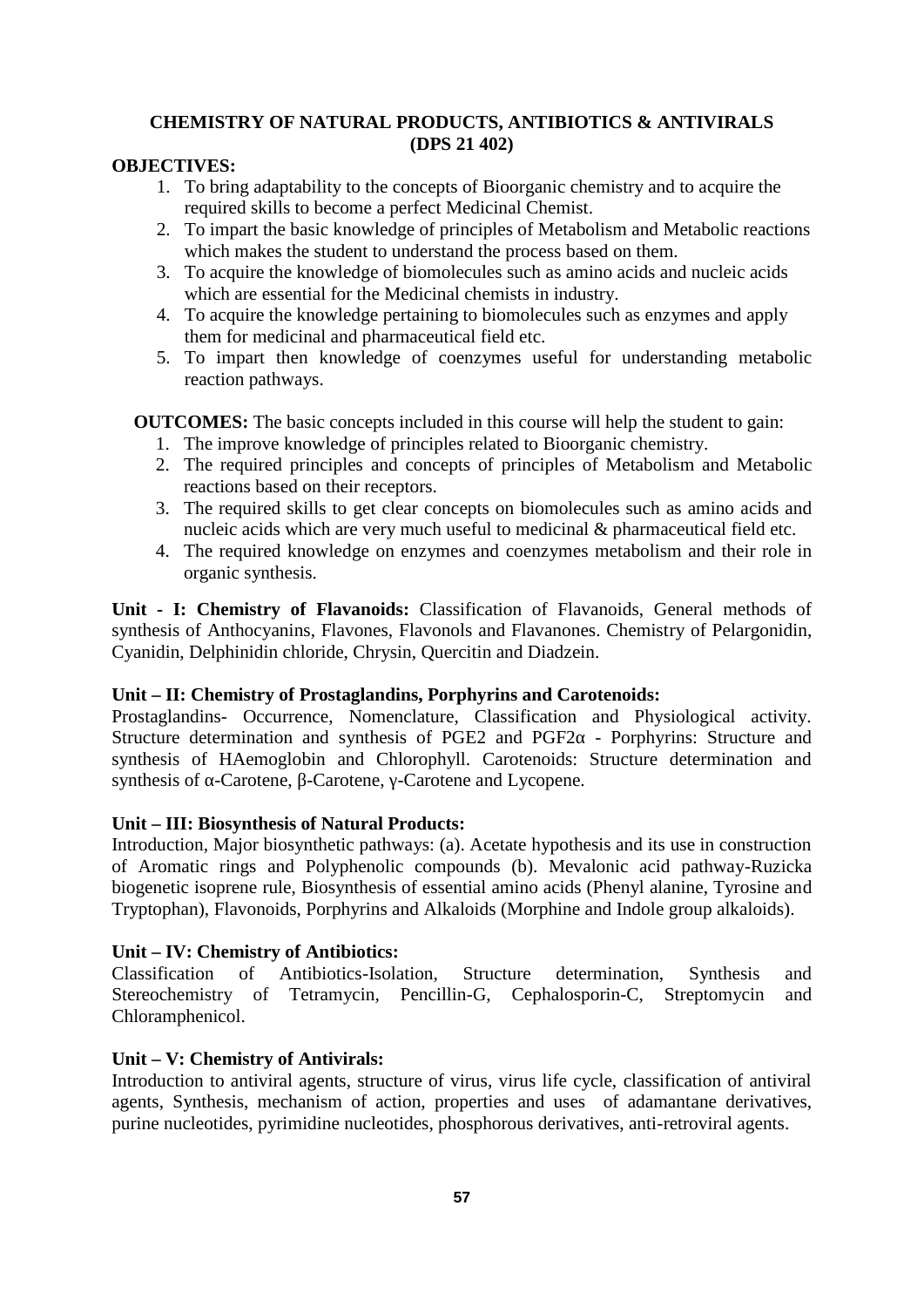# **References:**

- 1. Biosynthesis Geismann
- 2. Biosynthesis Bernfeld
- 3. Chemistry of natural products, Vol 12, by Atta-Ur-Rahman
- 4. Organic chemistry Vol. 2, Finar
- 5. Foye's principles of medicinal chemistry, 5th edition, David A.
- 6. Williams and Thomas L. Lemke, Lippincott Williams and Wilkins.
- 7. Medicinal Chemistry (Organic Pharmaceutical Chemistry), G.R Chatwal, Himalaya Publishing house.
- 8. Wilson & Gisvold; Text book of Medicinal Chemistry,
- 9. Philadelphia Williams & Lippinctt Wilkins.
- 10. Burger, Medicinal Chemistry (John Wiley & Sons N.Y).
- 11. Medicinal Chemistry, D. Shriram, P. Yogeshwari, Pearson Education.
- 12. Textbook of Pharmaceutical Chemistry by ,Jayshree Ghosh, S. Chand & company Ltd.
- 13. Pharmaceutical Chemistry by Dr. S. Lakshmi, Sultanchand & Sons.
- 14. Drug Synthesis by Gogte

\* \* \* \* \* \*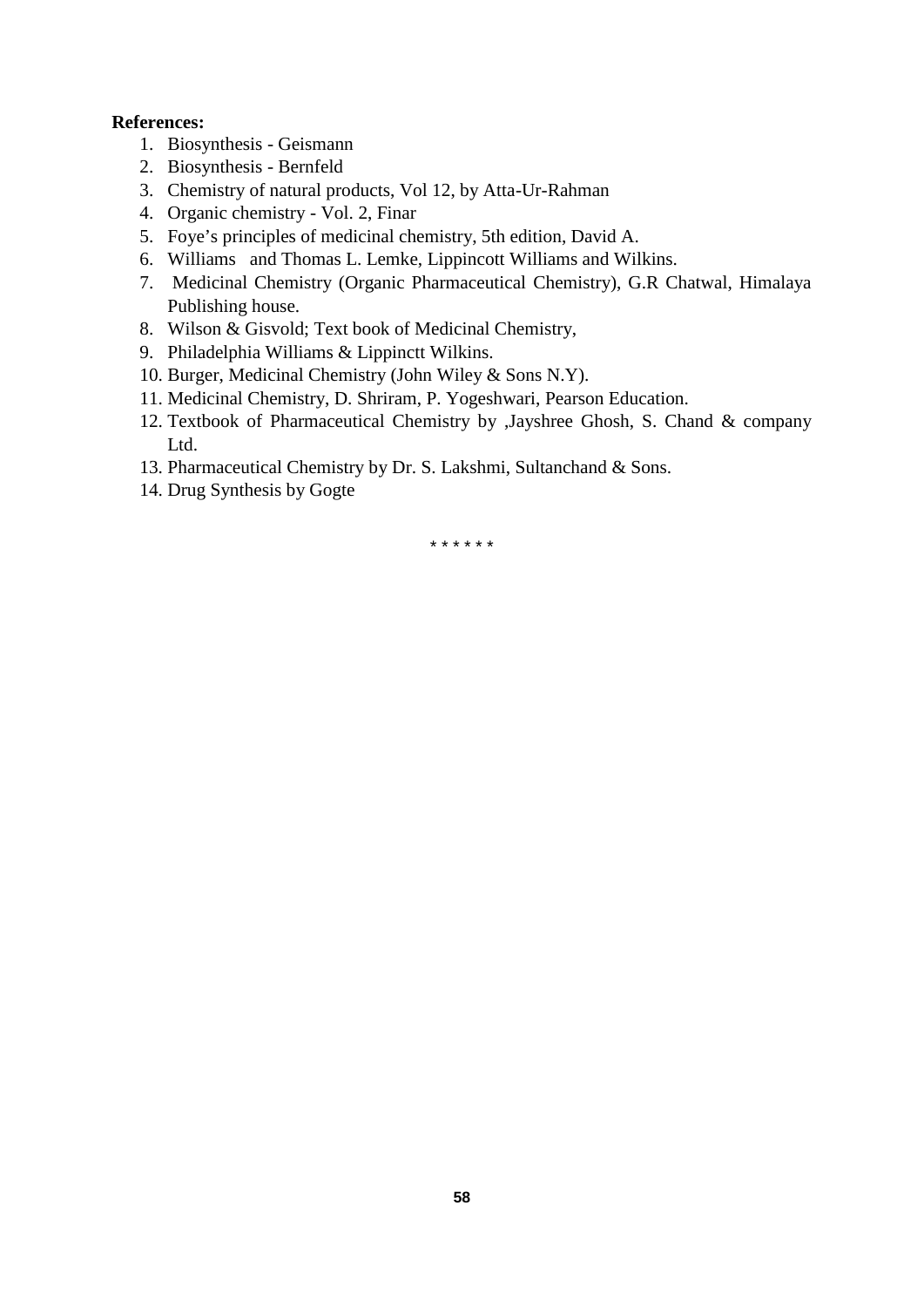# **MOLECULAR MODELLING & COMPUTER AIDED DRUG DESIGN (DPS 21 403)**

# **OBJECTIVES:**

- 1. To bring adaptability to the concepts of Molecular modeling aided drug design and to acquire the required skills to become a perfect Medicinal Chemist.
- 2. To impart the basic knowledge and principles of computer aided drug design which makes the student to understand the structure activity relationship studies.
- 3. To acquire the knowledge of Quantitative Structure Activity Relationships which are essential for the Medicinal chemists in industry.
- 4. To acquire the knowledge pertaining to Molecular Modeling and Docking and apply them for medicinal and pharmaceutical field etc.
- 5. To impart then knowledge of Molecular Properties and Drug Design useful for understanding metabolic reaction pathways.

**OUTCOMES:** The basic concepts included in this course will help the student to gain:

- 1. The improve knowledge of principles related to Molecular modeling aided drug design.
- 2. The required principles and concepts of principles of computer aided drug design.
- 3. The required skills to get clear concepts Quantitative Structure Activity Relationships and Molecular Modeling and Docking.
- 4. The required knowledge on Molecular Properties and Drug Design.

# **Unit – I: Introduction to Computer Aided Drug Design (CADD):**

History, different technique sand applications, Quantitative Structure Activity Relationships: Basics, History and development of QSAR: Physicochemical parameters and methods to calculate physicochemical parameters: Hammett equation and electronic parameters (sigma), lipophilicity effects and parameters (log P, pi substituent constant), steric effects (Taft steric and MR parameters), Experimental and theoretical approaches for the determination of these physicochemical parameters.

# **Unit – II: Quantitative Structure Activity Relationships:**

Applications Hansch analysis, Free Wilson analysis and relationship between them, Advantages and disadvantages; Deriving 2D-QSAR equations, 3D-QSAR approaches and contour map analysis Statistical methods used in QSAR analysis and importance of statistical parameters.

# **Unit – III: Molecular Modeling and Docking:**

Molecular and Quantum Mechanics in drug design, Energy Minimization Methods: comparison between global minimum conformation and bioactive conformation, Molecular docking and drug receptor interactions: Rigid docking, flexible docking and extra-precision docking. Agents acting on enzymes such as DHFR, HMG-CoA reductase and HIV protease, choline esterase (AchE & BchE).

# **Unit – IV: Molecular Properties and Drug Design:**

Prediction and analysis of ADMET properties of new molecules and its importance in drug design, De novo drug design: Receptor/enzyme-interaction and its analysis, Receptor/enzyme cavity size prediction, predicting the functional components of cavities, Fragment based drug design. Homology modelling and generation of 3D-structure of protein.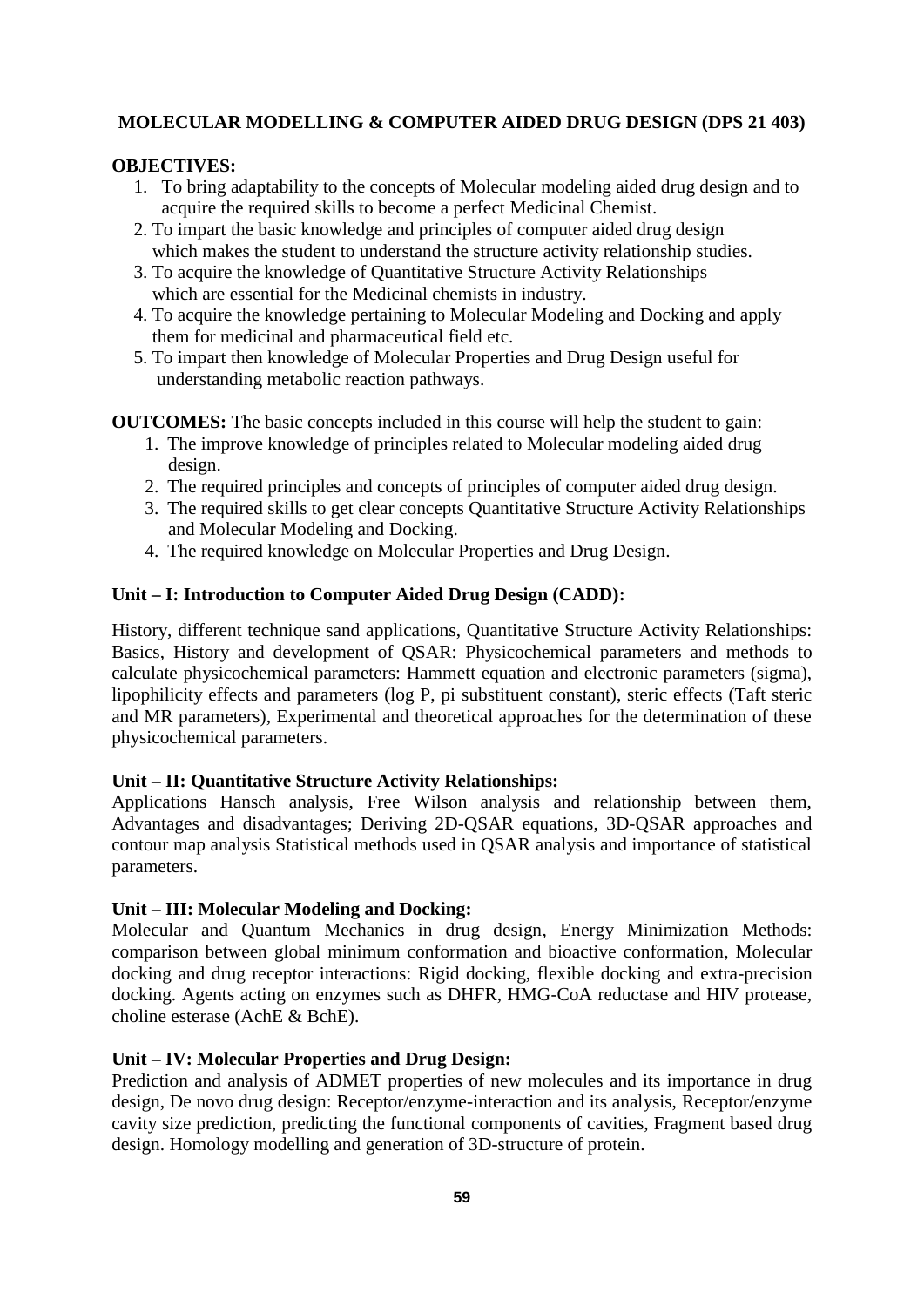# **Unit – V: Pharmacophore Mapping and Virtual Screening Concept of pharmacophore:**

pharmacophore mapping, identification of Pharmacophore features and Pharmacophore modelling; Conformational search used in pharmacophore mapping, In Silico Drug Design and Virtual Screening Techniques Similarity based methods and Pharmacophore based screening, structure based In-silico virtual screening protocols.

# **References:**

- 1. Computational and structural approaches to drug discovery, Robert M Stroud and Janet. F Moore, RCS Publishers.
- 2. Introduction to Quantitative Drug Design by Y.C. Martin, CRC Press, Taylor & Francis group.
- 3. Drug Design by Ariens Volume 1 to 10, Academic Press, 1975, Elsevier Publishers.
- 4. Principles of Drug Design by Smith and Williams, CRC Press, Taylor & Francis.
- 5. The Organic Chemistry of the Drug Design and Drug action by Richard B. Silverman, Elsevier Publishers.
- 6. Medicinal Chemistry by Burger, Wiley Publishing Co.
- 7. An Introduction to Medicinal Chemistry –Graham L. Patrick, Oxford University Press.
- 8. Wilson and Gisvold's Text book of Organic Medicinal and Pharmaceutical Chemistry, Ippincott Williams & Wilkins.
- 9. Comprehensive Medicinal Chemistry Corwin and Hansch, Pergamon Publishers.
- 10. Computational and structural approaches to drug design edited byRobert M Stroud and Janet. F Moore.

\* \* \* \*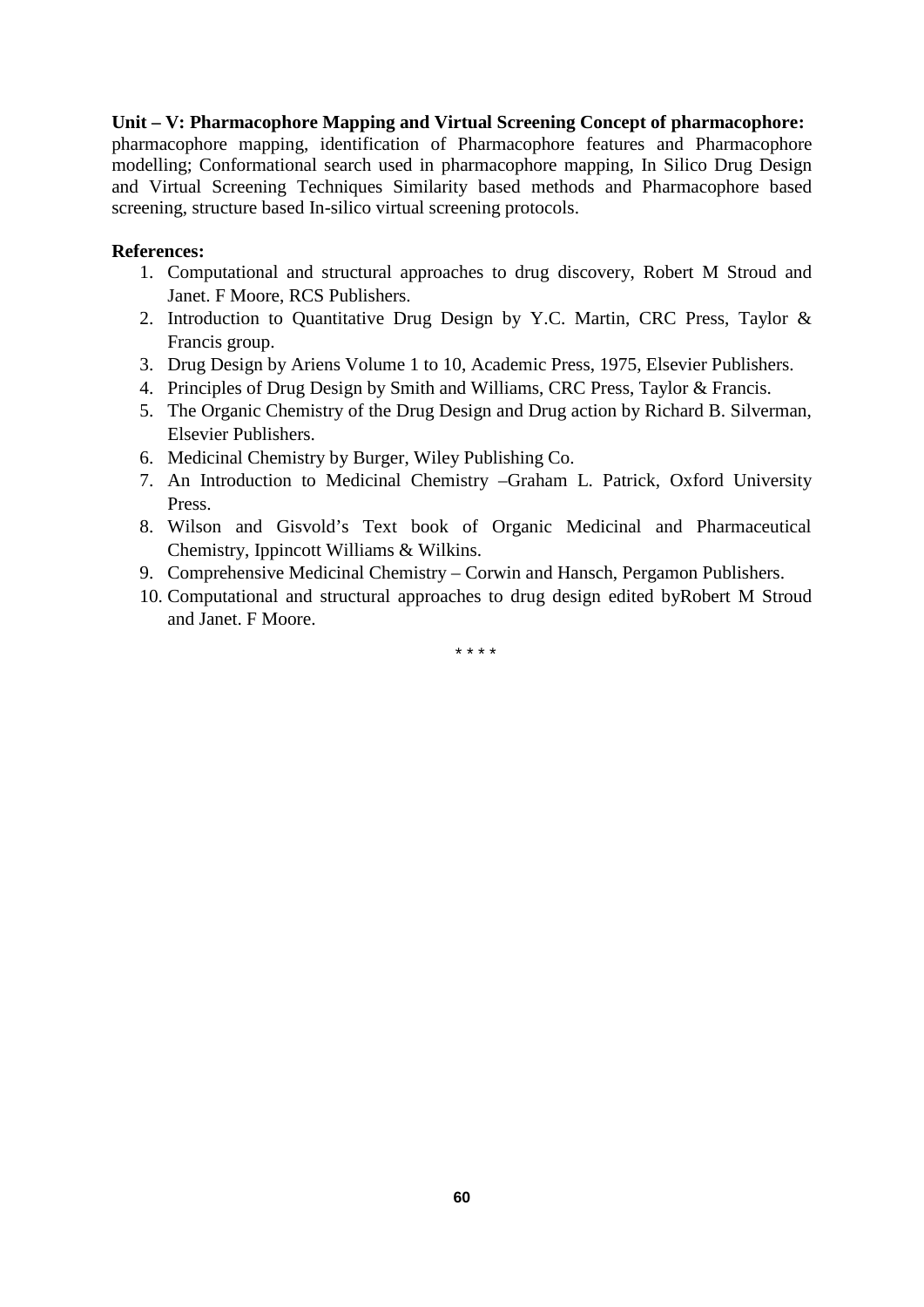### **ELECTIVE - I: CHEMISTRY OF SYNTHETIC DRUGS & PHARMACEUTICAL FORMULATIONS (DPS 21 404)**

# **OBJECTIVES:**

- 1. To bring adaptability to the concepts of Drug Development and to acquire the required skills to become a perfect Medicinal Chemist.
- 2. To impart the basic knowledge on Anti-bacterial Drugs, Antifungal agents & Antihistamines.
- 3. To acquire the knowledge of Anti-inflammatory Agents & Anti-ulcerants which are essential for the Medicinal chemists in clinical industry.
- 4. To acquire the knowledge pertaining to Antiemetic Agents & Antiamoebic Agents, Sedatives & Hypnotics and Anti-Cancer Agents etc.
- 5. To impart then knowledge of Anti-malarials, Anti-diabetics & Pharmaceutical Formulations.

**OUTCOMES:** The basic concepts included in this course will help the student to gain:

- 1. The improve knowledge of principles related to Drug Development.
- 2. The required principles and concepts of Anti-bacterial Drugs, Antifungal agents & Antihistamines.
- 3. The required skills to get clear concepts Antiemetic Agents & Antiamoebic Agents, Sedatives & Hypnotics and Anti-Cancer Agents
- 4. The required knowledge on Anti-malarials, Anti-diabetics & Pharmaceutical Formulations.

# **Unit-1: General - Drug development:**

Introduction and Historical background; Paul Ehrlisch's development of arsephenamine and his concept of Chemotherapy; Sulphas as wonder drugs; Importance of heterocyclic chemistry in drug synthesis; Natural Products as Lead molecules; Medicinal Chemistry and drug development.

# **Unit-2: Anti-bacterial Drugs, Antifungal agents & Antihistamines:**

Sulphonamides; Sulphamethoxazole – Synthesis and mechanism of action, dosage forms; Trimethoprim, synthesis and dosage forms, its mechanism of action; Norfloxacin and Ciprofloxacin – Synthesis, dosage forms, structure-activity relationships. Mebendazole  $\&$ Thiabendazole – Synthesis and applications. Antihistaminic agents; Diphenhydramine (benadryl) and Cetrazine – synthesis, therapeutic use and dosage forms; Cimetidine & Ranitidine – synthesis, dosage forms and applications.

# **Unit-3: Anti-inflammatory Agents & Anti-ulcerants:**

Antipyretics, Analgesics and anti-inflammatory agents - General study; Non-steroidal antiinflammatory agents: Ibuprofen, structure, synthesis, dosage forms and activity studies. Indomethacin & Piroxicam – Synthesis, dosage forms & mechanism of action. Steroidal antiinflammatory agents like betamethasone; Anti-ulcer agents (PPI) – Omeprazole, Pantoprazole and Rabeprazole.

# **Unit-4: Antiemetic Agents & Antiamoebic Agents, Sedatives & Hypnotics and Anti- Cancer Agents:**

Trimethobenzamide, Diphenidol, Metaclopramide – synthesis and therapeutic uses; Metronidazole – synthesis, uses  $\&$  dosage forms. Definition and Classification of Sedative and hypnotic agents; Chlorodiazepoxide, Diazepam, Nitrazepam etc.; Chemotherapy of Cancer; Synthesis and uses of Fluorouracil.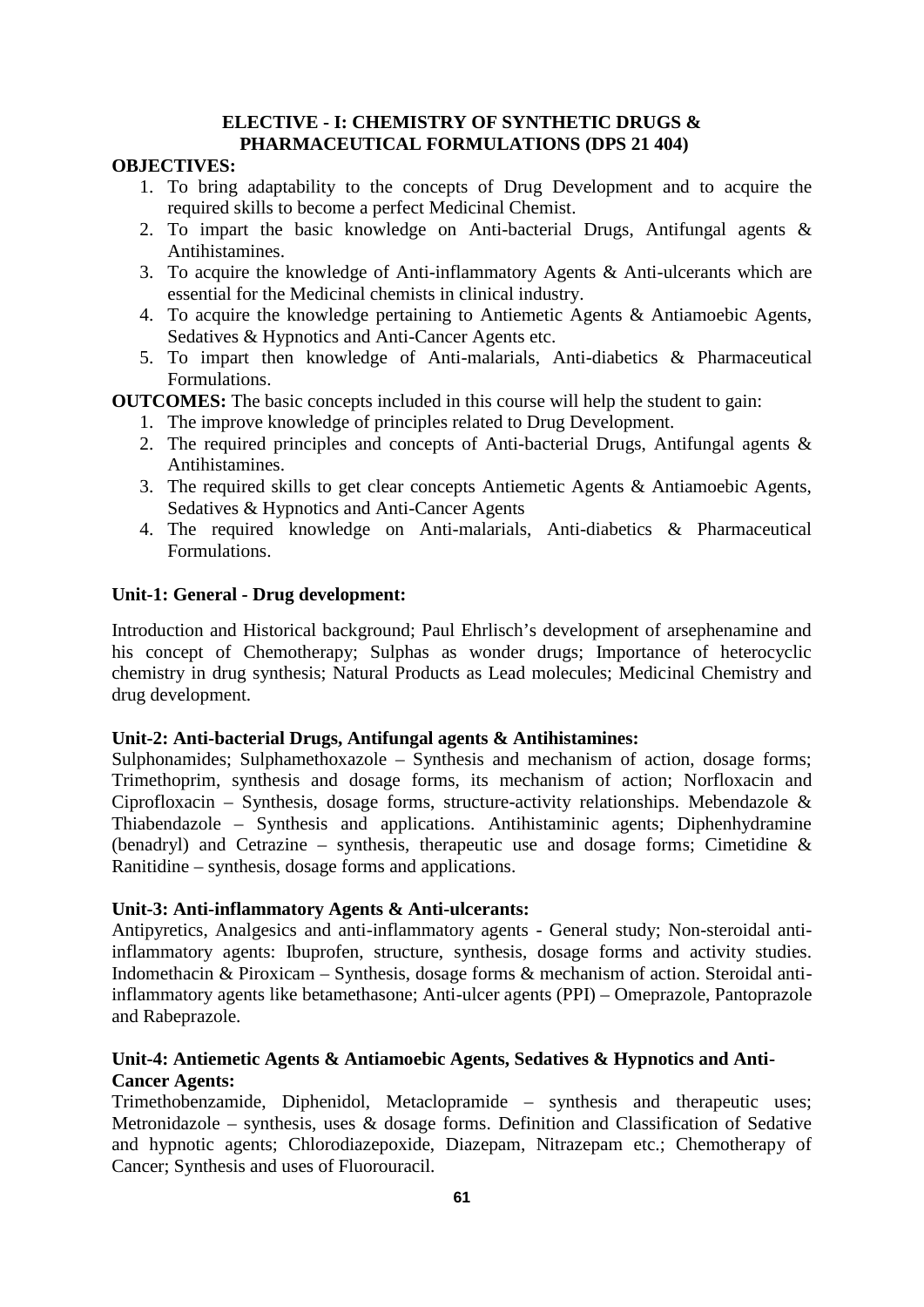#### **Unit-5: Anti-malarials, Anti-diabetics & Pharmaceutical Formulations:**

Introduction: Malaria- its causes, control & treatment: Anti-malarials – Chlroquine, Pamaquin & Mepacrine; Mechanism of action & dosage forms. Introduction to Diabetes – its causes & types; Role of Insulin; Anti-diabetic agents – Sulphonylureas, Biguanides & Thiazolidinediones (Rosiglitazone, Pioglitazone & Ciglitazone); Mechanism of action & dosage forms; Formulations - Need for the conversion of drugs into medicines; Additives & their role; Route-wise and Form-wise dosage forms; Solid dosage forms, liquid dosage forms & semi-solid dosage forms; Ointments and Creams.

#### **Books Recommended:**

- 1. "*Chemistry of Synthetic Drugs*" , N. Evers and D. Caldwell, Ernest Benn Ltd. London.
- 2. Berger's "*Medicinal Chemistry*", Vols. I & II.
- 3. "*Essentials of Medicinal Chemistry*", A. Kotolkavas and J.H. Burckhalter, Wiley Interscience.
- 4. "*Medicinal Chemistry*", Ashutosh Kar, New Age International Ltd.
- 5. "*Drugs*" , G.L. David Krupadanam, D. Vijaya Prasad, K. Varaprasada Rao, K.L.N. Reddy and C. Sudhakar, Universities Press (India) Ltd., Hyderabad (2001).
- 6. "*Synthetic Drugs and Polymers*" , D. Dasarath, Sri Vani Publishers, Mumbai (2002).
- 7. "*Principles of Organic Medicinal Chemistry*" , Rama Rao Nadendla, New Age International (P), Ltd., Publisher, New Delhi, Hyderabad (2005).
- 8. "*Medicinal Chemistry*" , D. Sriram & P.Yogeeswari, Pearson Edication Ltd., New Delhi (2008).
- 9. "*Synthetic Drugs*" , G.R.Chatwal, Himalaya Publishing House Ltd., New Delhi (2009).
- 10. "*Medicinal Chemistry*" , G.R.Chatwal, Himalaya Publishing House Ltd., New Delhi (2008).

**\*\*\*\*\***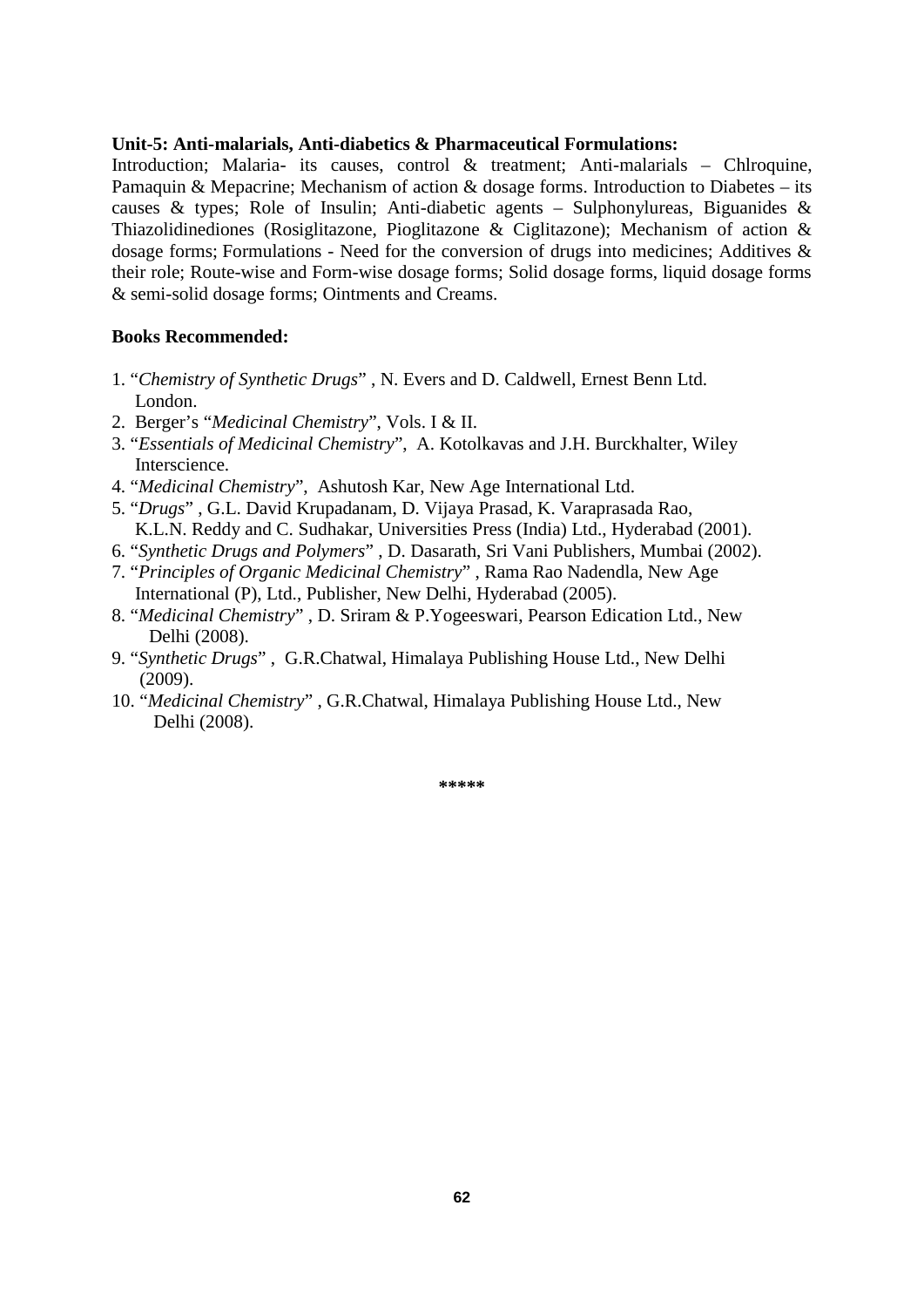# **ELECTIVE – II: REGULATORY GUIDELINES IN PHARMACEUTICAL MANUFACTURING (DPS 21 404 (ii))**

# **OBJECTIVES:**

- 1. To bring adaptability to the concepts of Good Manufacturing Practices and to acquire the required skills to become a perfect Medicinal Chemist.
- 2. To impart the basic knowledge of Good Laboratory Practices and Good Clinical Practices which makes the student to understand the process based on them.
- 3. To acquire the knowledge of Intellectual Property Rights & Patents which are essential for the Medicinal chemists in industry.
- 4. To acquire the knowledge pertaining to Fundamentals in Clinical trials and of Clinical trial protocol Development

**OUTCOMES:** The basic concepts included in this course will help the student to gain:

- 1. The improve knowledge of principles related to Good Manufacturing Practices.
- 2. The required principles and concepts of Good Laboratory Practices and Good Clinical Practices.
- 3. The required skills to get clear concepts on Intellectual Property Rights & Patents which are very much useful to medicinal  $\&$  pharmaceutical field etc.
- 5. The required knowledge on Fundamentals in Clinical trials and of Clinical trial protocol Development.

# **Unit – I: Good Manufacturing Practices**:

History of GMP, drug laws and regulations, Essential elements of GMP regulations, GMP expectations, Characteristics of GMP products, Legal consequences of GMP noncompliance, Role of quality assurance in the pharmaceutical industry, Personnel responsibilities in GMP environment, Role of procedures: SOPs, documentation, logs in GMP environment, Function and importance of specifications, Five "Ps" of GMP; "Product", "Premise", "People", "Procedure", and "Process", GMP requirements for building, facilities, and equipment.

# **Unit – II: Good Laboratory Practices and Good Clinical Practices:**

History and the reasoning behind the GLPs, Essential and required Good Laboratory Practices GLPs, GLP and GMP Regulations for an analytical laboratory, 21 CFR Part 11, Critical operational elements of analytical laboratories, Review GLPs and GMPs and their regulations for analytical labs, Roles and responsibilities of personnel, Appropriate design and placement of laboratory equipment, Requirements for maintenance and calibration. ICH guidelines involved. Introduction to GCP and principles governing GCP.

# **Unit – III: Intellectual Property Rights & Patents:**

Intellectual Property in Drug Discovery; Definition, Need for patenting, Types of Patents, Conditions to be satisfied by an invention to be patentable, Introduction to patent search Introduction to Patents, copyrights, GIs; Patents in the wider context of intellectual property rights; What is a Patent, What can be Patented, requirements for patentability, patent restrictions, how are patents obtained; The Power of Patents. Introduction to Patent Medicine; Role of patents in R & D.

# **Unit – IV: Fundamentals in Clinical trials:**

Introduction to clinical Trials, History, terminologies, types of clinical research, phases of clinical research, role of clinical trial in new drug developments.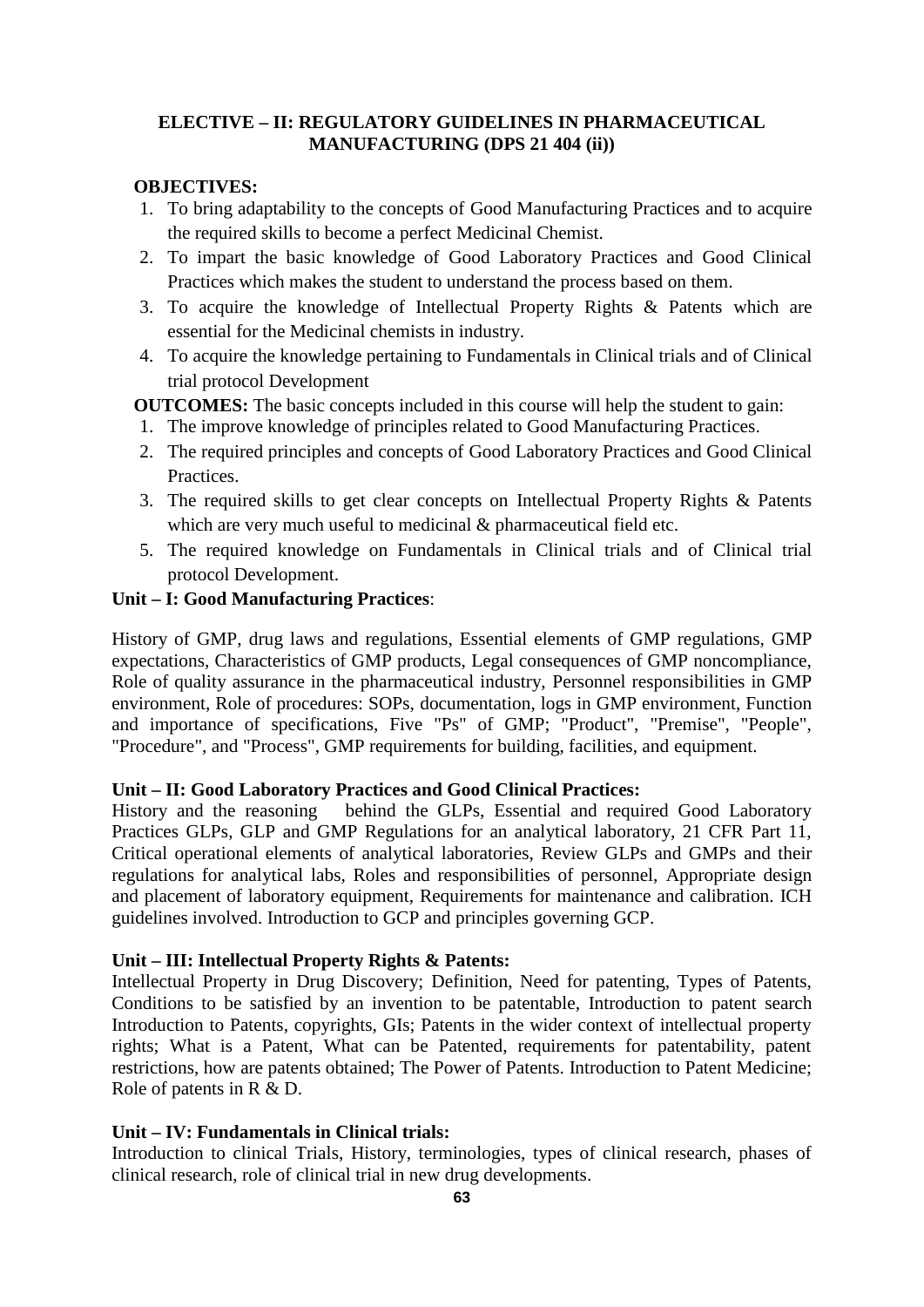Regulatory affairs in clinical trials: IND, NDA, ANDA- Parts and contents, Safety monitory boards, FDA in various countries including India.

# **Unit – V: Clinical trial protocol Development:**

Required Documentation including Investigator's Brochure, Case Report Forms, Serious Adverse Event (SAE) Reports, Laboratory Certification, data collection and quality control of data, closing out of clinical trial

Good Clinical Practice Concept, importance, and GCP guidelines including ICH guidelines.

# **References:**

- 1. Good Manufacturing practices for pharmaceutical- A plan for Quality control, 4<sup>th</sup> Edition revised and expanded, Sidney Willig, James Stoker, Marcel Dekker.
- 2. Good Laboratory Practice regulations, Sandy Weinberg  $(3<sup>rd</sup>$ edn), Marcel Dekker.
- 3. Quality Assurance and Quality Management in Pharma Industry, Prof. Y. Anjanayuli, Dr. R. Marayya, Pharma Book Syndicate.
- 4. Good pharmaceutical manufacturing practice, by Sharp John.
- 5. ICH guidelines
- 6. A textbook of clinical pharmacy practice-essential concepts and skills, Parthasarathi, Nyfort-hansen Nahata, Publisher: Orient Longman.
- 7. Quality Assurance of pharmaceuticals-A compendium of guidelines and related materials, Vol I, Pharma Book Syndicate.
- 8. Pharmaceutical Pre-approval inspections-guide to regulatory success, 2ndedn,-Martin D, III(edt) Hynes, Informa Healthcare.
- 9. Drugs & Cosmetics Act, 1940 and Rules, 1945.
- 10. Good Manufacturing Practices, Philosophy and Applications by John Sharp, Inter Pharma Press, IL 60089, USA.
- 11. Quality Assurance Guide (Vol I & Vol II) by Organisation of Pharmaceutical producers of India.
- 12. N.R. Subbaran, what everyone should know about Patent, Pharma Book Syndicate  $(2^{nd}$  edition).
- 13. Current Patent Acts of various countries.
- 14. Patents for Chemicals Pharmaceuticals & Biotechnology  $4<sup>th</sup>$  edition, Philip W Grubb-Oxford University Press.

**\*\*\*\*\***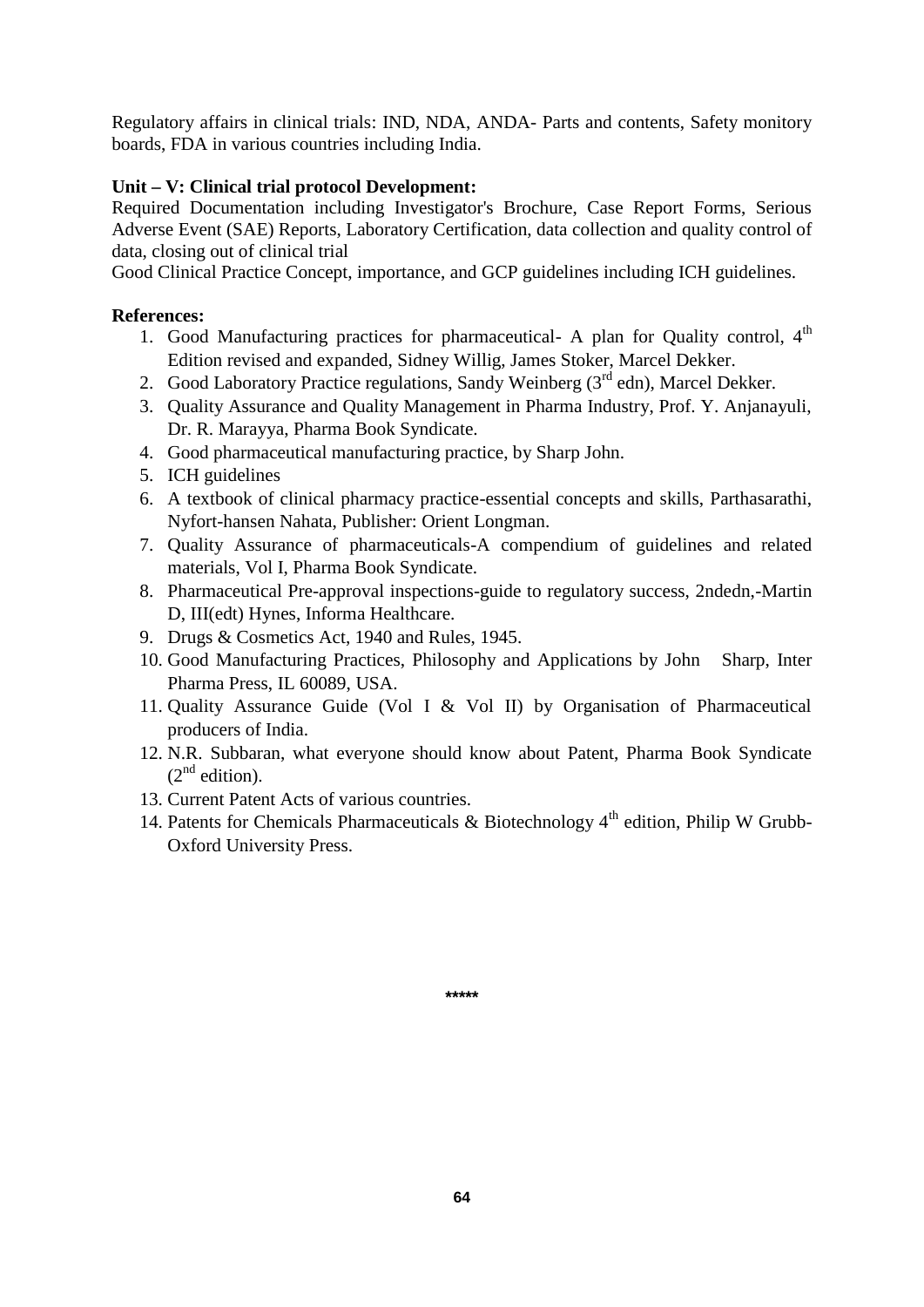# **DRUG ANALYSIS & GREEN CHEMISTRY LABORATORY (DPS 21 L41)**

# **1) Estimation of the following bulk-drugs/Intermediates using chemical methods:-**

- a) Paracetamol
- b) Aspirin
- c) Phosphoric acid
- d) Ibuprofen
- e) Lactic acid

# **2) Green Chemistry Experiments:**

- a) Solid Phase Synthesis:
	- i) Condensation of o-aminobenzamide with benzoic anhydride
	- ii) Synthesis of N-arylphthalimide from phthalic anhydride and p-toluidine.
	- iii) N-alkylation of 2-methylbenzimidazole.
- b) Solution Phase Synthesis:
	- i) Diels-Alder reaction between furan and maleic acid in water.
	- ii) Preparation of 1,1-bis-2-naphthol from –naphthol in the presence of  $FeCl<sub>3</sub>$  in water.
	- iii) Synthesis of N-phenylphthalimide from phthalic anhydride and aniline in PEG- 600.
- c) Micro-wave Irradiated Synthesis:
	- i) Synthesis of 2-methylquinolone from aniline and ethyl acetoacetate.
	- ii) Condensation of benzaldehyde with ethyl cyanoacetate in the presence of ammonium formate.
	- iii) Three-component reaction between ethyl acetoacetate, benzaldehyde and thio urea in DMF.

\* \* \* \* \*